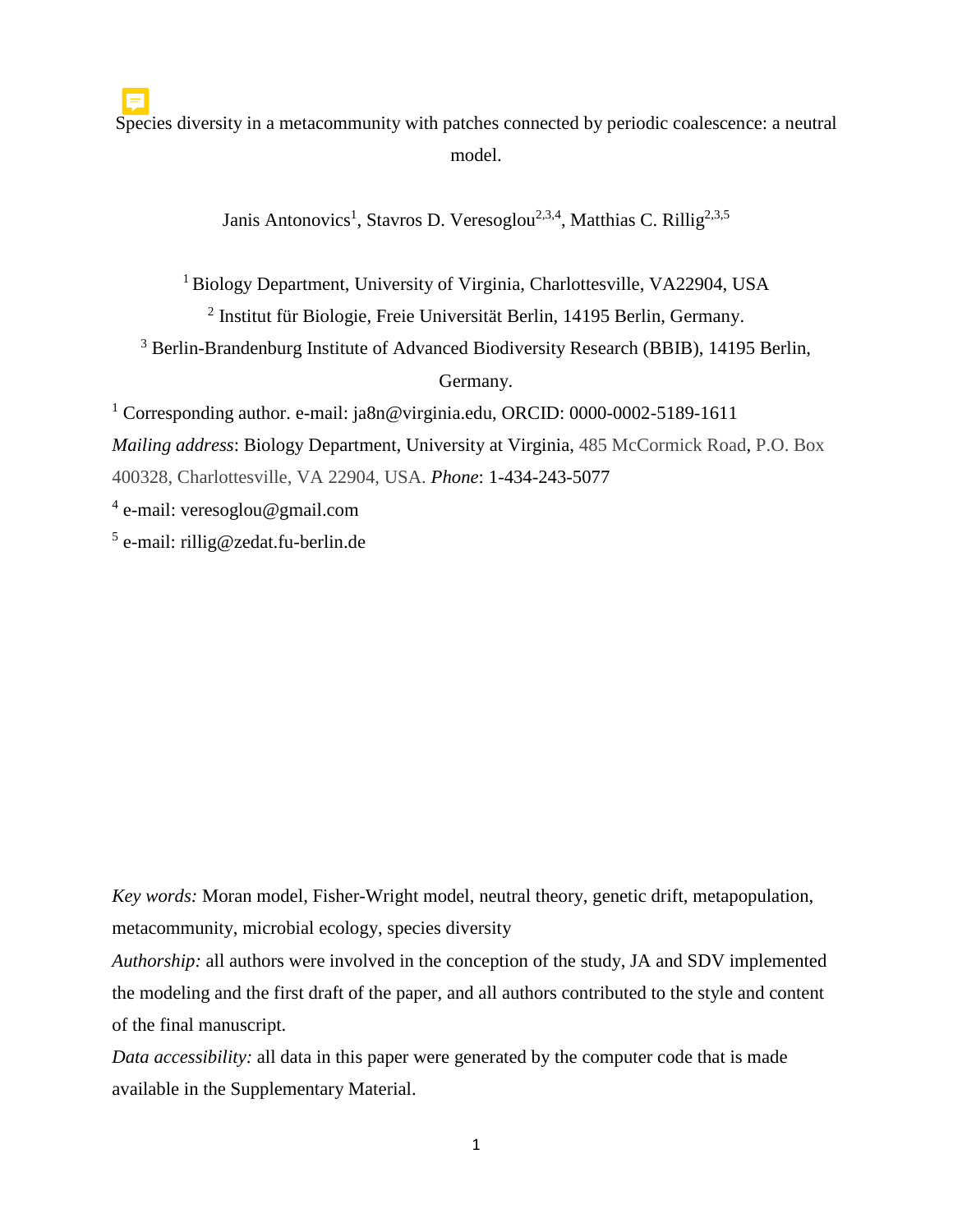## **Abstract**

The recent realization that entire communities fuse and separate (community coalescence) has led to a reappraisal of the forces determining species diversity and dynamics, especially in microbial communities where coalescence is likely widespread. To understand if connectedness by coalescence results in different outcomes from connectedness by individual dispersal, we investigated chance processes leading to loss of species diversity using a model of a neutral two-species metacommunity. Two scenarios were investigated: (a) 'pairwise coalescence' where the communities coalesce in pairs, intermix and then separate; (b) 'diffuse coalescence' where several communities mix as a pool and are redistributed to their original patches. When standardized for the same net movement, both types of coalescence led to a longer time to single species dominance than dispersal. Coalescence therefore may be an important process contributing to the surprisingly high microbial species diversity in nature.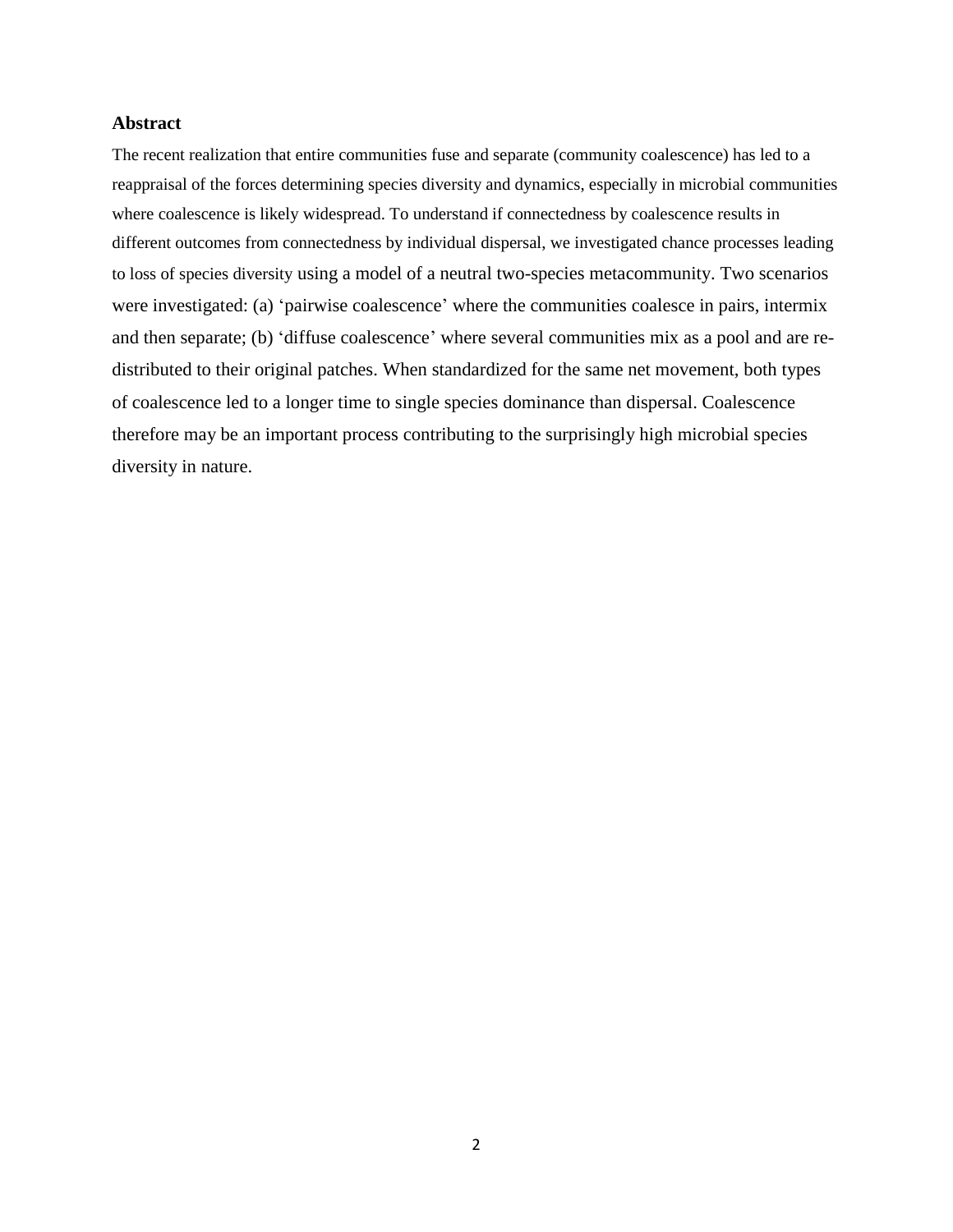### **Introduction**

The realization that local communities are not independent but interact with each other through movement of individuals (Wilson 1992; Leibold et al. 2004) has greatly increased our understanding of the drivers of local and regional species diversity (Matthiessen & Hillebrand 2006; Venail et al. 2008). It has been proposed that in microbial systems another process, namely community coalescence, may be especially important (Rillig et al. 2015). In this process the whole community (perhaps together with the habitat) may wholly or partly merge with another community. This might occur, for example, when an endophyte community in a leaf contacts the soil community during leaf fall, when microbiomes are transferred during close human oral or genital contact, or when a group of ponds are transiently connected by periodic flooding or by tides. There is compelling evidence that coalescent events happen in nature in both terrestrial and aquatic habitats, especially at the microbial scale (Rillig et al. 2016; Mansour et al. 2018). Many factors may influence the outcome of coalescence, including the frequency of the coalescence events, the level and type of concurrent environmental exchange, and whether the coalescence is wholesale or consists of the exchange of only a small fraction of the original communities (Rillig et al. 2015).

A recent theoretical study (Tikhonov 2016), showed that communities even in the absence of direct cooperation between the interacting species tended to persist following coalescence, indicating community level cohesion, as first suggested by Gilpin (1994). This theoretical possibility has been confirmed by experimental studies showing that anaerobic communities with the greatest productivity as measured by methane production, were the ones that tended to persist following coalescence (Sierocinski et al. 2017).

To develop a theoretical framework for understanding how coalescence events affect metacommunity dynamics, we compare a neutral model of communities connected by coalescence with a neutral model of communities connected by individual dispersal, yet with equivalent levels of overall movement. We investigate two types of coalescent process. In one type, there is pairwise contacts among patches, their communities merge, and then separate. The biology here can be envisaged to occur, for example, with oral or genital contacts in humans where the coalescence is transient, pairwise and relatively symmetrical. Such pairwise coalescence could be called the "kiss-and-run" model. In the other type of coalescence, which we term diffuse, we envisage a group of ponds or rock-pools that are periodically flooded, where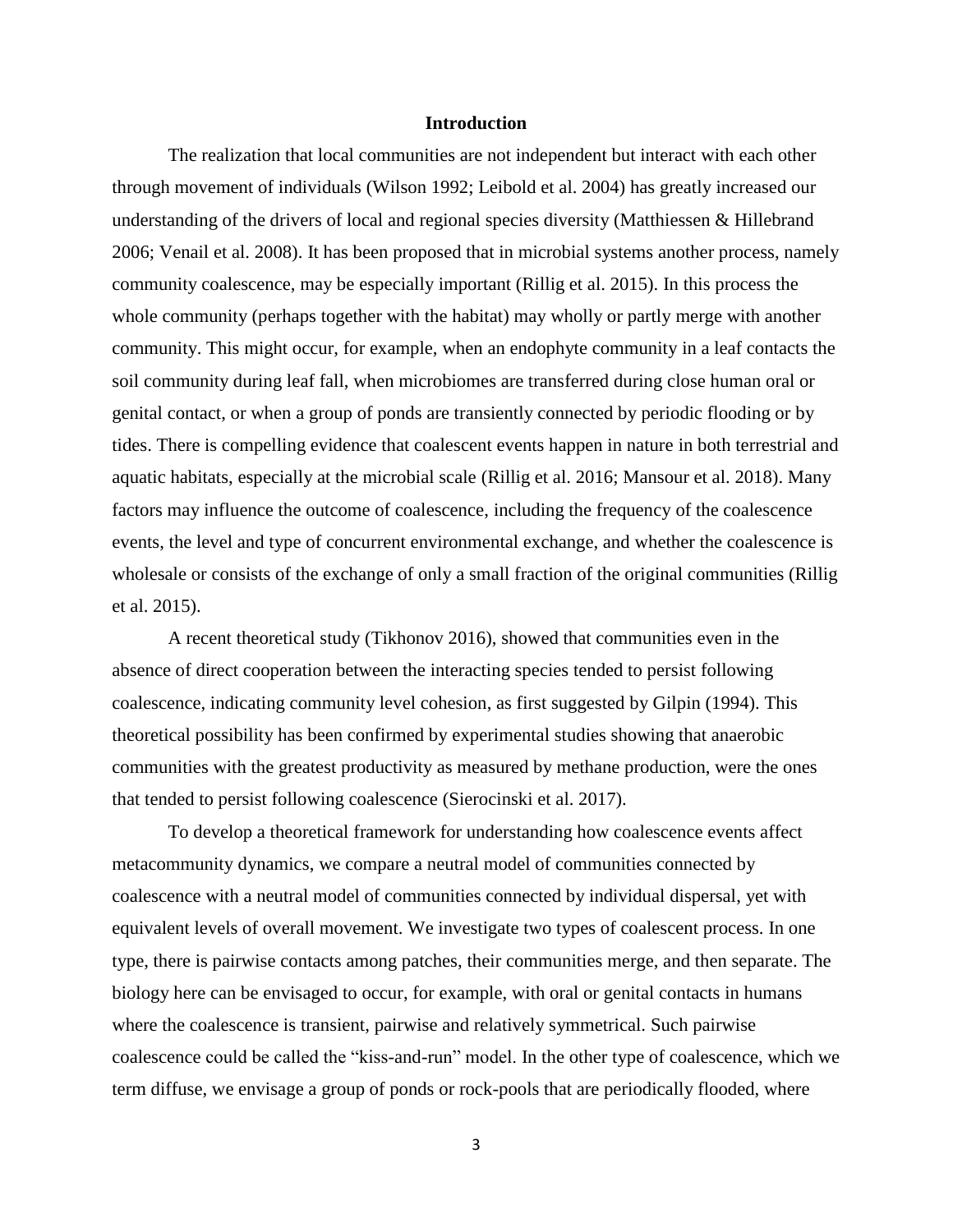ponds merge, but then as the flood recedes, the component species recolonize those same pools at random. Such diffuse coalescence could be called the "flooded-ponds" model. In many ways, these processes are analogous to the "stepping-stone" and "island" models of dispersal in population genetics (Wright 1943; Kimura 1953).

Our results show that time to monodominance is generally longer for communities connected by coalescence than by dispersal, which implies that if much of the dynamics is transient, coalescence may be an important factor contributing to the observed high species diversity of many microbial systems.

### **Methods**

Throughout, we assume a metacommunity of *N* individuals belonging to two species distributed over a set of *p* patches (or islands) each consisting of *n* individuals (*N* = *pn*). The model is neutral in the sense that individuals of both species have the same birth, death, and movement rates, but these processes are instantiated stochastically (see below). We assume patch structure is deterministic (*p* and *n* are constant). Movement among patches occurs either by dispersal of single individuals or by patches becoming interconnected (coalescing). Throughout, we use the term *dispersal* in a technical sense to represent movement of *single individuals* among patches (the classical metacommunity scenario), and the term *coalescence* in a technical sense to represent movement that results from *fusion of communities* that are in the patches. Coalescence refers to *community* coalescence *sensu* Rillig et al. (2016) and not to coalescence through ancestry as in population genetics. We use the term *movement* to refer to the transfer of individuals among patches of the metacommunity regardless of the mechanism by which this is achieved. We assume movement does not change patch size. Coalescence and dispersal represent complementary mechanisms of movement in the metacommunity, and microbial systems most likely experience both. To disentangle their relative effects, we assume the patches are connected exclusively either by coalescence events or by dispersal events.

As the common unit of movement, we used the parameter *m*, representing the probability that an individual will be found in a different patch from its original location after a single time step. Note that this is not the per patch movement rate, as this latter will vary with the degree of subdivision of the metacommunity. We used two implementations of stochastic birth-death processes known as the Moran and the Fisher-Wright models (Blythe and McKane 2007). The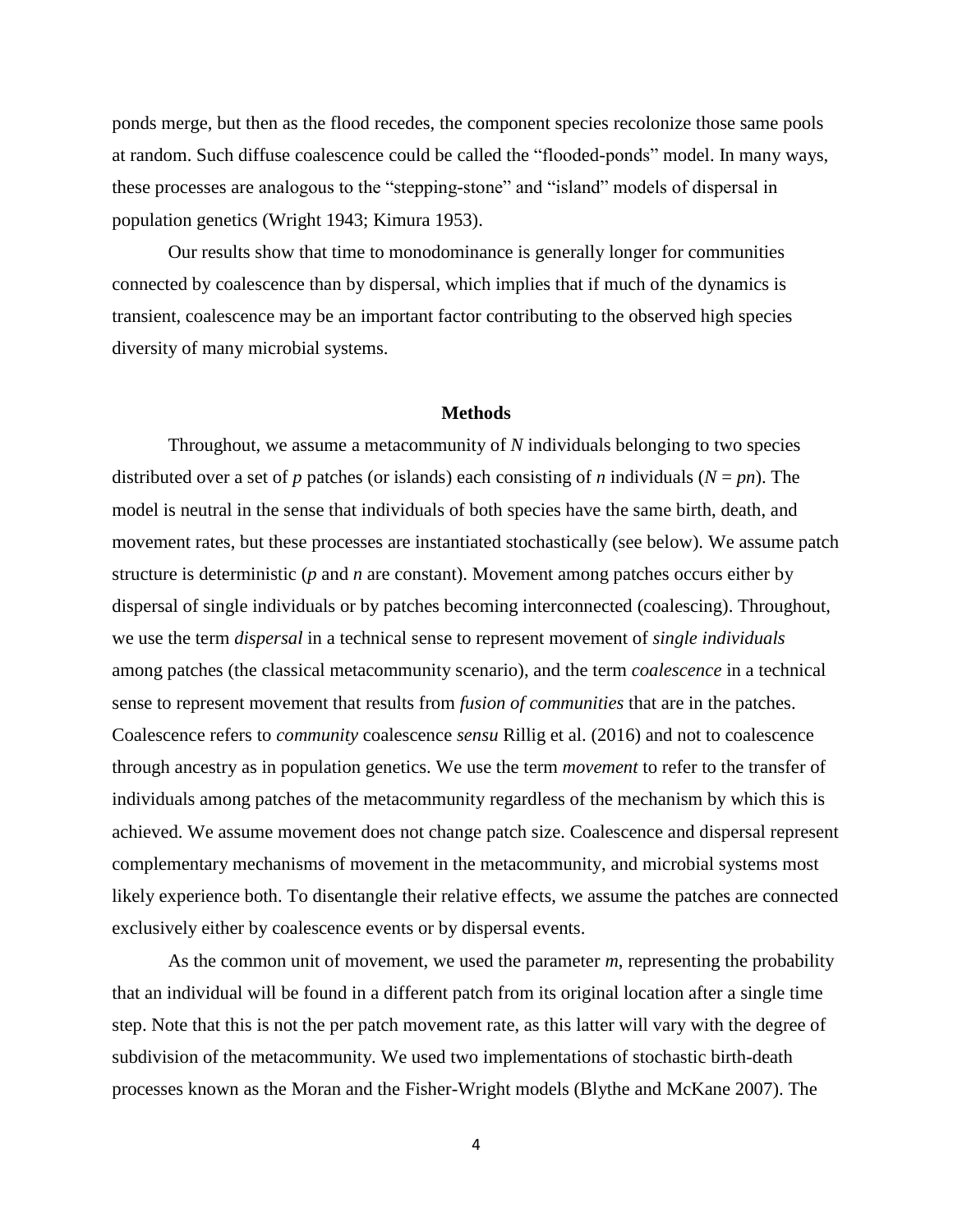Fisher-Wright model permitted deterministic implementation of movement, so ensuring differences between dispersal and coalescence were not due to the way stochasticity was implemented for the two types of movement.

Usually, when these two model structures are implemented in systems with patch structure, movement occurs as part of the birth-death process with dispersal being instantiated by assuming that a proportion of the individuals that die in a patch are replaced by births from other patches (Moran 1959, 1962; Wakeley & Takahashi 2004). However, to accommodate dispersal and coalescence equivalently, we separated the stochastic within-patch birth-death processes from the movement processes (Parra-Rojas and McKane 2018). There are strong parallels between community subdivision in ecology and population subdivision in population genetics, and that the model structure presented here applies equally to two haploid genotypes within a metapopulation (Blythe & McKane 2007). Coalescent scenarios are therefore also generalizable to genetic variants within species. For example, in social animals, whole groups may coalesce and separate such that changes in the organizational structure of social groups modifies allele frequencies (Mihaljevic 2012).

## *Moran model*

*Birth-death:* At each time step, an individual in the metacommunity died and was replaced by an individual chosen randomly based on its frequency in the patch prior to the death (Moran 1958, Hubbell 1979). This metacommunity was therefore composed of individuals with overlapping generations, each with an expected life span of *1*/*N* time steps. Normally, this Moran process is applied to a single species or patch, but because we wanted to assess the effects of subdivision for comparisons between coalescence and dispersal, *N* here is the number of individuals in the metacommunity.

*Dispersal:* To equate as far as possible the stochastic processes occurring in dispersal and coalescence, we simulated dispersal by a process analogous to the way we instantiated pairwise coalescence (see below). At each time step, with probability *m*, we identified one random individual in each of two different patches. These individuals were then re-assigned to their source patches at random with equal probability. In this way, half the re-assignments resulted in no movement events, whereas half of them resulted in the movement (exchange) of two individuals, thus averaging one individual being dispersed between patches. No more than one dispersal event per metacommunity per time step was allowed.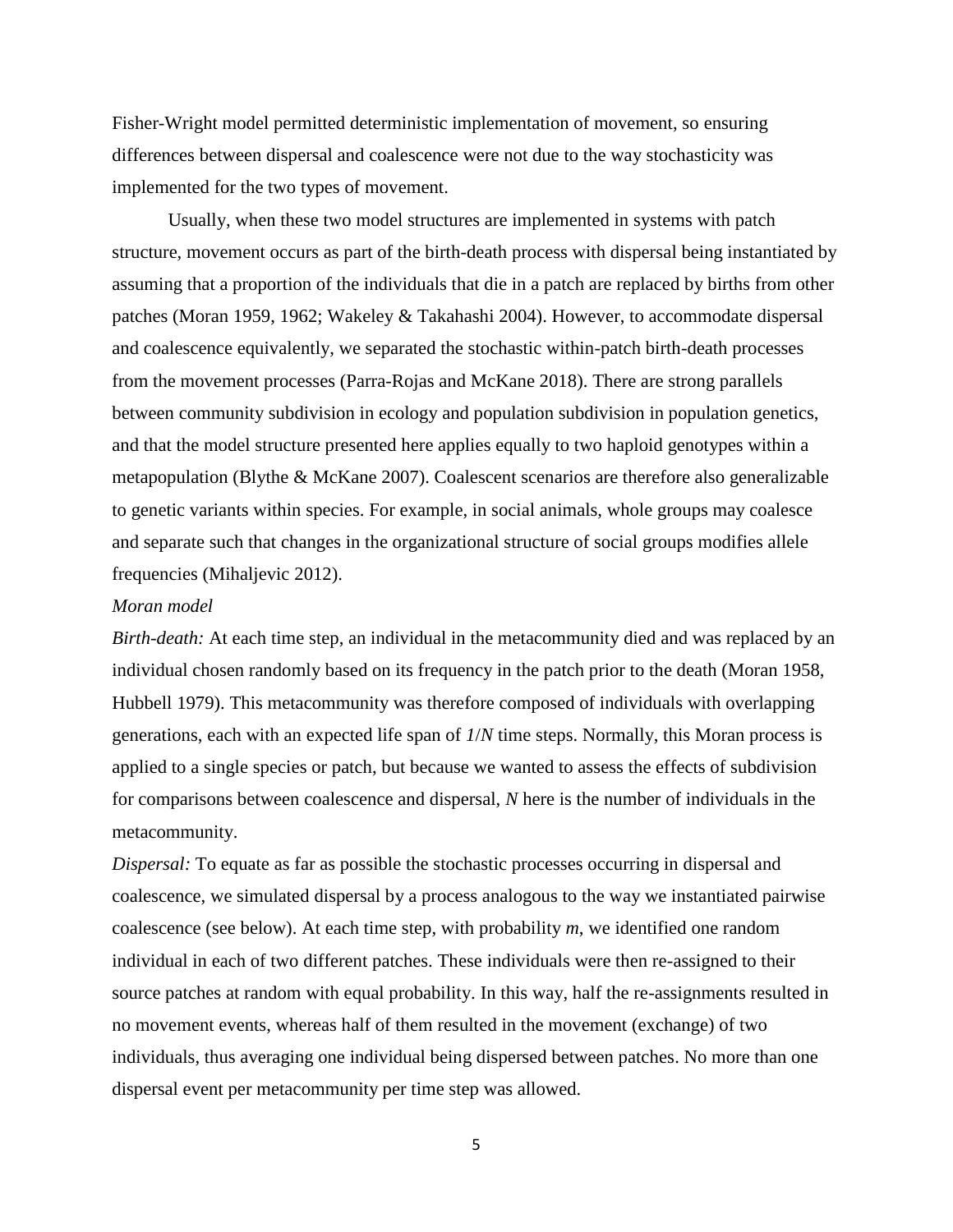*Pairwise coalescence*: For pairwise coalescence (the "kiss-and-run" model), at each time step following birth-death, a 'focal' patch was chosen at random with probability *c*=*m/n* and the individuals in that patch were pooled with those in another patch. Individuals were then randomly re-assigned into the two patches, such that on average half the individuals returned to their original patch while half moved between patches. Therefore, one coalescence event between two patches of *n* individuals resulted in an average of *n* movement events. No more than one coalescent event per metacommunity per time step was allowed. In effect, dispersal is frequent movement of a few individuals among patches, whereas pairwise coalescence events are less frequent, but each event moves more individuals between fewer patches.

*Diffuse coalescence*: More movement results from patches coalescing diffusely than from the same number of patches coalescing pairwise. Thus, for example, if four patches of *n* individuals are involved in pairwise coalescence, the total amount of movement is  $4n/2$  (each coalescent event on average moves half the individuals in each patch). However, if four patches of *n* individuals are involved in diffuse coalescence, then the probability of any individual returning to its patch of origin is 0.25 and total movement is  $4n*(1-0.25)$ . Generalizing, in p patches of size *n*, movement by pairwise coalescence is proportional to *pn*/*2*, while movement by diffuse coalescence is  $pn(1-(1/p))$ ; as the number of patches involved in coalescence increases, there will be proportionately more net movement if the coalescence is diffuse than if it is pairwise (see Fig. Supplementary material for an explanatory diagram). Because diffuse coalescence moves more individuals than pairwise coalescence, for any level of diffuse coalesence involving a specific number of patches, we instantiated that event proportionately less frequently. For example, coalescence of 4 patches of size *n* moves 3*n* individuals, so we instantiated diffuse coalescence three time less frequently than pairwise coalesence (i.e. with probability *m*/3*n*).

*Differential reproductive output*: We also briefly investigated if the difference between coalesence and dispersal would change in a simple non-neutral case, namely when there was a differential advantage of one species over another among genotypes). During the Moran birth death process, we instantiated one type to have an advantage, *s*, by adjusting the probability that it would replace the individual that dies to:  $(1+s)f_i/((1+s)f_i+(1-f_i))$ , where  $f_i$  is the frequency of the advantageous type in patch *i*.

*Fisher-Wright model*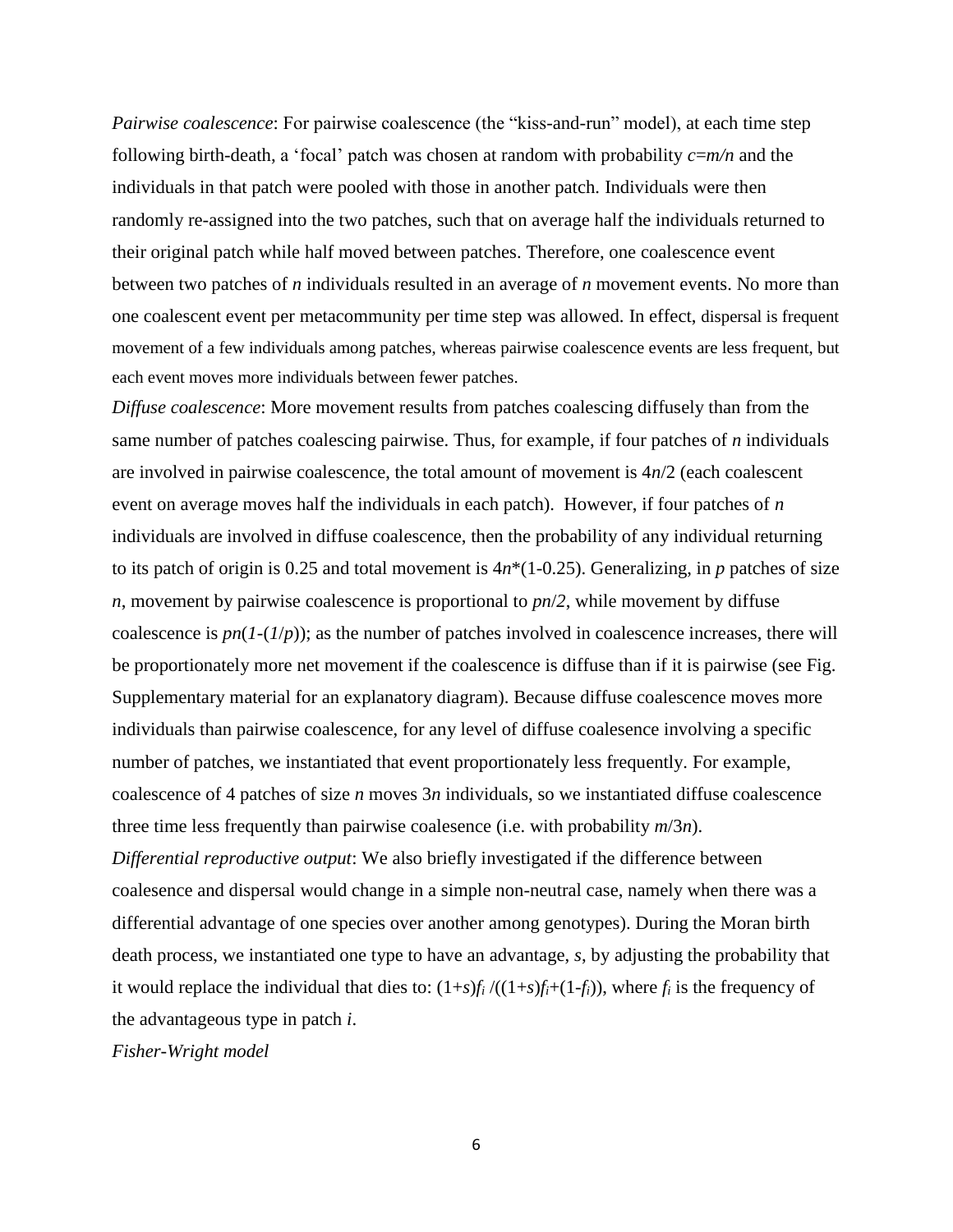We used the Fisher-Wright model to instantiate dispersal and coalescence as a deterministic process, so that differences in stochastic implementation of the two movement types would not be a confounding factor. To do this, for any metacommunity size, we chose patch sizes that made it possible to equate dispersal and coalescence in terms of the number of individuals moved per generation. As a numerical example, if the metacommunity consists of *N*=128individuals, and the number of patches is  $p=16$  then it is possible to move 8 individuals per generation ( $m=8/128$ ) by either one coalescence event (in which half the individuals are exchanged between two patches) or by four dispersal events involving direct exchange of individuals among eight patches (without replacement). However, such equivalency, is only possible for some patch structures.

*Birth-death*: In this model, at each time interval, all individuals die and are replaced by the same number of individuals sampled at the same frequency as those present in the previous generation (Wright 1943), as if progeny were produced clonally. Individuals therefore have non-overlapping generations, and each time interval is a generation.

*Dispersal*: If as above, *m* is the per individual probability of movement in the metacommunity, *m*\**N* individuals move per time step. Single individuals were identified in this number of patches without replacement, the patches were paired, and the individuals exchanged.

*Pairwise coalescence*: Dispersal of *m*\**N* individuals per generation is equivalent to *C* =*m*\**N*/*n* coalescent events. If *C*>*p=2*, 2*C* patches were chosen without replacement, paired, and exactly half the individuals within each patch (chosen at random with regard to type) were assigned back to their two source patches.

*Diffuse coalescence:* To compare the effects of diffuse vs. pairwise coalescence, we used the following equivalency: net movement is the same when *p* patches are involved in pairwise coalescence and when  $(p/2)$  +1 patches are involved in diffuse coalescence (see derivation above, for Moran model).

#### *General implementation*

We used computer simulation but confirmed components of our models by testing agreement with existing theory of fixation rates in subdivided populations (Kimura and Ohta 1968). All simulations were started with equal expected numbers of the two species in each patch (i.e. chosen with a 0.5 binomial expectation). Throughout, we present the results for *N*=128, and *p*=2, 4, 8, 16, 32 and 64; these values resulted in reasonable run-times and permitted modeling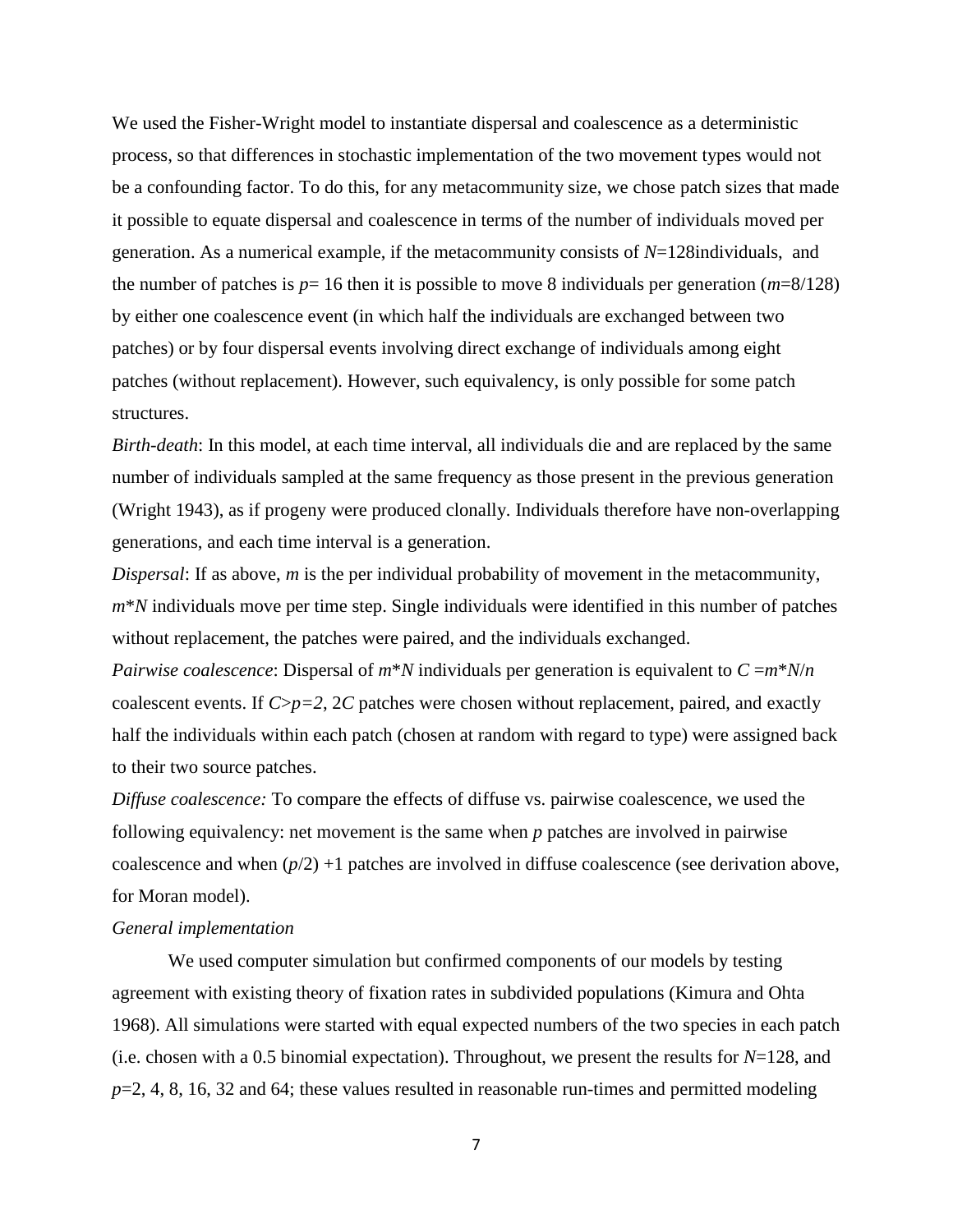equivalent levels of movement by dispersal and coalescence; other values of *N*, *p*, and *n* always gave qualitatively similar results. All programs used R version 3.5 and the default random number generator internal to the functions 'sample', 'runif', and 'rbinom'.

### **Results**

When coalescence is pairwise, the time to monodominance (fixation) for any given rate of movement was longer when the patches were connected by coalescence than when they were connected by dispersal. This was seen under both the Moran and the Fisher Wright birth-death processes (Figs 1). The results were qualitatively same if the median of the time to dominance was considered (see Appendix S1 in Supporting Information, Table S1.1). In both models, the mean time to coalescence with no subdivision was as expected theoretically (Supplementary material B Text 2). In the Fisher-Wright model with deterministic movement, the time to monodominance at the highest level of community subdivision, i.e.  $p=64$  and  $n=2$ , was the same for dispersal and coalescence (Fig. 2). This was because at *n*=2, our implementations of dispersal and coalescence are identical (see Appendix S2.1 in Supporting Information). Assigning individuals randomly to patches after coalescence rather than deterministically made little difference to the overall pattern (compare Fig. 2 and Fig. S1.1 in Appendix S1 in Supporting Information).

As expected, time to monodominance was always greater when there was more patch sub-division (numbers in each patch were smaller and random effects greater) and when the rates of movement among patches were lower (local chance divergence was greater among patches). Also as expected, because generations are not overlapping, the Moran model needed more time steps than the Fisher-Wright model to achieve monodominance.

When coalescence was diffuse, the time to monodominance was longer than when it was pairwise (Fig. 3). It is important to emphasize that these processes were standardized for total amount of movement, and not total number of patches involved. If the same number of patches are involved, then coalescing these diffusely rather than pairwise results in more effective movement and therefore shorter times to monodominance especially at high movement rates (Fig. S1.2 in Appendix S1 in Supporting Information).

The general result that the time to monodominance is longer under coalescence was unchanged by the addition of differences in reproductive rates of the two species (Fig 4a). As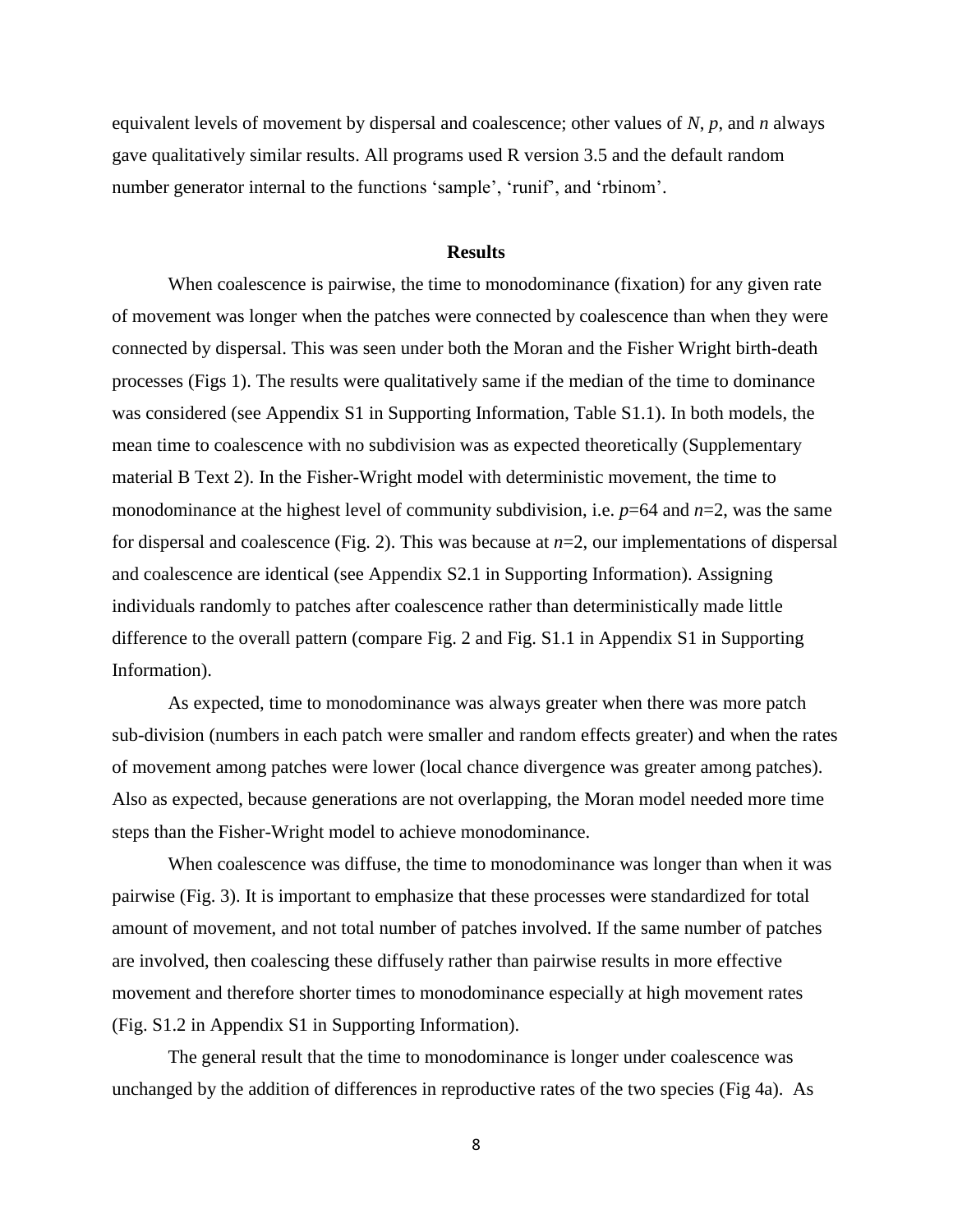expected, time to monodominance of the favored species was shorter as its reproductive advantage increased, and not surprisingly the movement mode did not change the probability that the fitter type predominated (Fig. 4b) because movement was independent of the birth-death process.

### **Discussion**

Our results show that the neutral expectations of metacommunity subdivision on species abundance are different depending on whether the component communities are connected by dispersal of single individuals or by coalescence of whole communities, even when the total number of individuals moving by these routes is the same. Where coalesence is by fusion and separation of patches, the time to monodominance is longer, implying that if there were only neutral forces involved, the transient state where there is species diversity would be maintained for a longer time under coalescence than under dispersal. By implementing this process using the Fisher-Wright model with deterministic movement, we ensured that the results were due to the movement modes, and not to differences in the way stochasticity was implemented in the code used to simulate the two movement types.

The reason for the greater time to monodominance with coalescence is not obvious, and we undertook this study because we could not ourselves intuitively decide which outcome to expect. However, it likely that coalescence averages the differences among patches diverging by stochastic birth-death processes more effectively than dispersal. For monodominance at the metacommunity level, all patches must eventually end up with the *same* species. Two opposing forces determine this. First, monodominance occurs faster if all patches (or the average of those patches) are at starting frequencies greater or less than 0.5. In our simulations, all communities were started at an average frequency of 0.5 of the two species, so this was not a factor. Secondly, and somewhat counterintuitively, monodominance is more likely if the initial frequencies among the patches are different. For a species starting at frequency *p*, the time to reach monodominance is given by a function of the following form (Kimura & Ohta 1969):

## - ((1-*p*)/*p*) log(1-*p*)

In a metacommunity with just two patches with initial frequencies,  $p_1$  and  $p_2$ , it can be shown that the average time to monodominance of a particular species is longer if the starting frequencies are the same  $(p_1 = p_2 = p^T)$  than if they are different  $(p_1 \neq p_2,$  and  $(p_1 + p_2)/2 = p^T$ ) (Fig. S1.3 in Appendix S1 in Supporting Information). Dispersal events would create small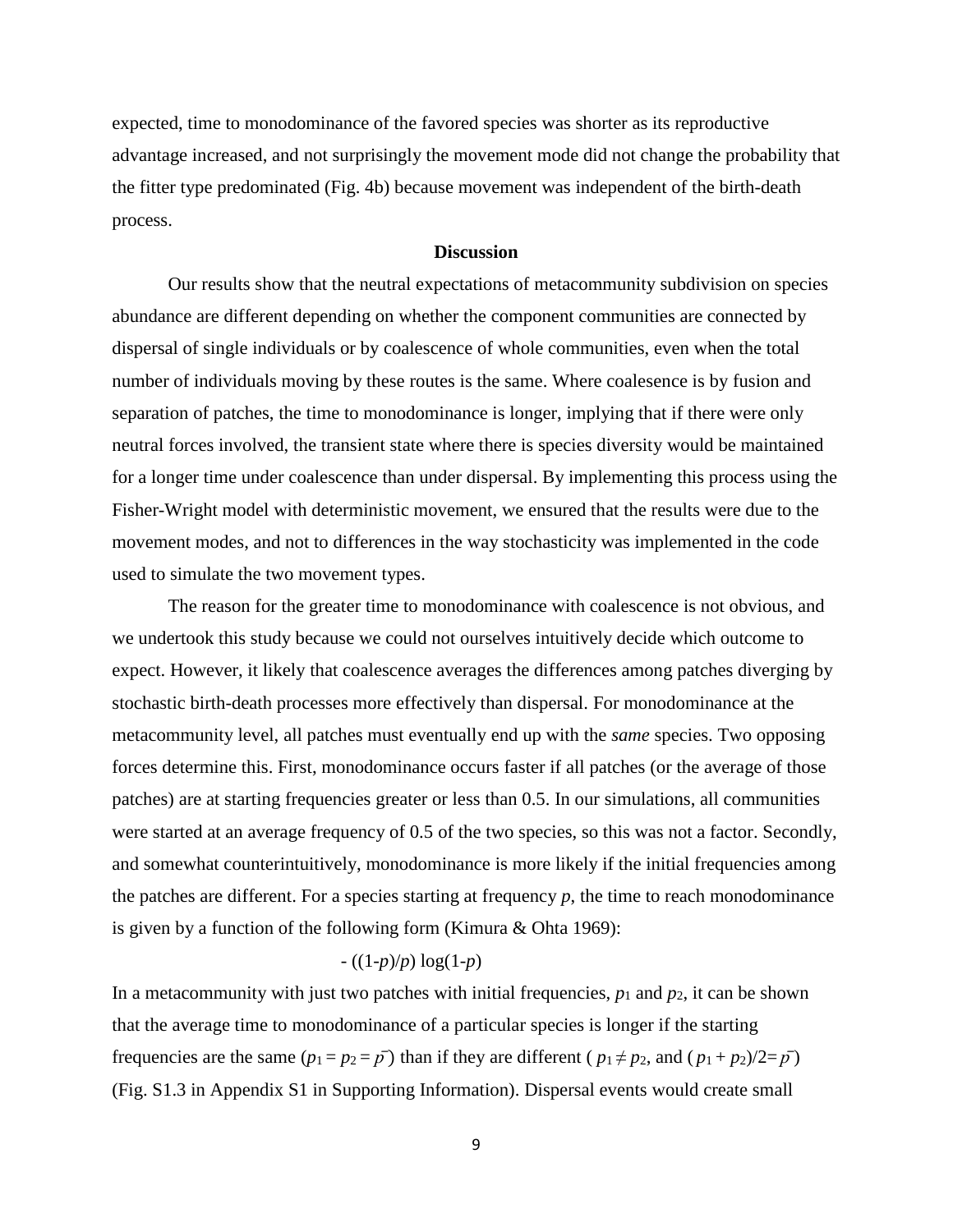perturbations from existing frequencies, but pairwise coalescence events would equalize frequencies in separate patches that have diverged due to demographic stochasticity. This is consistent with the difference between time to monodominance for coalescence and for dispersal being greater when overall movement rates are lower (Fig. 1, 2).

It is also consistent with the times to monodominance being longer for diffuse coalescence. Diffuse movement is expected to drive frequencies in patches more towards the global average than pairwise coalescence, hence reduce the variance among patches, and correspondingly lead to longer times to monodominance. Our finding that diffuse coalescence leads to longer times to monodominance than pairwise carries the important qualification that this is true only if net movement by the two processes in the metacommunity is held the same. If different levels of coalescence are expressed simply as number of patches involved, then the more patches are involved the faster will be the time to monodominance because net movement rate is also greater: in the limit, if all patches coalesce in a highly subdivided community, it essentially becomes one well-mixed community.

In ecological models of stochastic processes, the Moran model has been most commonly used, whereas in genetic models the Fisher-Wright model has been preferred (Kimura & Ohta 1971). However, stochastic processes represented by both models are analogous, except in the Moran model individuals are effectively perennial, generations overlap, and the alternative states are usually conceptualized as representing species instead of alleles (Blythe & McKane 2007). When only dispersal (and not coalescence) events are invoked, as is usually done in models of community or population subdivision, the results for the two types of model are similar and reconcilable by rescaling generation time under the Moran model by a factor of N/2 relative to the Fisher-Wright model (Blythe & McKane 2007). It is therefore not surprising that the outcomes from the two types of model with regard to coalescence are also qualitatively similar. Unlike in most studies (but see Parra-Rojas & McKane 2018), we implemented the Moran and Fisher-Wright birth and death processes separately from the movement events, and this enabled us to confirm that the greater time to monodominance was due to the "batch" nature of the movement rather than because of differences in stochasticity.

The goal of the present study has been to investigate neutral processes, rather than the outcome of differential fitness of the components. Nevertheless, using a simple modification of the Moran process, to impose, we showed that simple differences in reproductive rates of the two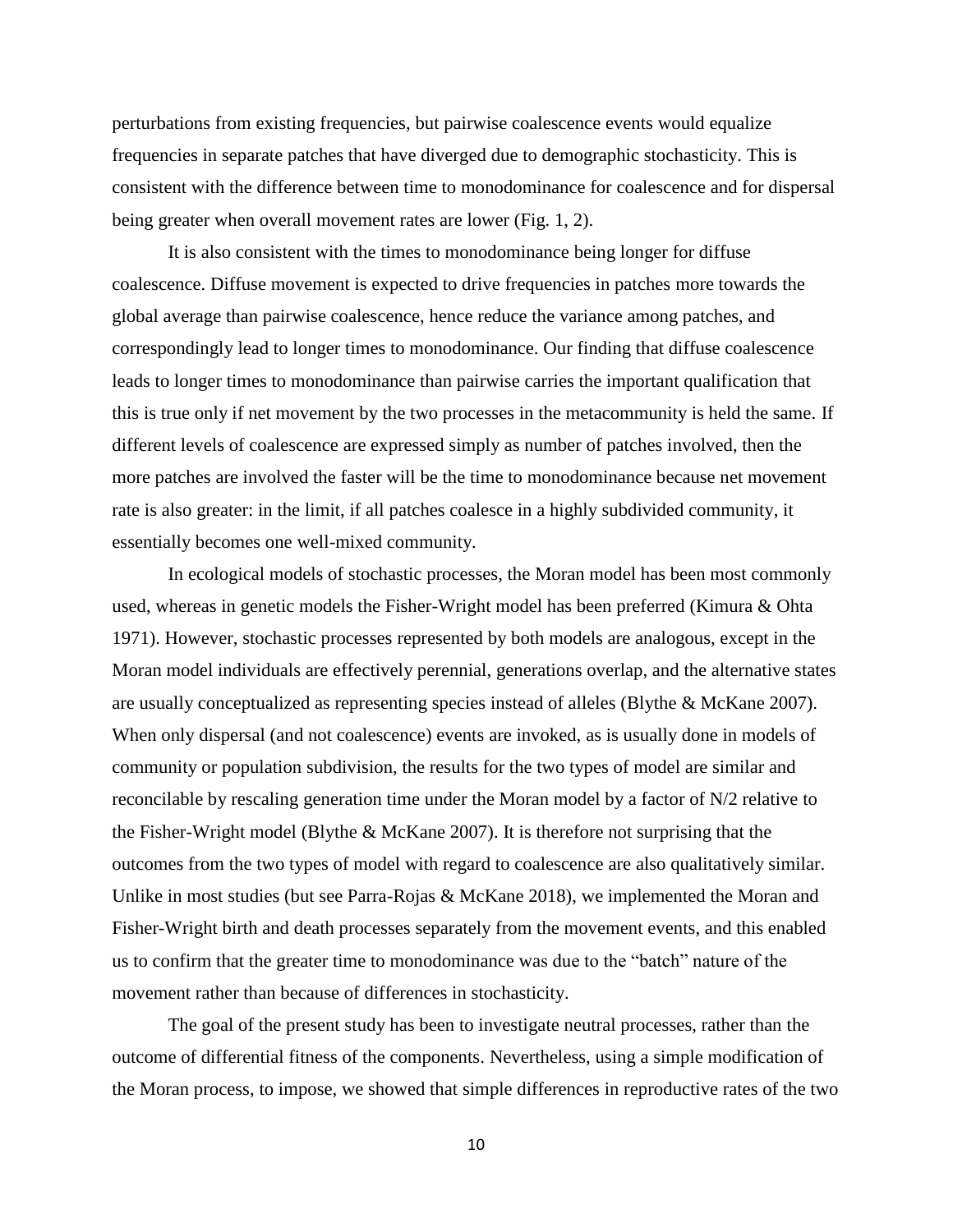species did not change the relative effects of coalescence vs. dispersal. However, it would be intriguing to explore more interesting and complex forms of selection, as coalescence transfers groups of individuals, and processes involving group interactions would likely differ between coalescence and dispersal. Such 'group interactions' might be processes involving altruism or shared 'public goods' (Archetti & Scheuring 2010), or positive density-dependent effects such as 'quorum sensing' (Perez-Velazquez et al. 2016). Coalescence may also affect interactants that show 'community cohesion' without any form of altruism (Tikhonov 2016). A second additional feature of coalescence that we haven't explored is that coalescence merges both abiotic and biotic aspects of the 'patches', and not necessarily to the same degree Rillig et al. 2016). It would be of interest to assess how the coalescence of, say, resource pools in patches with different species composition might affect species coexistence in a metacommunity.

The model presented here is heuristic and was not intended to apply to any specific system in nature. Our models were simplified, in that they assumed constant and equal patchstructure and uniform patterns of movement. Moreover, in any system with spatial substructuring, there is also likely to be extinction and recolonization of entire patches (Leibold & Loeuille 2015; Fukumori et al. 2015). Colonization and extinction can also be a major factor determining genetic structure of populations (Wade & McCauley 1988). Our results present an additional scenario, and therefore reinforce the need for caution in presuming any particular movement structure when interpreting data on species diversity (or on genetic differentiation) in subdivided habitats. The rapid evolution of the metacommunity concept over the last two decades and its entry into mainstream ecology (Hubbell 2001; Rosindell et al. 2011; Mihaljevic 2012; Leibold et al. 2014) reflects awareness that adding reality in ecological theory results in more accurate assessment of the forces determining species diversity (Matthiessen & Hillebrand 2006; Venail et al. 2008). In terrestrial systems, where ecological studies have been largely focused on 'large' organisms, mainly plants and animals, a theory based more on the dispersal of individuals rather than whole communities is clearly appropriate, but in microbial systems coalescence is likely to be an important additional element of realism.

There has been substantial advance in recent years in the development of analytical approaches to understanding stochastic processes especially in subdivided populations (Constable & McKane 2014, 2018; Parras-Rojas & McKane 2018) and we hope that our results will stimulate extended analytical efforts in the area of community coalescence. Microbial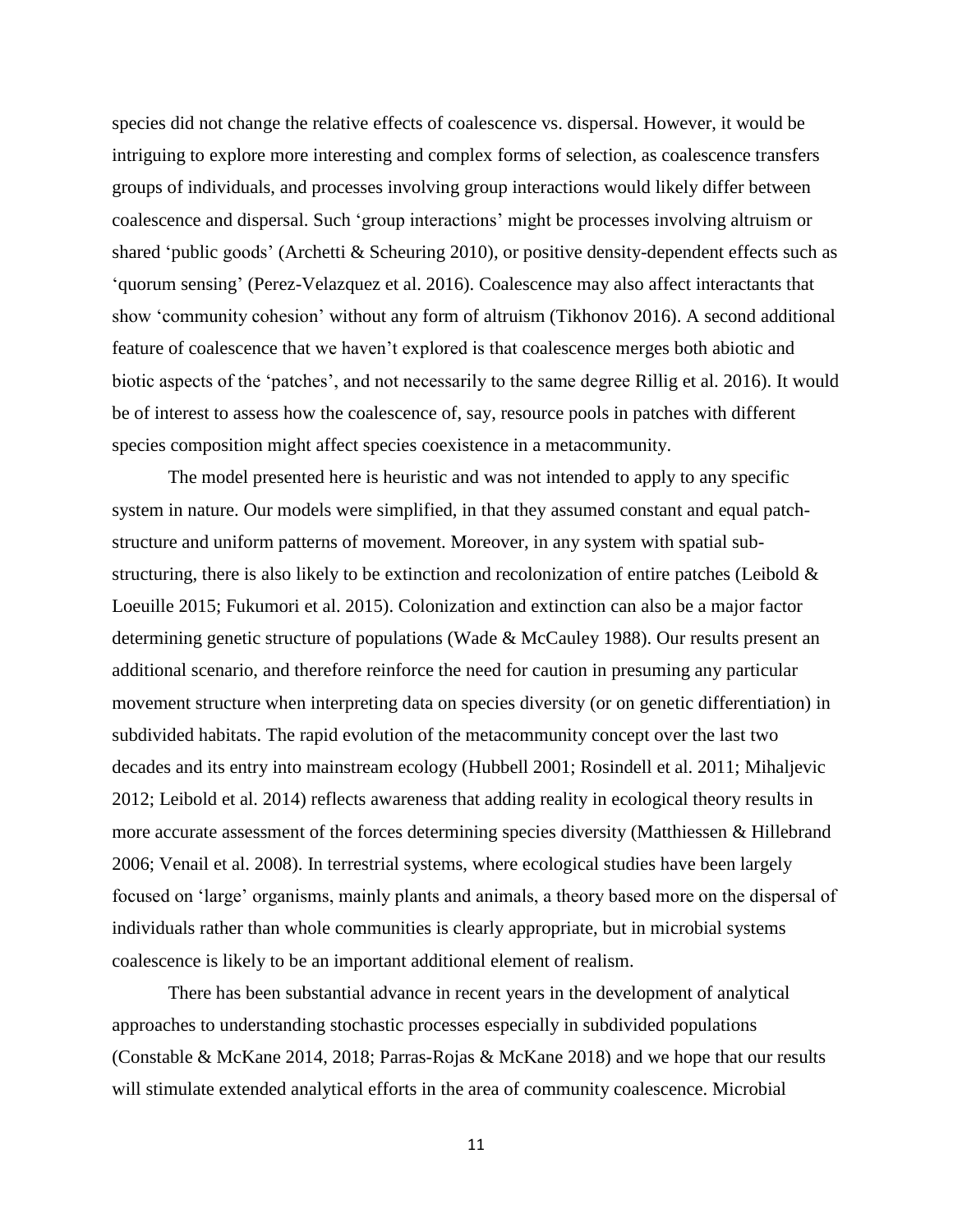communities have the advantage over communities of macro-organisms in that it may be feasible to manipulate the frequency of different kinds of movement events experimentally and to examine their consequences in real organisms (Jessup et al. 2005; Fukumori et al. 2015). Translating these ideas to better understanding the diversity of natural microbial systems, where metacommunity dynamics is likely to be highly variable, is an important challenge.

## **Acknowledgements**

Support for this work came from the following: NIH Grant R01 GM122061 and a Humboldt Research Award to JA; DFG BioMove Research Training Group (DFG-GRK 2118/1) and ERC-AdG 'Gradual Change' (694368) to MCR. We are grateful to Alan McKane who provided helpful comments, and to Emme Bruns and Henry Wilbur for improving the manuscript.

## **References**

- Archetti M, Scheuring I. 2010. Coexistence and cooperation and defection in public goods games. *Evolution* 65: 1140-1148.
- Constable GWA, McKane AJ. 2014. Population genetics on islands connected by an arbitrary network: an analytical approach. *J Theoret Biol* 358: 149-165.
- Constable GWA, McKane AJ. 2018. Exploiting fast variables to understand population dynamics and evolution. *J Stat Phys* 172: 3-43.
- Blythe RA, McKane AJ. 2007. Stochastic models of evolution in genetics, ecology and linguistics. *arXiv* cond-mat/0703478v1. 60 pp.
- Fukumori K, Livingston G, Leibold MA. 2015. Disturbance-mediated colonization-extinction dynamcis in experimental protist metacommunities. *Ecology* 3234-3242.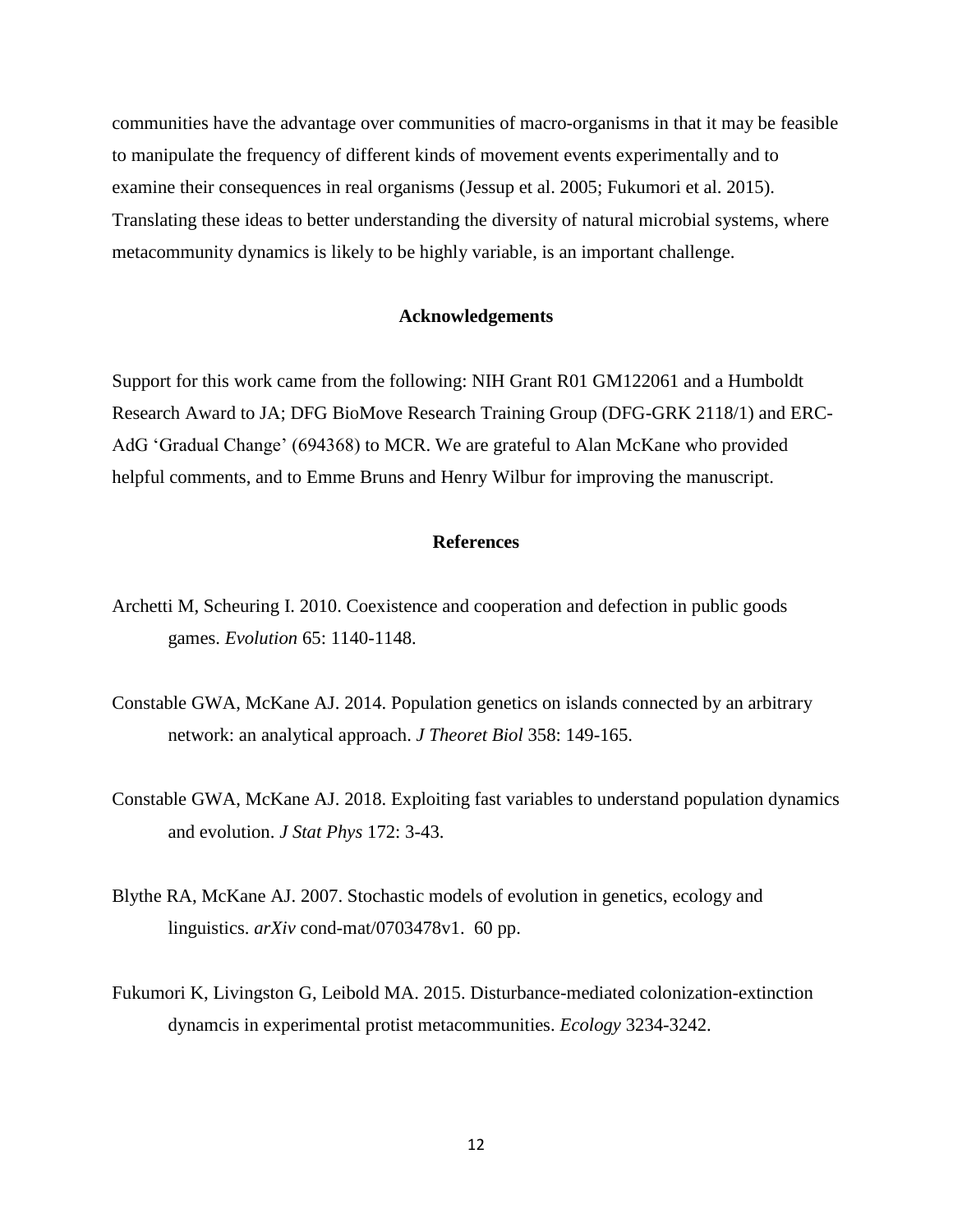- Gilpin M. 1994. Community-level competition: asymmetrical dominance. *Proc Natl Acad Sci USA* 91: 3252-3254.
- Hubbell SP. 2001. *The unified neutral theory of biodiversity and biogeography*. Princeton University Press, Princeton.
- Jessup CM, Forde SE, Bohannan BJM. 2005. Microbial experimental systems in ecology. *Adv Ecol Res* 37: 273-307.
- Kimura M. 1953. "Stepping stone" model of population. *Ann Rep Nat Inst Genet Japan* 3: 62– 63.
- Kimura M, Ohta T. 1971. *Theoretical aspects of population genetics*. Princeton University Press, Princeton.
- Leibold MA, Holyoak M, Mouquet N, Amarasekare P, Chase JM, Hoopes MF, Holt RD, Shurin JB, Law R, Tilman D, et al. 2004 The metacommunity concept: a framework for multiscale community ecology. *Ecol Lett* 7: 601-613.
- Leibold MA, Loeuille N. 2015. Species sorting and patch dynamics in harlequin metacommunities affect the relative importance of environment and space. *Ecology* 96: 3227-3233.
- Mansour I, Heppell C, Ryo M, Rillig MC. 2018. Application of the microbial community coalescence concept to riverine networks. *Biol Rev* 93: 1832-1845.
- Matthiessen B, Hillebrand H. 2006 Dispersal frequency affects local biomass production by controlling local diversity. *Ecol Lett* 9: 652-662.
- Mihaljevic JR. 2012. Linking metacommunity theory and symbiont evolutionary ecology. *Trends Ecol Evol* 27: 323-329.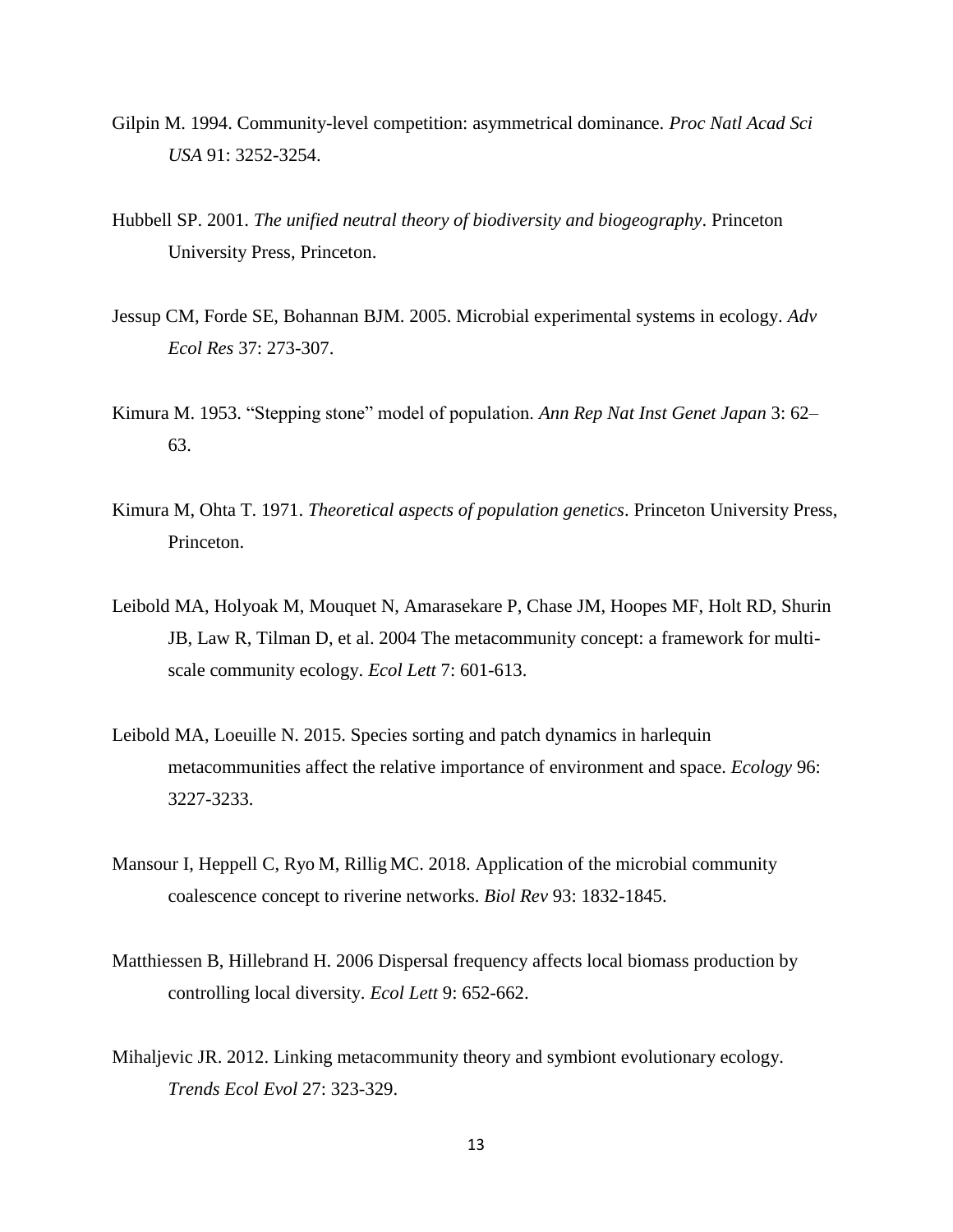- Moran PAP. 1959. The theory of some genetical effects of population subdivision. *Australian J Biol Sci* 12:109-116.
- Moran PAP. 1962. *The Statistical Processes of Evolutionary Theory*. Clarendon Press, Oxford.
- Parra-Rojas C, McKane AJ. 2018. Reduction of a metapopulation genetic model to an effective one-island model. *arXiv*:1707.07145v2. 22pp.
- Perez-Velazquez J, Golgeli M, Garcia-Contreras R. Mathematical modelling of bacterial quorum sensing: a review. *Bull Math Biol* 78: 1585-1639.
- Rillig MC, Antonovics J, Caruso T, Lehmann A, Powell JR, Veresoglou SD, Verbruggen E. 2015. Interchange of entire communities: microbial community coalescence. *Trends Ecol Evol* 30: 470-476.
- Rillig MC, Lehmann A, Aguilar-Trigueros C, Antonovics J, Caruso T, Hempel S, Lehmann J, Valyi K, Verbruggen E, Veresoglou SD, Powell JR. 2016. Soil microbes and community coalescence. *Pedobiology* 59: 37-40.
- Sierocinski P, Milferstedt K, Bayer F, Großkopf T, Alston M, Bastkowski, S , Swarbreck D , Hobbs PJ, Soyer OS, Hamelin J, Buckling A. 2017. The most efficient microbial community dominates during community coalescence. *bioRxiv*, doi: https://doi.org/10.1101/101436.
- Rosindell J, Hubbell SP, Etienne RS. 2011. The unified neutral theory of biodiversity and biogeography at age ten. *Trends Ecol Evol* 26: 340-348.
- Souza EP, Ferreira EM, Neves AGM. 2018. Fixation probabilities in the Moran process in evolutionary games with two strategies: graph shapes and large population asymptotics. *arXiv*:1805.00117v1. 42pp.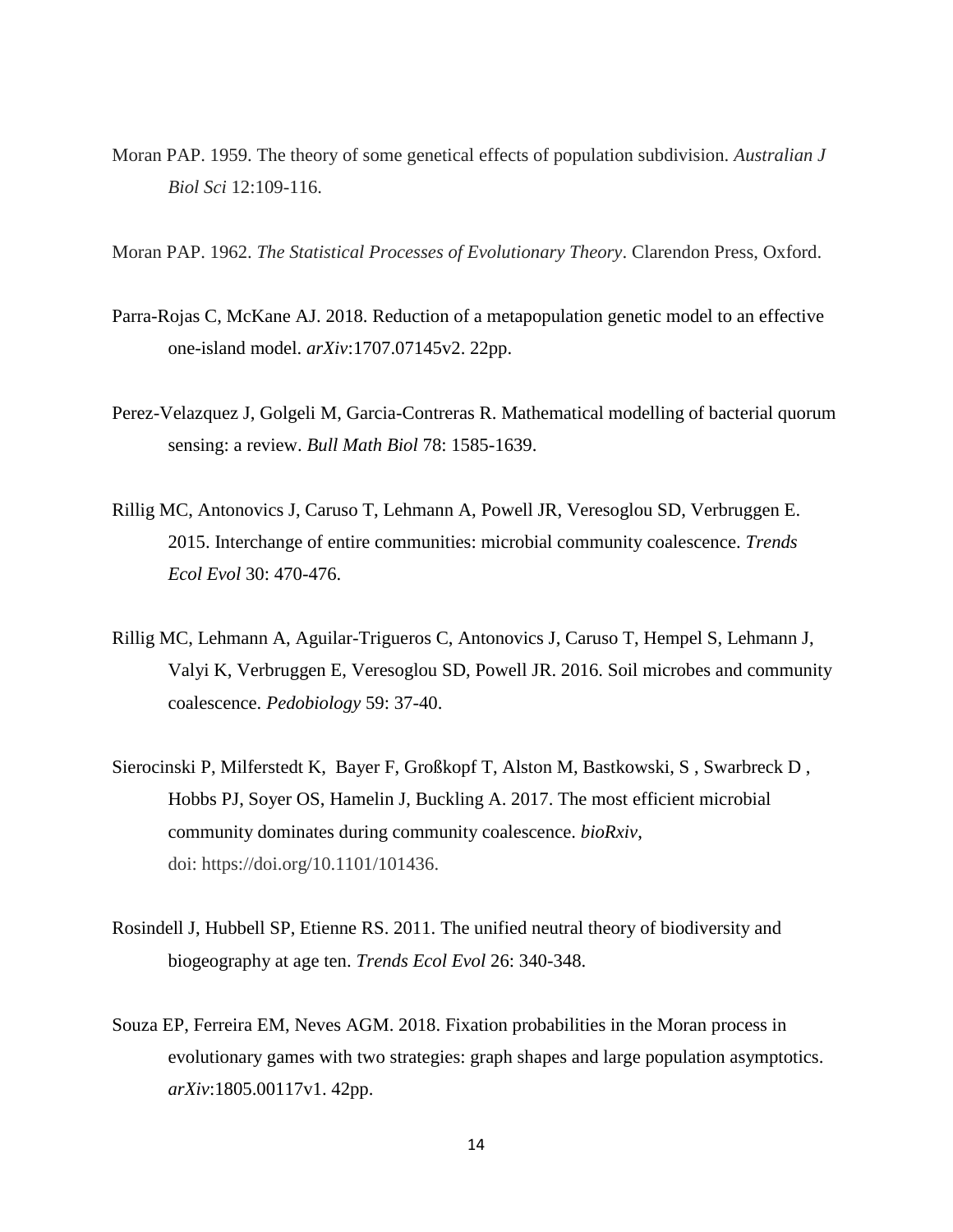Tikhonov M. 2016. Community-level cohesion without cooperation. *eLife* 5: e15747, 15pp.

- Venail PA, MacLean RC, Bouvier T, Brockhurst MA, Hochberg ME, Mouquet N. 2008 Diversity and productivity peak at intermediate dispersal rate in evolving metacommunities. *Nature* 452: 210-214.
- Wade MJ, McCauley DE. 1988. Extinction and recolonization: their effects on the genetic differentiation of local populations. *Evolution* 42: 995-1005.
- Wakely J, Takahashi T. 2004. The many-demes limit for selection and drift in a subdivided population. *Theor Pop Biol* 66: 83-91.
- Wilson DS. 1992 Complex interactions in metacommunities, with implications for biodiversity and higher levels of selection. *Ecology* 73: 1984-2000.
- Wright S. 1943. Isolation by distance. *Genetics* 28: 114–156.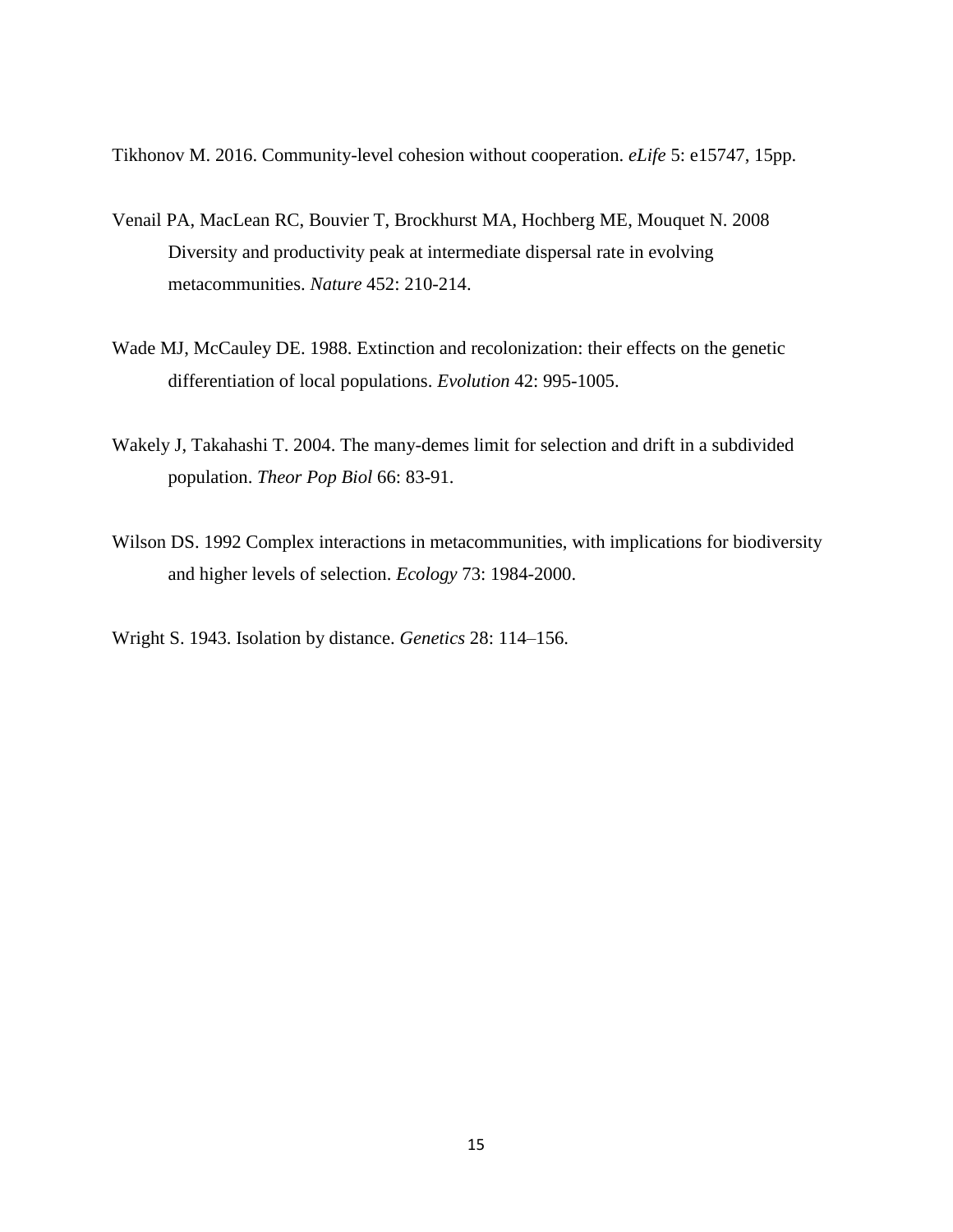### **Figure Legends**

Fig. 1. Time to monodominance in a metacommunity of two species at different levels of subdivision (number of patches) when movement among patches is either by individual dispersal (dotted lines and open dots) or by pairwise coalescence of patches (solid lines and dots). **(a)** Moran model. Individuals moving per time step: red=1, blue=4, black=16. **(b)** Fisher-Wright model. Individuals moving per time step: blue=4, brown=8, black=16. The initial metacommunity consisted of two species each with 64 individuals. In the Fisher-Wright model, the absent points are combinations of movement and subdivision where there was less than one coalescence event per time step. Means are based on 1000 runs, with points being 5 independent runs of 200. Asterisk in lower left shows the theoretical expectation for no subdivision.

**Fig. 2.** Time to monodominance in a metacommunity of two species at different levels of subdivision (number of patches), with coalescence that is either pairwise (dashed lines and solid dots) or diffuse (dotted lines and open dots). **(a)** Moran model. Diffuse coalescence involved 8 patches; to equate net movement by the two types of coalescence, diffuse coalescence occurred at a lower frequency than pairwise coalescence. **(b)** Fisher-Wright model. To equate net movement by the two types of coalescence, diffuse coalescence involved fewer patches than pairwise coalescence (see text). In both models, individuals moving per time step: blue=4, brown=8, black=16. The initial metacommunity consisted of two species each with 64 individuals. In the Fisher-Wright model, the absent points are combinations of movement and subdivision where there was less than one coalescence event per time step. Means are based on 1000 runs, with points being 5 independent runs of 200.

Fig. 3. (a) Time to monodominance (log10) for a species with different levels of selective advantage, when there is either dispersal (dotted lines and open dots) or pairwise coalescence (solid lines and dots). Patch number: green= 8, brown =16. **(b)** Probability of favored type achieving dominance at different levels of community subdivision (number of patches) when there is either dispersal (dotted lines and open dots) or pairwise coalescence (solid lines and dots). Selective advantage: black =0.05, blue=0.01, red=0.001. Based on the Moran model of a metacommunity of two species each with 64 individuals. Means are for 5 independent subsets of 200 replicates each.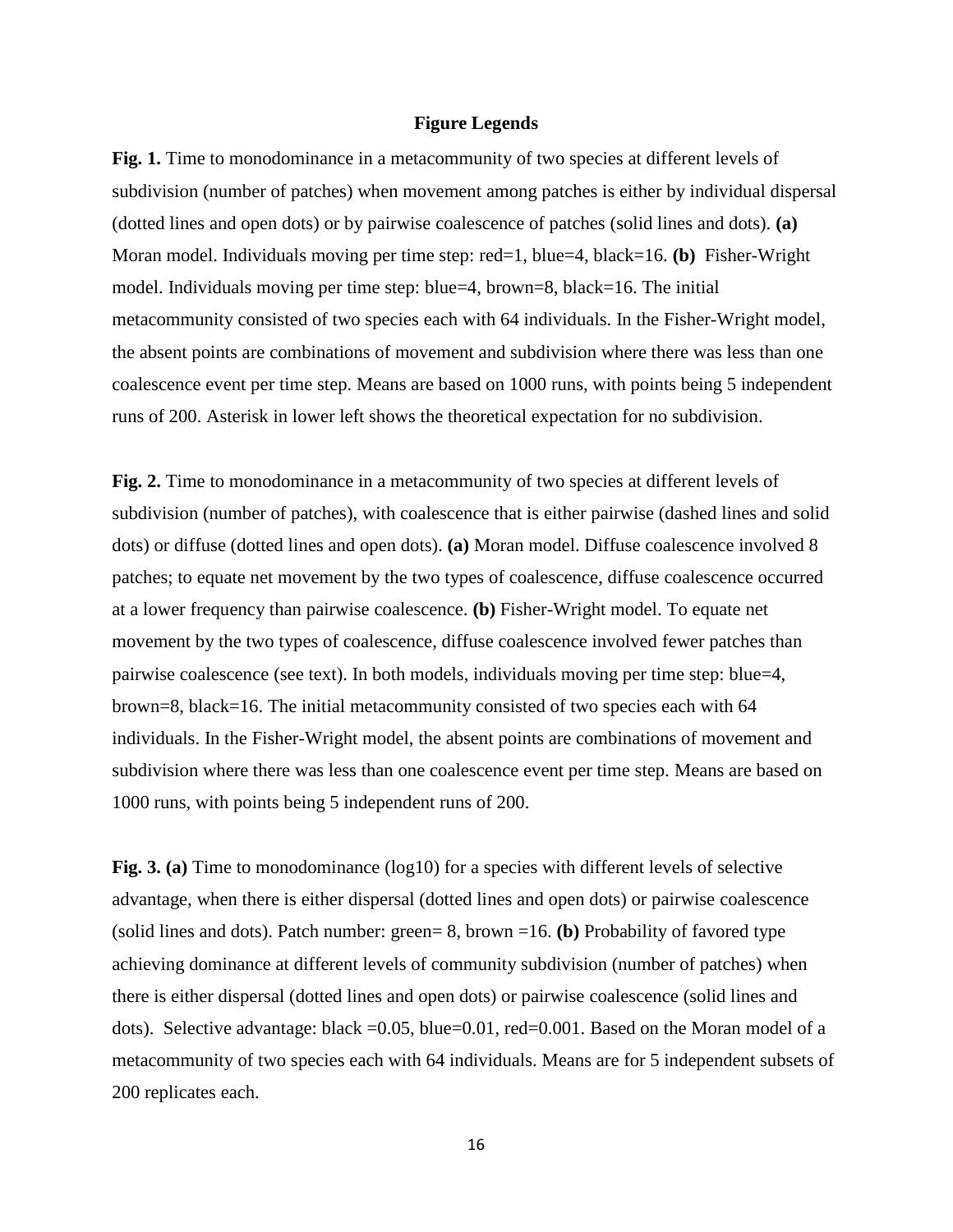Fig 1 (a)



Fig 1 (b)

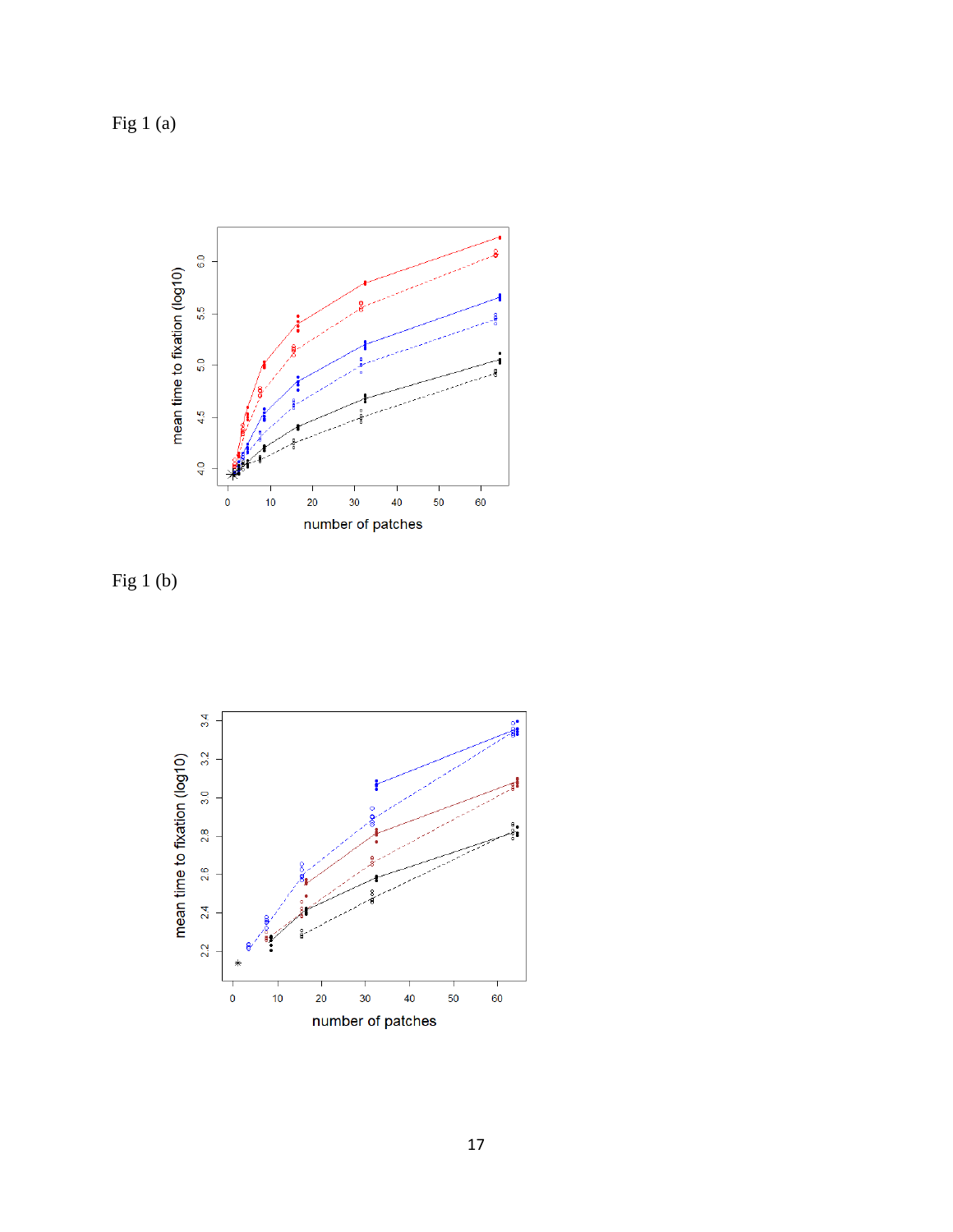Fig 2 (a)



Fig. 2 (b)

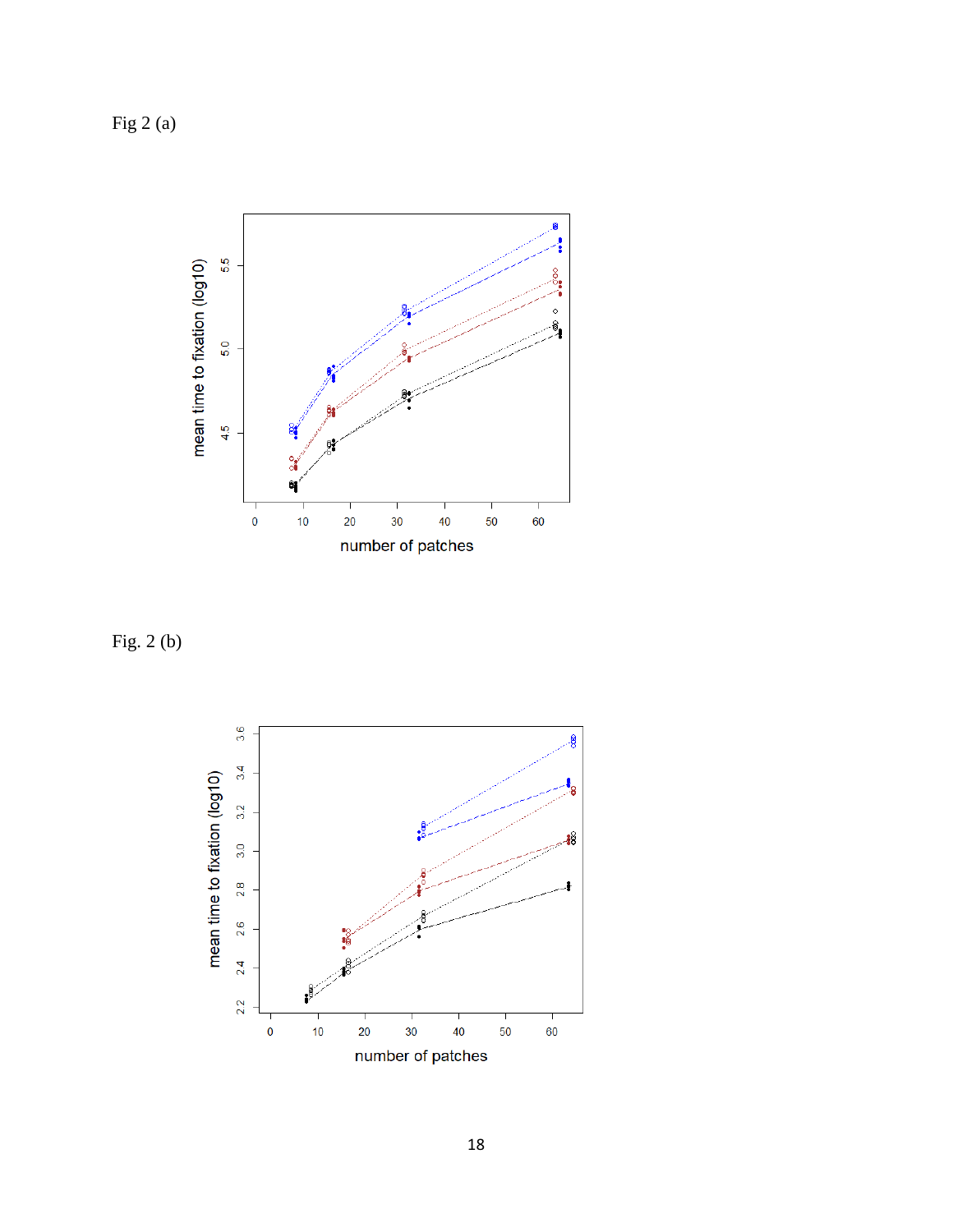Fig. 3 (a)



Fig. 3 (b)

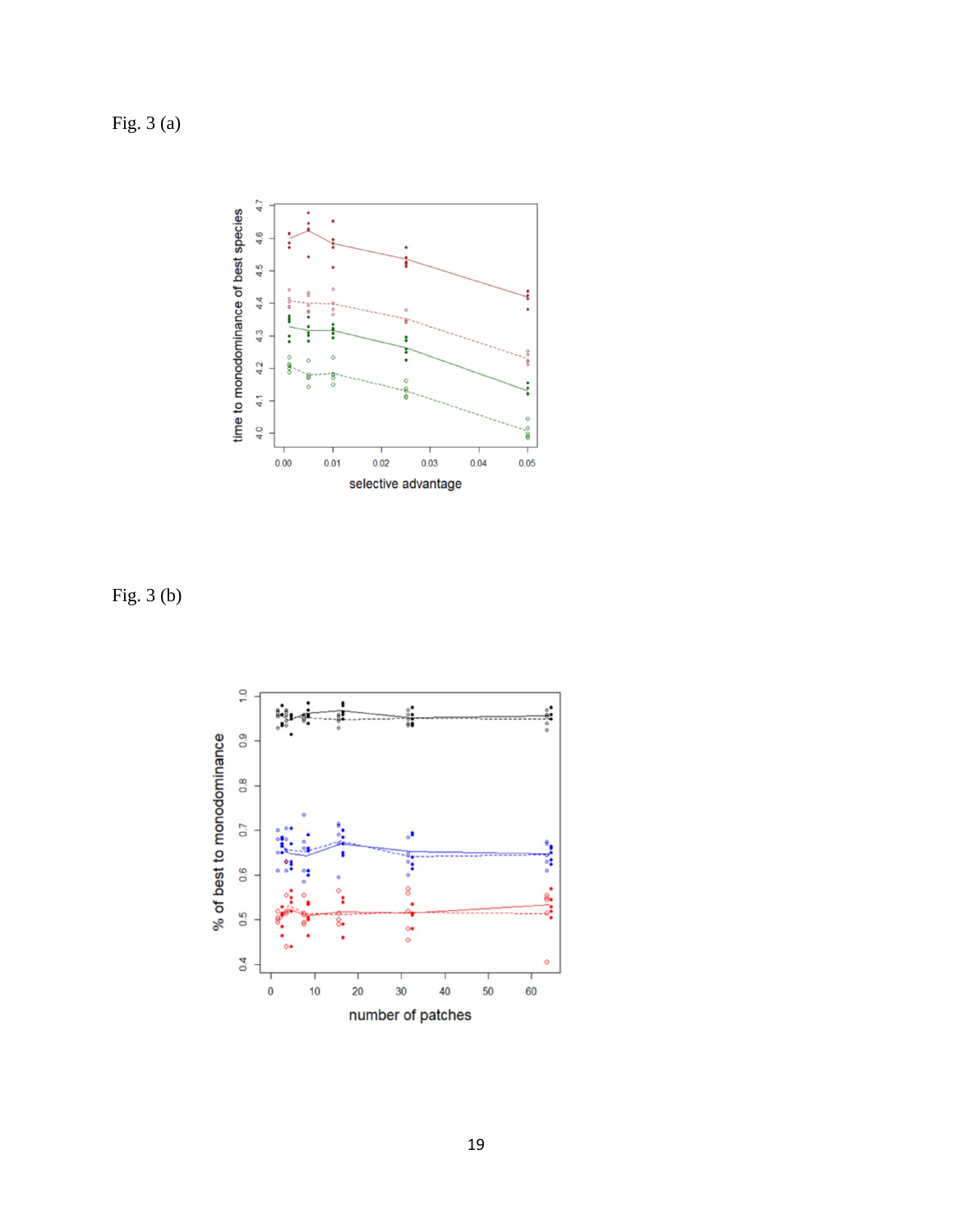## **SUPPLEMENTARY MATERIAL**

for

# **Species diversity in a metacommunity with patches connected by periodic coalescence: a neutral model.**

Janis Antonovics<sup>1</sup>, Stavros D. Veresoglou<sup>2,3</sup>, Matthias C. Rillig<sup>2,3</sup>,

<sup>1</sup> Biology Department, University of Virginia, Charlottesville, VA22904, USA 2 Institut für Biologie, Freie Universität Berlin, 14195 Berlin, Germany.

<sup>3</sup> Berlin-Brandenburg Institute of Advanced Biodiversity Research (BBIB), 14195 Berlin, Germany.

<sup>1</sup> Corresponding author. Present address: Biology Department, University of Virginia,

Charlottesville, VA22904, USA. http://orcid.org/0000-0002-5189-1611

Appendix S1.... **Tables and Figures**

Appendix S2.... **Explanation of Models**

Appendix S3.... **R code used to instantiate the models**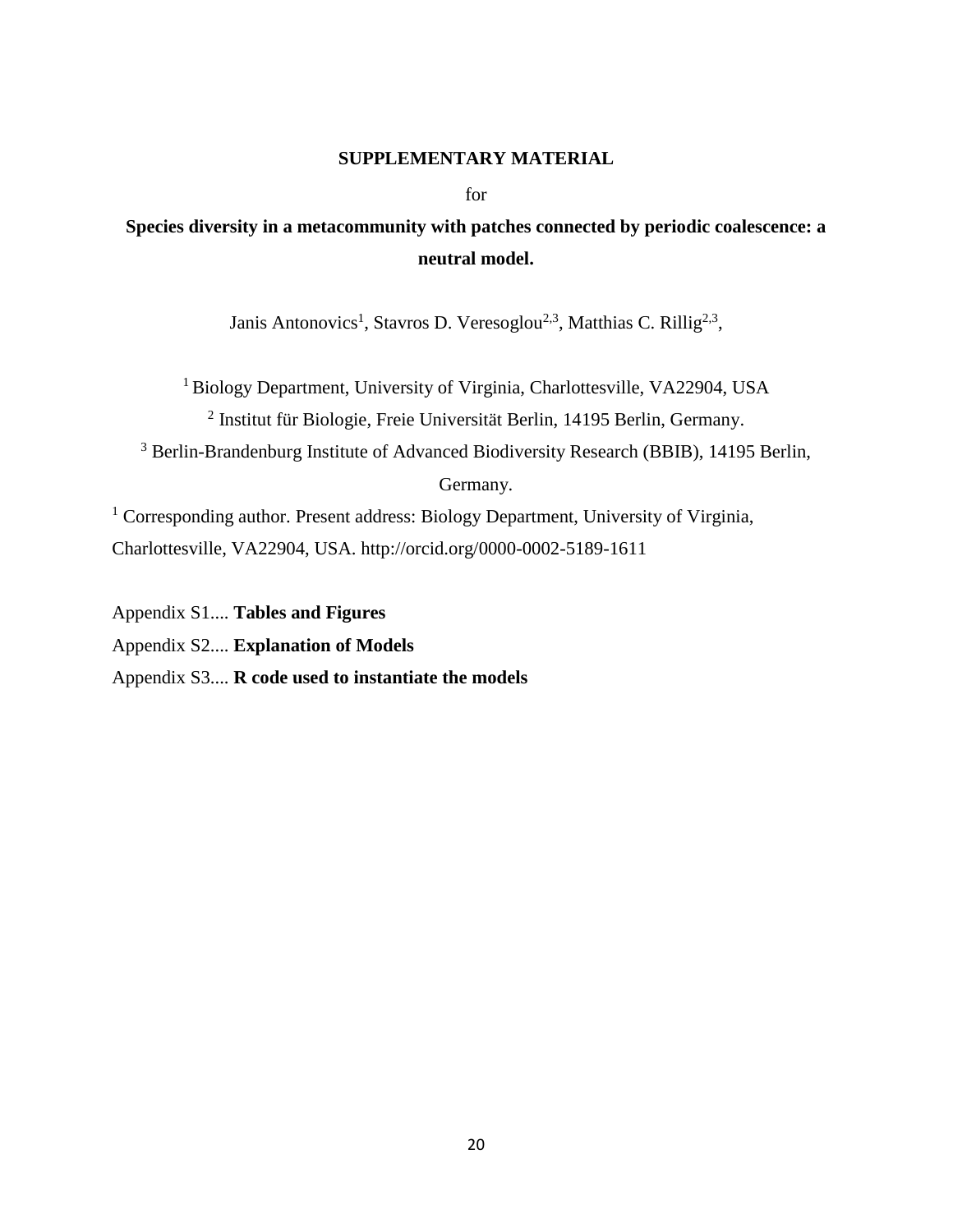## **Appendix S1. Tables and Figures**

**Table S1. 1.** Mean and median times to monodominance under a Moran neutral model with dispersal or with paired coalescence. N=128 and total migrants=8 for three levels of patch subdivision, and values are means for 250 replicate runs.

| Number of |           | Mean (back transformed) | Median    |             |  |
|-----------|-----------|-------------------------|-----------|-------------|--|
| patches   |           | from mean of log time)  |           |             |  |
|           | Dispersal | Coalescence             | Dispersal | Coalescence |  |
| 8         | 22,284.4  | 31,260.8                | 23,107.5  | 35,578.5    |  |
| 16        | 42,169.7  | 67,920.4                | 41,514.0  | 69,452.0    |  |
| 32        | 108,143.4 | 169,824.4               | 105,985.5 | 175,049.5   |  |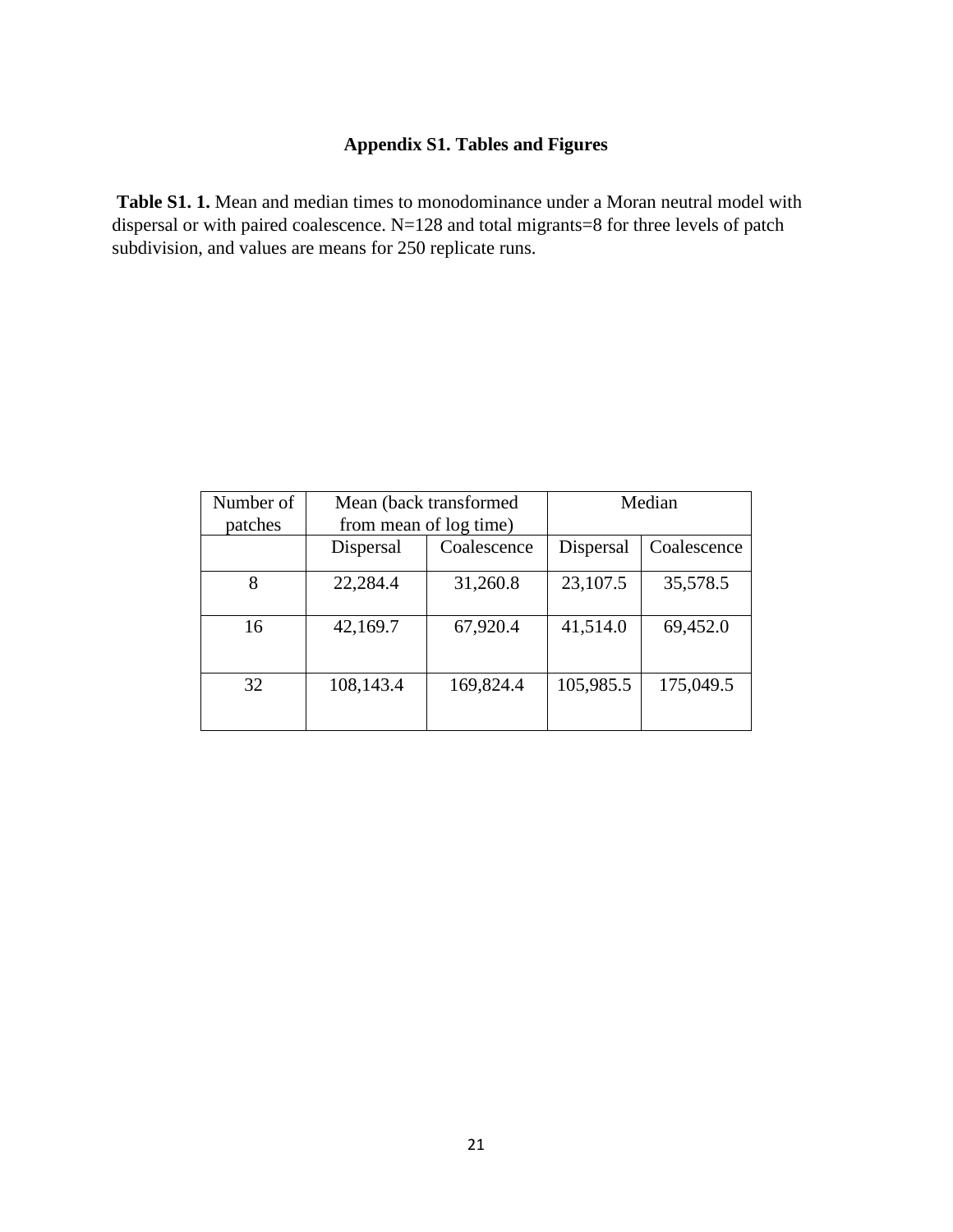Fig. S1.1. Mean time to monodominance of a species in a metacommunity under the Fisher-Wright model with deterministic dispersal (dotted lines and open dots) and pairwise coalescence but random assignment of individuals to patches following coalescence. Each point is based on 200 independent runs; standard errors are ca. 2x width of the symbols. Three rates of net movement per time step per metacommunity are shown (red=1 individual; blue=4; black=16). where at each time step all individuals die and are replaced at random from the same patch. Points are absent for combinations of movement and subdivision where dispersal could not be exactly equated with pairwise coalescence within one time-step.



F-W pairwise random assortment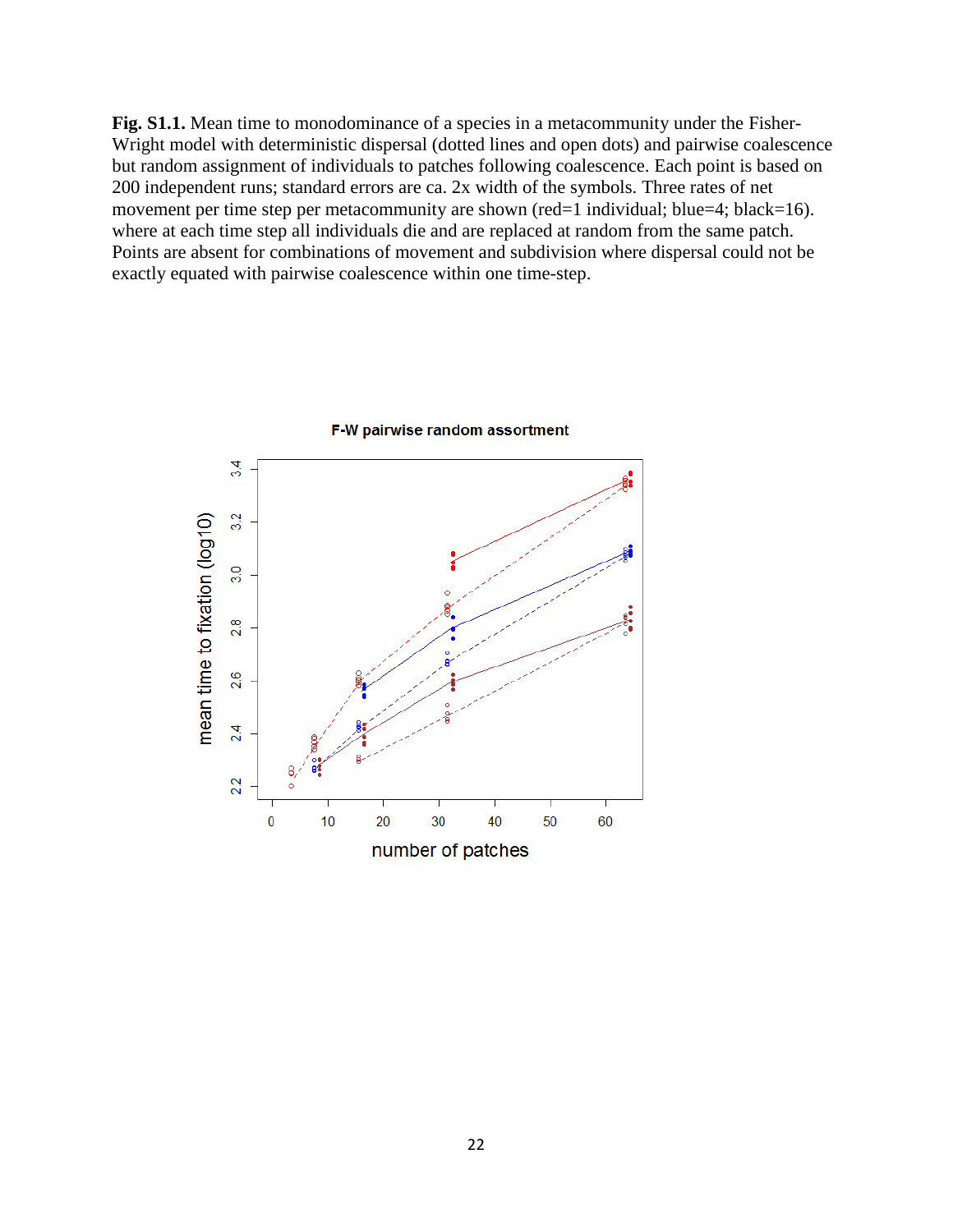**Fig. S1.2.** Mean time to monodominance of a species in a metacommunity with either pairwise coalescence (dashed lines and open dots) or diffuse coalescence (dotted lines and solid dots) at different levels of community subdivision (number of patches). In this simulation, the same number of patches were involved in diffuse coalescence as in pairwise coalescence (levels of movement were greater with diffuse coalescence). Based on the Fisher-Wright model (see text) and random assignment following coalescence. Means are for 5 independent subsets of 200 replicates each. Four rates of movement for paired coalescence are shown (red=2 individuals per metacommunity of *N*=128; blue=4 brown=8; black=16). Points are absent for combinations of movement and subdivision where there was less than one coalescence event per time step.

Diffuse coalescence (measured by number of patches coalescing) can now result in shorter times to monodominance, especially at high movement rates and intermediate levels of subdivision.



Pairwise vs. diffuse coalescence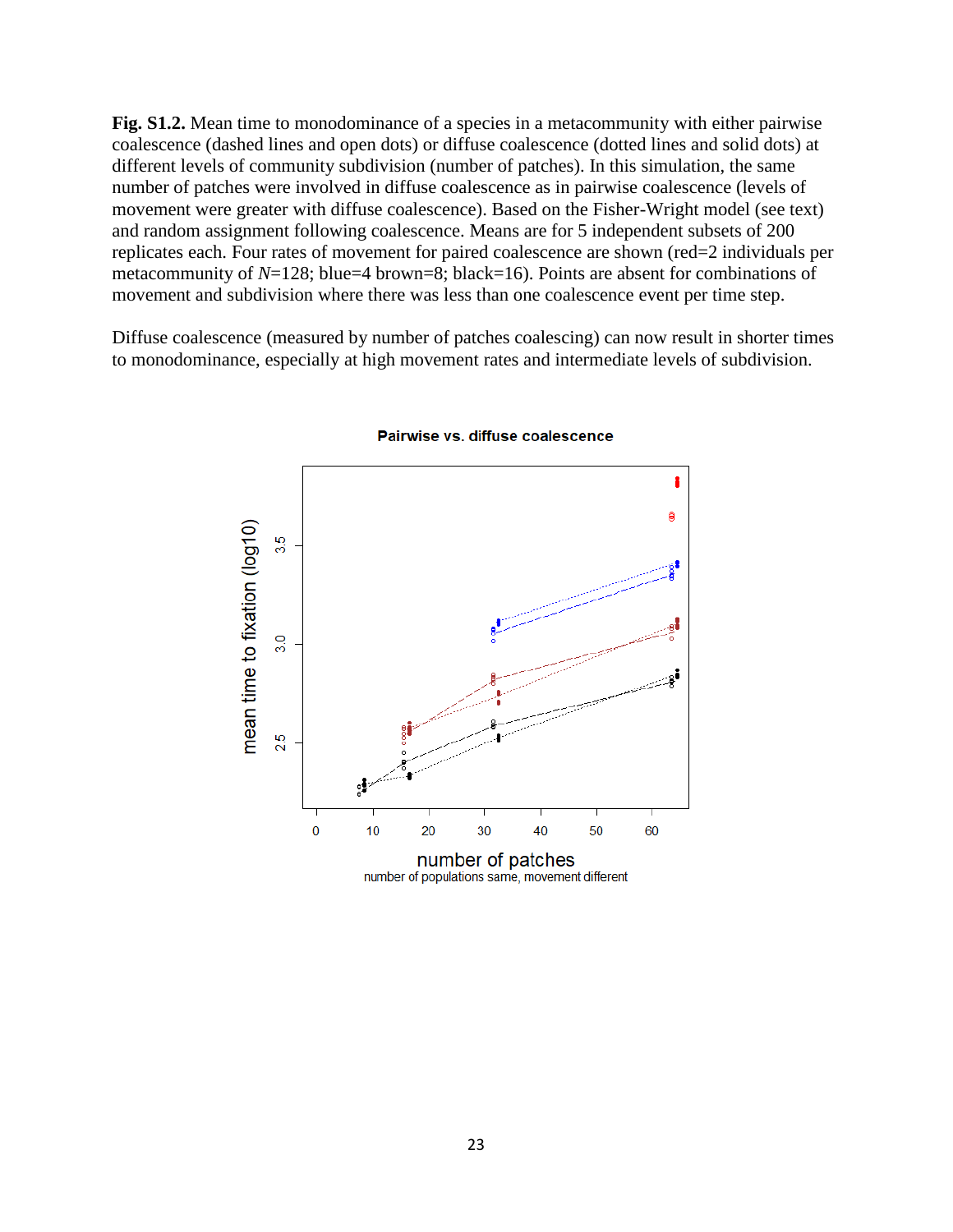**Fig. S1.3.** Relationship between initial frequency of a species/allele (A) and time to fixation of that species in a community/population. Based on the Moran model (Souza et al. 2018). The Wright-Fisher model gives the same shape curve (Kimura and Ohta 1969, Fig. 1). The intersection of the central vertical line, and the chord of joining the lines on either side shows show that the mean time to fixation of two patches differing in their initial frequencies is less than the time to fixation of two patches with the average of those frequencies.

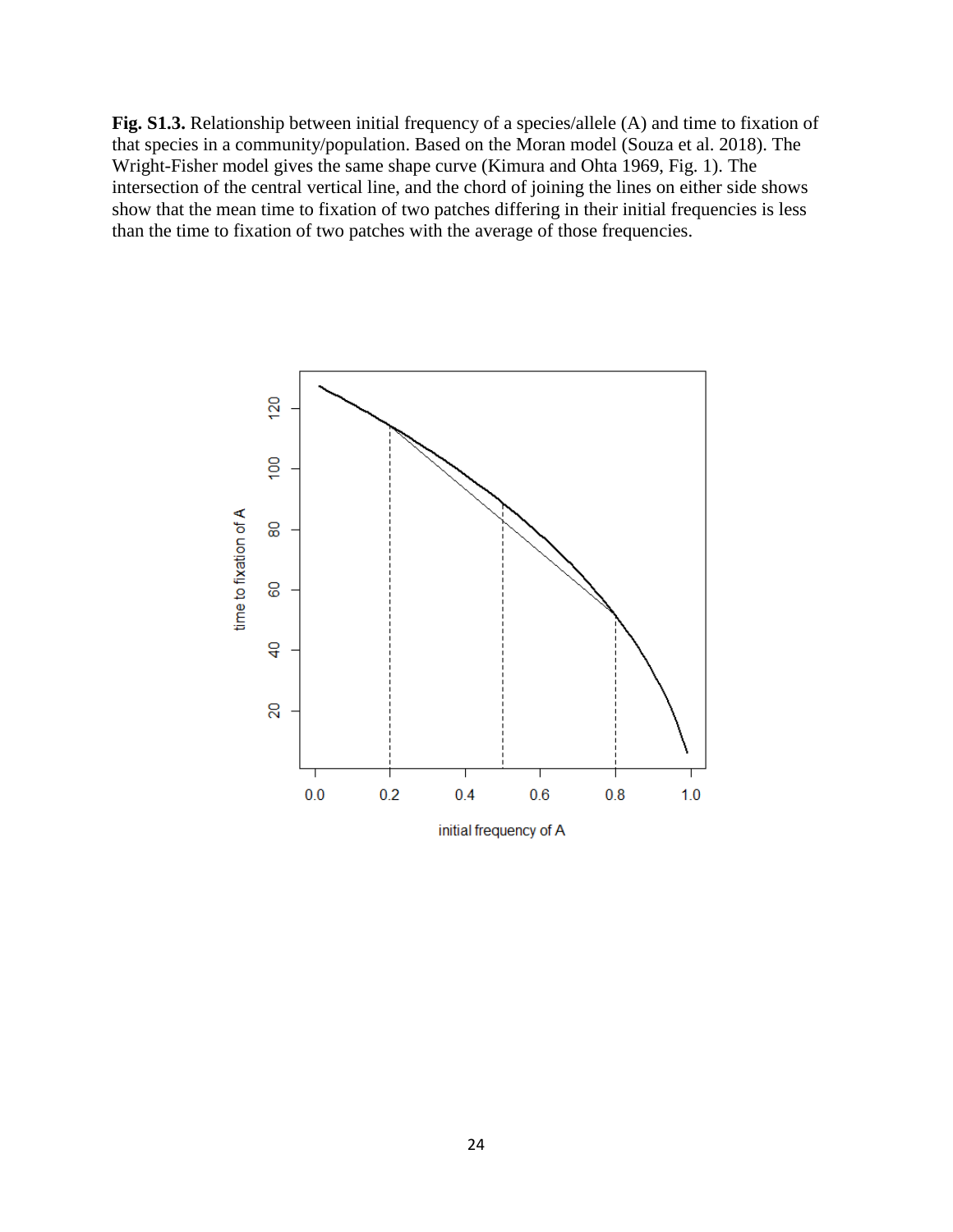## **APPENDIX S2. Explanation of models**

## **S2.1. Moran and Fisher-Wright models when n=2.**

Note – identities (superscripts) are source patches, not individual state

*Dispersal algorithm when*  $n=2$ *, probability = m per time unit* 'Fuse' individuals from two patches  $A^1$  and  $A^2$ , assign one back to each patch at random. The outcome is either  $A^1 | A^2$  (no dispersals),  $A^2 | A^1$  (two dispersals); i.e. average = one dispersal/movement.

*Coalescence algorithm when n=2, probability =m/2 per time unit* 'Fuse' two patches  $A^1 A^1$  and  $A^2 A^2$  and assign two back to each patche at random. Possible equally likely outcomes are:

 $A^1A^1 \mid A^2A^2$  (no moves)  $A^{1}A^{2}$  |  $A^{2}A^{1}$  (2 moves)  $A^2A^1 | A^1 A^2$  (2 moves)  $A^2A^2 | A^1 A^1$  (4 moves)

i.e. total of 2 moves every coalescent event but occurs m/n or half as often as disperal when n=2.

If they happen simultaneously (as in the Fisher Wright model) and deterministically then coalescence achieves is the same as dispersal, i.e. dispersal and coalescence produce the same number of net moves simultaneously. However, in the Moran model the movement events happen sequentially and therefore the periods of 'drift' are longer between coalescence events than between dispersal events.

To confirm this, we predicted that if dispersal/coalescence is made deterministic in the Moran model, there should also be longer times to monodominance, and this was the case (see Table below):

Time to monodominance when  $N = 128$  and  $p = 64$  ( $n = 2$ ), with the Moran model when dispersal occurs every generation and coalescence occurs every other generation. Two right hand columns show times to monodominance when dispersal and coalescence are applied probabilistically in the Moran model. Standard errors on means are ca. 0.02-0.03 for 250 replicate runs.

| number of<br>individuals<br>moving | mean log time to<br>monodominance |             | median time to<br>monodominance |             | mean log time to<br>monodominance in |             |
|------------------------------------|-----------------------------------|-------------|---------------------------------|-------------|--------------------------------------|-------------|
|                                    | movement deterministic            |             |                                 |             | movement stochastic                  |             |
|                                    | Dispersal                         | Coalescence | Dispersal                       | Coalescence | Dispersal                            | Coalescence |
|                                    | 6.043                             | 6.233       | 1,078,645.0                     | 1,609,636.0 | 6.044                                | 6.205       |
|                                    | 5.426                             | 5.594       | 304,594.0                       | 410,254.5   | 5.473                                | 5.633       |
| 16                                 | 4.893                             | 5.076       | 85,441.5                        | 121,501.0   | 4.905                                | 5.087       |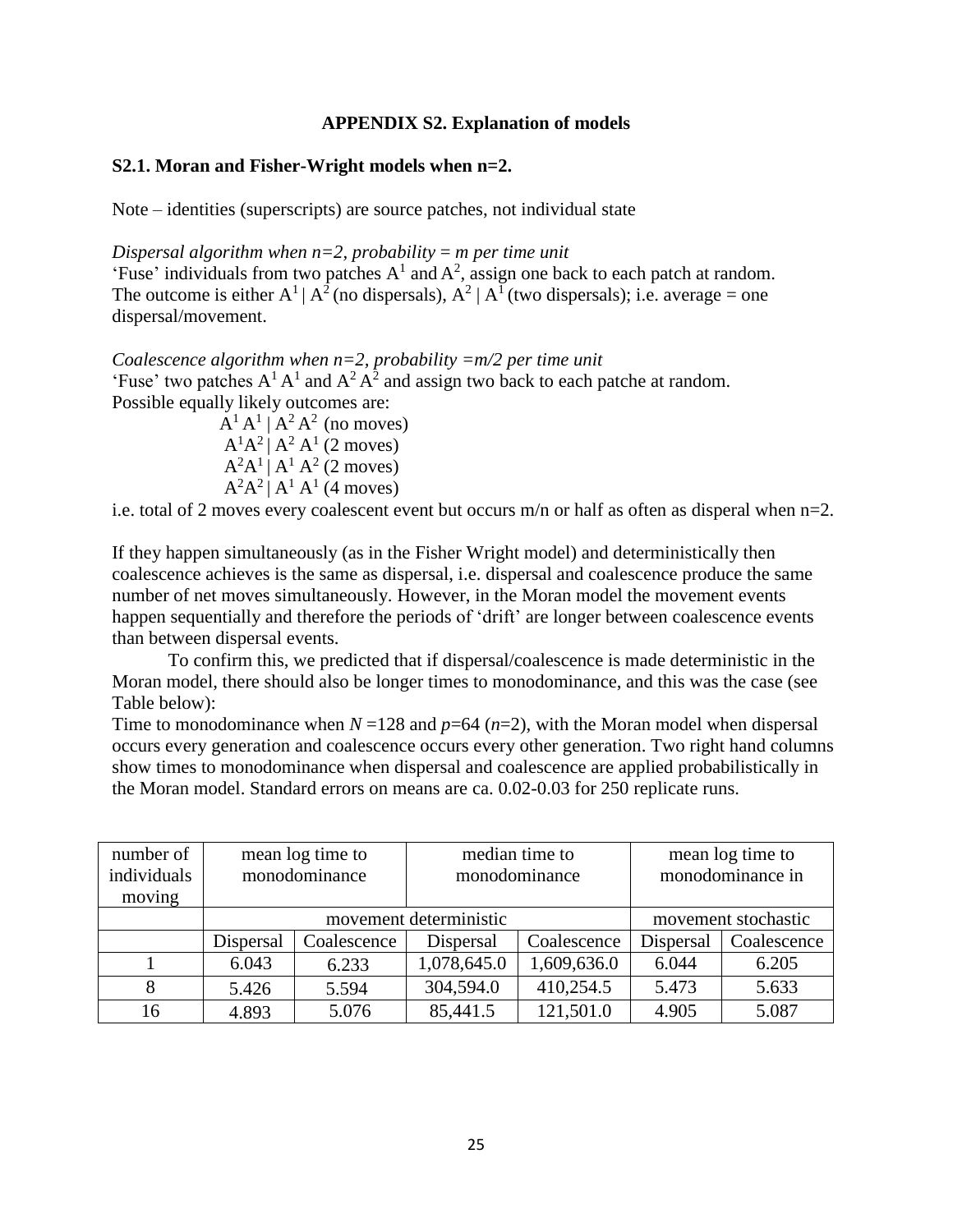## **S2.2. Theoretical fixation times**

**(from** Kimura and Ohta 1969; and https://math.la.asu.edu/~jtaylor/teaching/Spring2015/APM504/lectures/Moran.pd Theorem 3 jetaylor6@asu.edu.)

Assume N haploid individuals, and starting frequency of the alleles are p and 1-p. Under the Fisher-Wright model the time to fixation is Either allele:  $-2N\{p \log(p) + (1-p) \log(1-p)\}$ One allele:  $-2N\{(1-p)/p\} \log(1-p)$ For Moran, these Fisher-Wright times are multiplied by N/2 to get predicted times.

Plot of 10000 runs of time to fixation (either allele) in a single population of  $N=128$ , Moran model.



Observed mean  $t = 11269.0$ Expected mean  $t = 11356.5$ Mean of  $log10 t = 3.94936$ ; sterr = 0.00301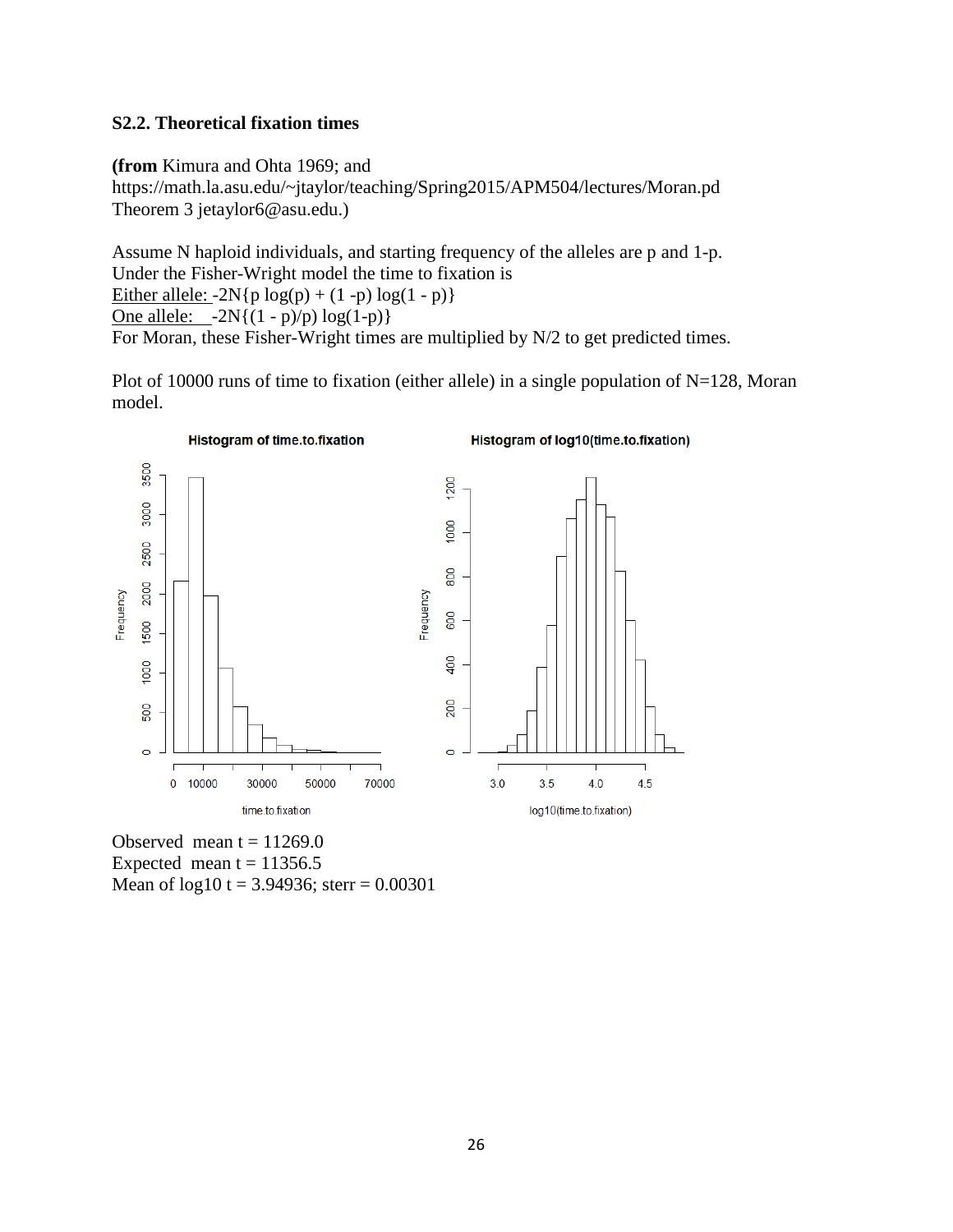Plot of 10000 runs of time to fixation (either allele) in a single population of N=128, Fisher-Wright model.



Observed mean  $t = 174.98$ Expected mean  $t = 177.46$ Mean of log10 t = 2.13882; sterr=0.00303

This simulation shows that the log of the mean time to fixation agrees with the theoretical prediction for mean time to fixation.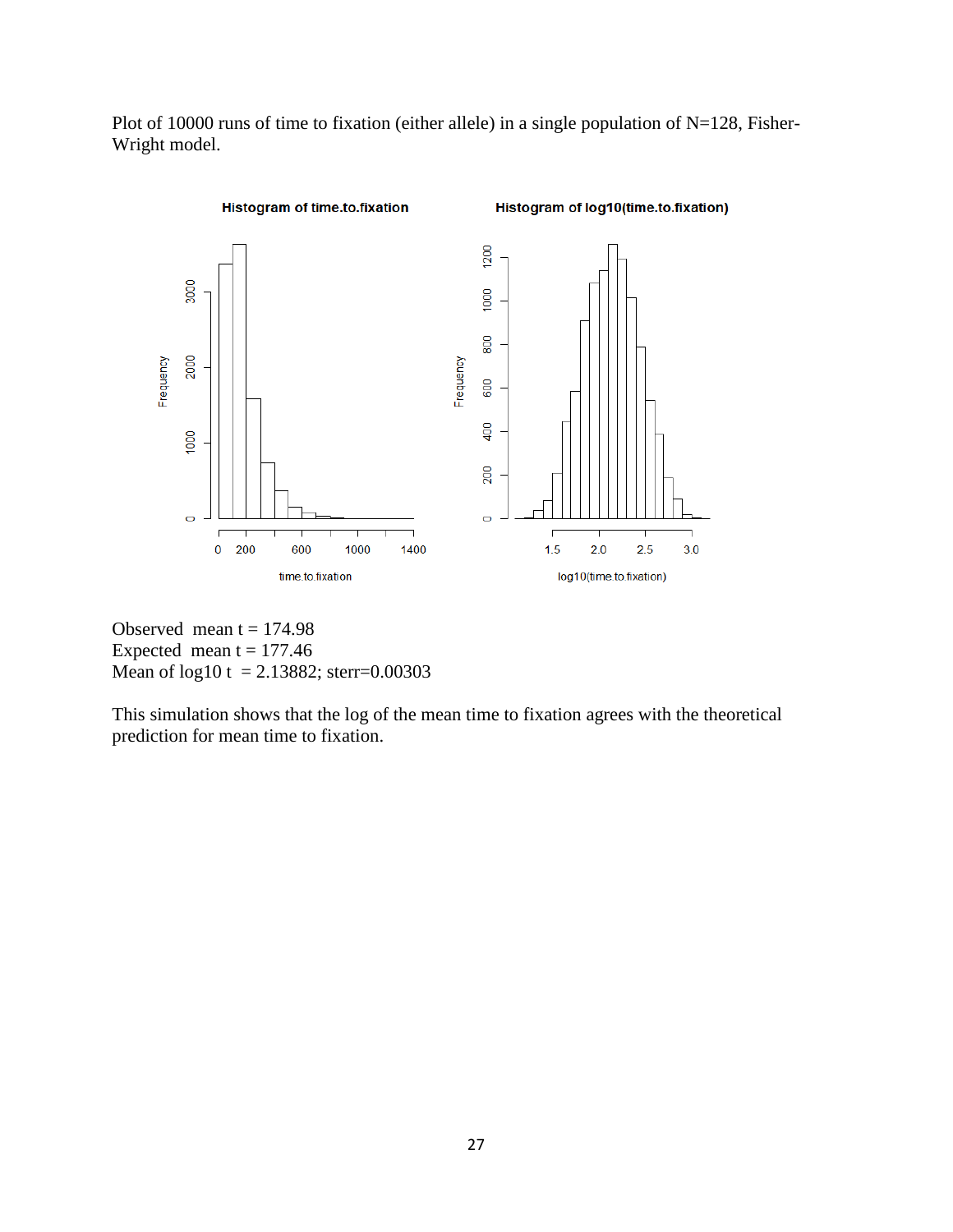**S2.3. Number of coalescent events that give equivalent levels of movement as dispersal, for different levels of patch subdivision, illustrated for a community of** *N***=128.**

| movers | m<br>$N^*p$ | 1/128<br>1 | 2/128<br>2 | 4/128<br>4 | 8/128<br>8 | 16/128<br>16  | 32/128<br>32 |
|--------|-------------|------------|------------|------------|------------|---------------|--------------|
|        |             |            |            |            |            |               |              |
| р      | n           |            |            |            |            |               |              |
|        | 64          |            |            |            |            |               |              |
| 4      | 32          |            |            |            |            |               |              |
| 8      | 16          |            |            |            |            | 1             | 2            |
| 16     | 8           |            |            |            | 1          | $\mathcal{P}$ | 4            |
| 32     | 4           |            |            |            |            | 4             | 8            |
| 64     |             |            |            | າ          | 4          | 8             | 16           |

 $m =$  movement rate,  $p =$  patches,  $n =$  individuals within patches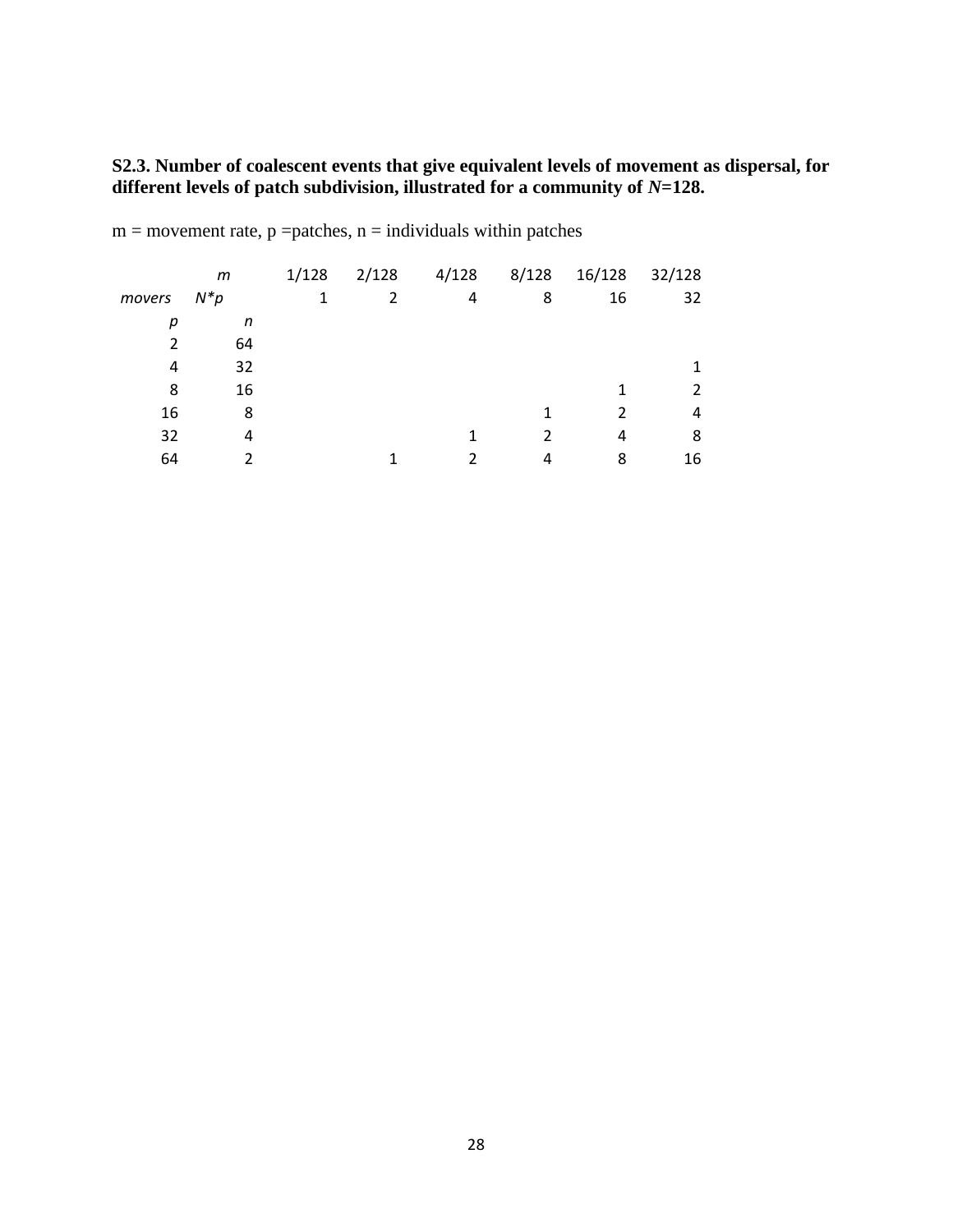## **APPENDIX S3: R code used to instantiate the models**

**Note: functions implemented in the code are indicated by names in upper case letters, and the code for them is at the beginning of the code.**

### **Moran model**

**Compare dispersal with pairwise coalescence Compare pairwise with diffuse coalescence**

### **Fisher-Wright model**

**Compare dispersal with pairwise coalescence Compare pairwise with diffuse coalescence**

### **Moran model: Compare dispersal with pairwise coalescence**

```
#############################################################################################
#####
#import packages
library(foreach)
library(doParallel)
cl=makeCluster(7)
registerDoParallel(cl)
#######################starting conditions
MO.DISP.PW=function(runs,p,n,m,d,tmax)
        {
meta.d=matrix(rbinom(p*n,1,0.5),n,p,byrow=F) #generate metapopulation; rows are individuals within pops,
columns are pop
for (t in (1:tmax))
                {
        #moran birth death
                if (runif(1)<d)
                 {
                pid=sample(c(1:p),1,replace=F) # sample 1 individuals from pop
                nid = sample(c(1:n), 1, replace = F) # sample 1 individual from within pop
                        freq=sum(meta.d[,pid])/n # calculate frequency in chosen population
                meta.d[nid,pid]=rbinom(1,1,freq) # replace that individual with one chosen from same pop at 
random
                }
                #dispersal, instantiated as coalescence with 1; each coalescent event disperses ON AVERAGE 1 
individual (half diperse none, half disperse 2)
                if (runif(1)<m) #do if there is a movement event
                 {
        pids=sample(c(1:p), 2, replace=F) # sample from different populations in the metapop without
replacement
                nids=sample(c(1:n),2,replace=T) # sample individuals from these populations
                n1=nids[1];p1=pids[1]
                n2=nids[2];p2=pids[2]
                coalpop=c(meta.d[n1,p1],meta.d[n2,p2]) # fuse two individuals 
                coal=sample(coalpop) # 
randomise individuals in fused pops
                meta.d[n1,p1]=coal[1] \qquad # separate them again
                meta.d[n2,p2]=coal[2]
```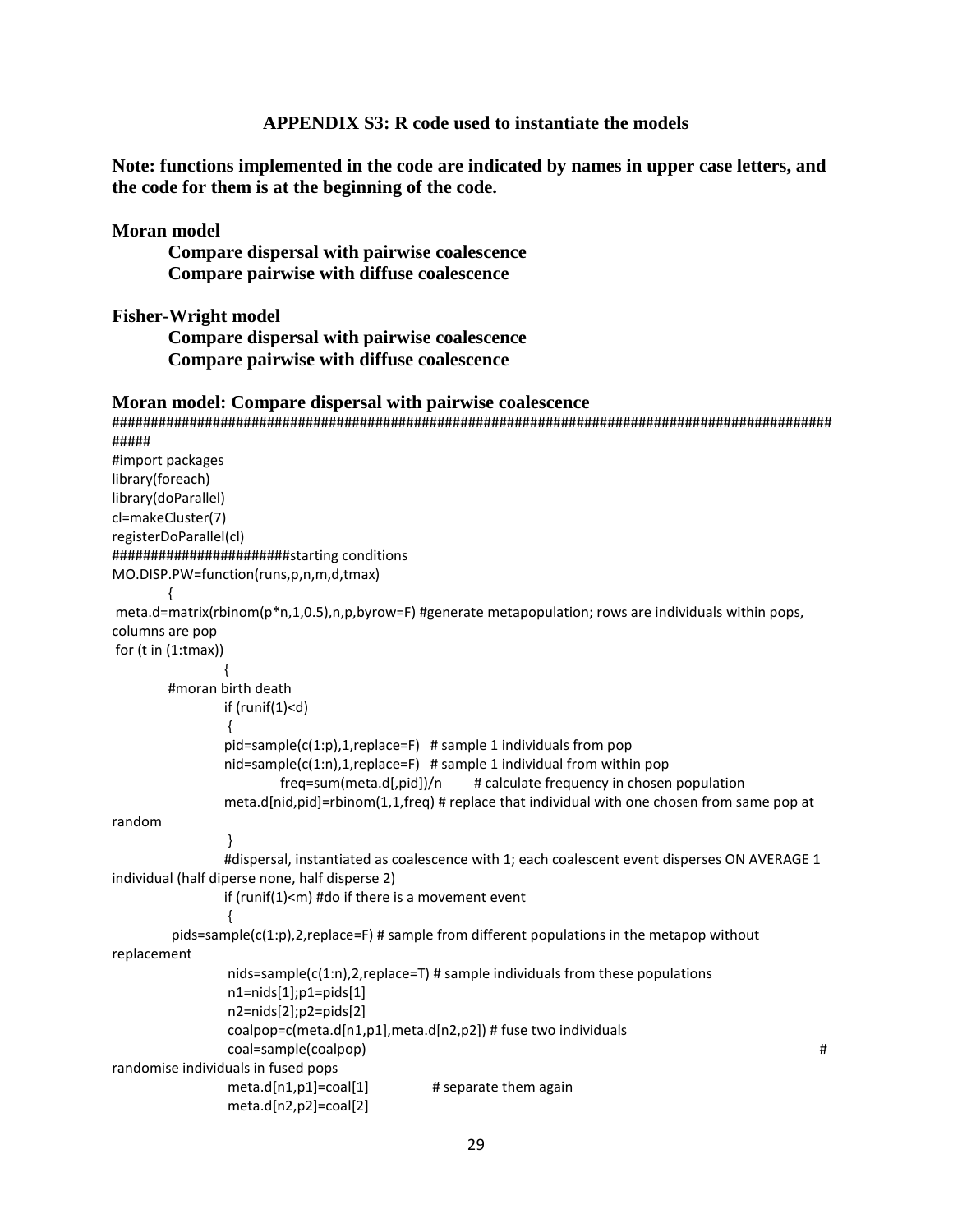```
}
        sum.d=sum(meta.d) # find total number of 1's in population
        if (sum.d==0|sum.d==p*n) #if number of 1's are zero or fixed, break
  {break}
        } #end t loop
        hold=c(t,sum.d/N) 
 return(hold)
}#end of function MO.DISP.PW
#######################starting conditions
MO.COAL.PW=function(runs,p,n,m,d,tmax)
        {
meta.c=matrix(rbinom(p*n,1,0.5),n,p,byrow=F) #starting metapopulation same in dispersal and coalescence
        for (t \in (1:tmax)){
                c=m/n
                #moran birth death
                if (runif(1)<d)
                {
        pid=sample(c(1:p),1,replace=F) # sample 1 individuals from metapop, sample pop
        nid=sample(c(1:n),1,replace=T) # sample individual
                freq=sum(meta.c[,pid])/n
        meta.c[nid,pid]=rbinom(1,1,freq) #replace that individual with random from pop
                }
                #coalescence pairwise
        if (runif(1)<c)
                {
          pops=sample(c(1:p),2,replace=F)
                p1=pops[1];p2=pops[2]
                coalpop=c(meta.c[,p1],meta.c[,p2]) # fuse pops 
                coal=sample(coalpop) # 
randomise individuals in fused pops
                meta.c[,p1]=coal[1:n] #separate them again - first pop
                 meta.c[,p2]=coal[(n+1):(n+n)] #second pop
        }#end condition to do anything
 sum.c=sum(meta.c) 
 if (sum.c==0|sum.c==N) #test for fixation
  { 
  break
  } 
        } #end t loop
 hold=c(t,sum.c/N)
 return(hold)
} #end of function MO.COAL.PW
#######################################################################################
SUMSTATS=function(hold,tmax) # summarize over reps
{
pastmax=subset(hold,hold[,1]>=tmax) #array of data that did not go to monodominance
repspastmax=length(pastmax[,1])
fraction1s=sum(hold[,2])/length(hold[,2])
mediant=(median(hold[,1], na.rm=T)) #calculate median
q1=(quantile(hold[,1],c(0.25),na.rm=T)) #calculate quantiles
q3=(quantile(hold[,1],c(0.75),na.rm=T))
meanlt=sum(log10(hold[,1]))/length(hold[,1]) #calculate mean of log times to fixation
```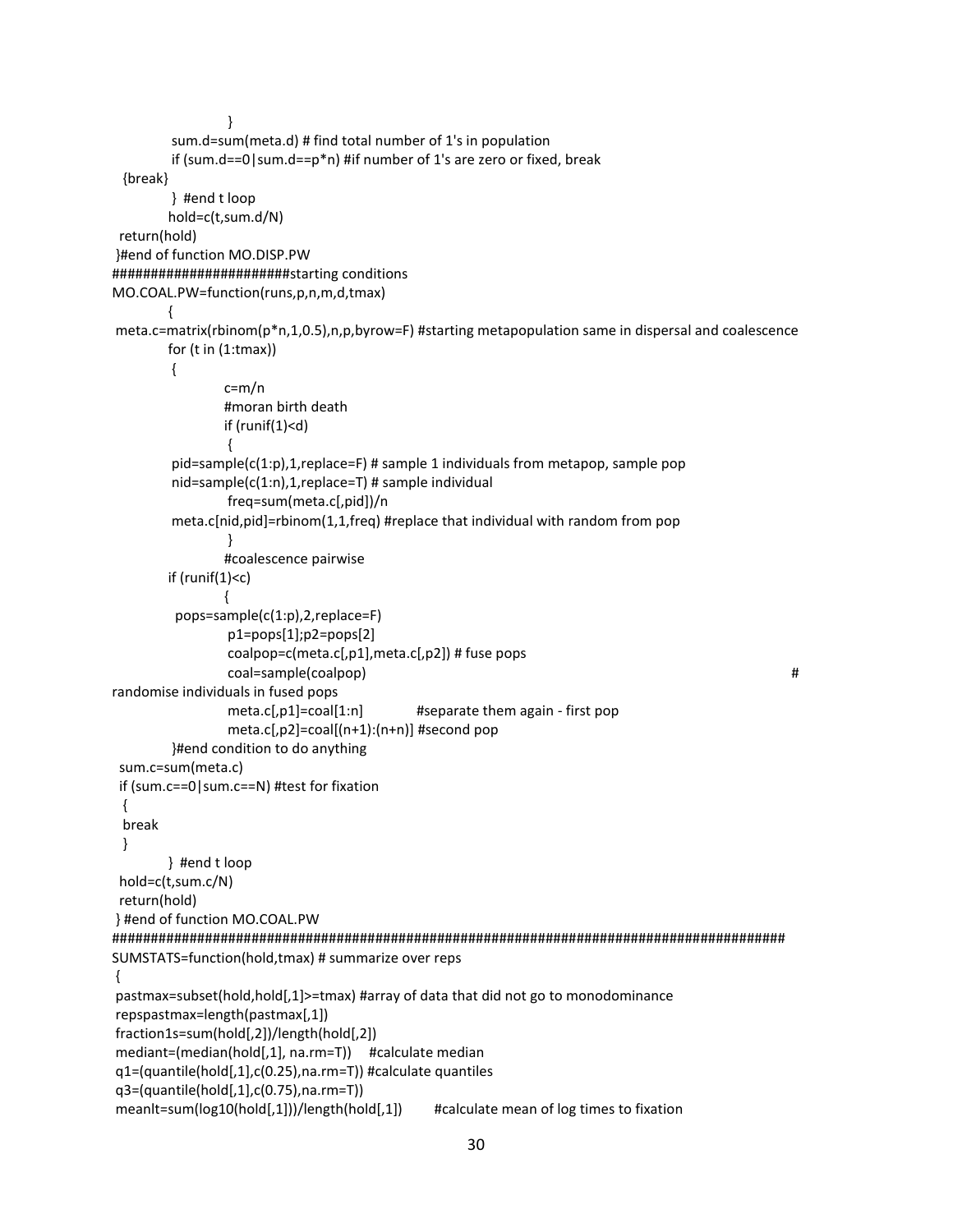stdevit=sqrt(var(log10(hold[,1]))) #calculate stdev of log times to fixation sterrit=stdevit/sqrt(length(hold[,1])) #calculate stderr of log times to fixation out=c(meanlt,sterrlt,mediant,q1[[1]],q3[[1]],length(hold[,1]),repspastmax,fraction1s) return(out) } #end SUMSTATS #### #end subroutines #### overall.start=Sys.time() ####  $N = 128$ p.step=c(2,4,8,16,32,64)# m.step=c(4/128,8/128,16/128)# 1/128,  $d.step=c(1)$ #reps=250 tmax=100000000 superreps=5 for (i in 1:superreps)  $\{$ hold.all=matrix(NA,2\*length(p.step)\*length(m.step)\*length(d.step),12,byrow=T)#holds final summary data

# 2 times to accommodate dispesal and coalescence

# Type N p d m meanlt sterrlt meanmedt lower-quartile upper-quartile reps repspastmax fraction-1's h=1 #counter for rows in the matrix hold

```
#DISPERSAL (coalescence with 1 individual)
for (p in p.step)
\{n=N/p #get correspoonding pop size given p pops and toal size N
for(m in m.step)
\{for(d in d.step)
         \{
```
##############

hold <- foreach(runs=rep(1,20), .combine='rbind') %dopar% MO.DISP.PW(runs,p,n,m,d,tmax)

```
################
           rep.output=SUMSTATS(hold,tmax)
           print(c(i,"Dispersal",p,d,m)) #keep track of how long simulation has run
 type=1 # use number 1 for dispersal
           hold.all[h,]=c(type,p,d,m,rep.output)
```
 $h=h+1$ #save

}#end of d loop

```
}# end of m loop
```
}# end of p loop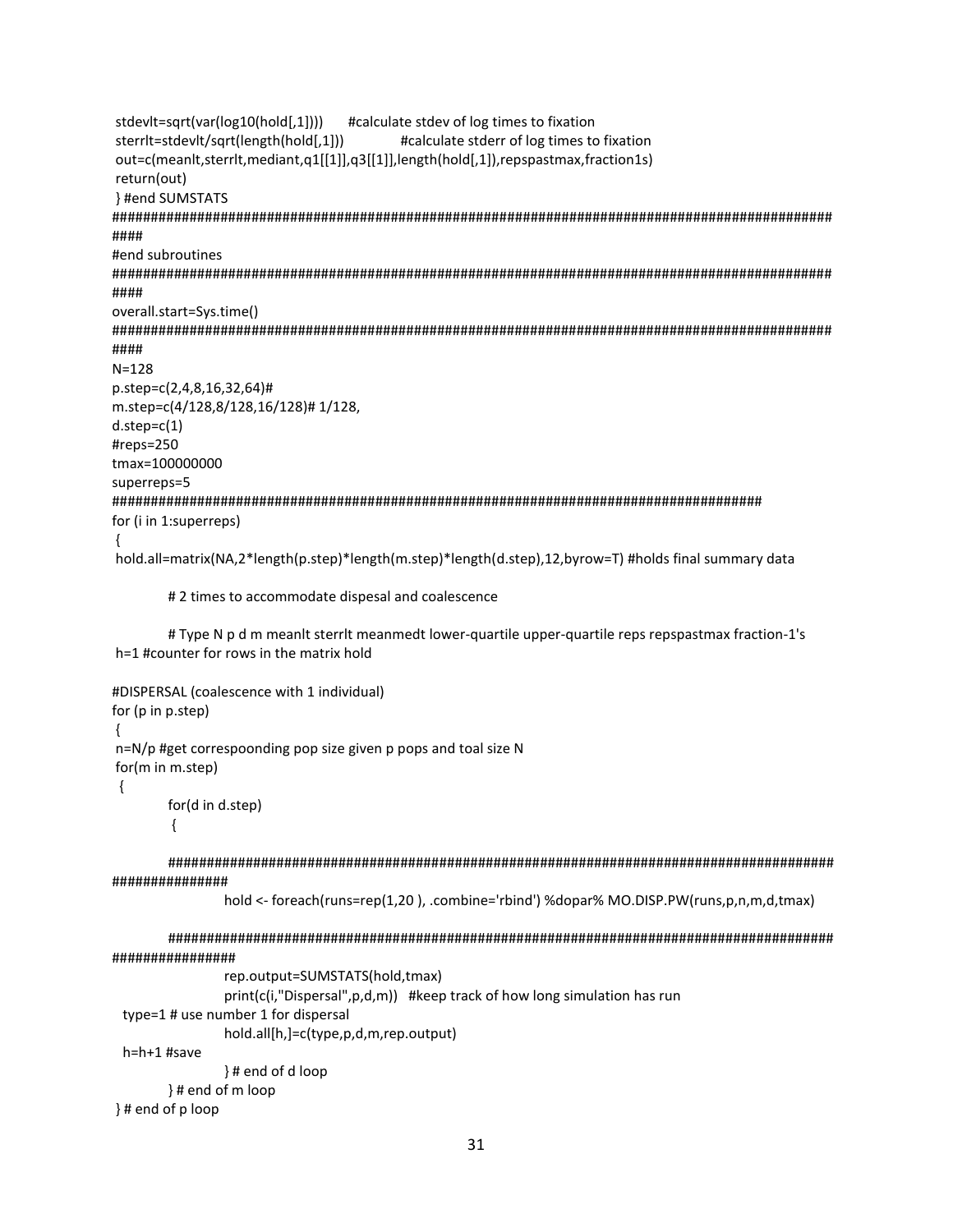#COALESCENCE for  $(p \in p \text{.step})$  $\{$ n=N/p #get correspoonding pop size given p pops and toal size N for(m in m.step) #c=m/n # coalescence as function of movement (each coalescent event gives n dispersals) for(d in d.step)  $\{$ ######## hold <- foreach(runs=rep(1,20), .combine='rbind')%dopar% MO.COAL.PW(runs,p,n,m,d,tmax) ################ print(c(i,"Coalescence",p,d,m)) rep.output=SUMSTATS(hold,tmax) type=2 # use number not words so output is data.frame hold.all[h,]=c(type,p,d,m,rep.output) h=h+1 #save }# end of d loop }# end of m loop  $\}$ # end of p loop r.holdall=nrow(hold.all) #get number of rows in hold.all name=paste("H",i,sep="") #create super rep names H1, H2, etc (Hi) assign(name,cbind(matrix(i,r.holdall,1),hold.all)) #assign names to superrep matrices }# end of superreps loop super.hold.all= rbind(H1,H2,H3,H4,H5) # #MANUALLY ADJUST SUPERREPS if not equal 5 overall.time=Sys.time() - overall.start print(c(overall.time)) err median q1 q3 runs pastmax X1.s dat1D=super.hold.all[super.hold.all[,5]==m.step[1] & super.hold.all[,2]==1,] dat1Dm=aggregate(dat1D[,6], by=list(dat1D[,3]),FUN=mean)#,na.action = na.omit dat1Dse=sqrt(aggregate(dat1D[,6], by=list(dat1D[,3]),FUN=var))/superreps#,na.action = na.omit dat1C=super.hold.all[super.hold.all[,5]==m.step[1] & super.hold.all[,2]==2,] dat1Cm=aggregate(dat1C[,6], by=list(dat1C[,3]),FUN=mean)#,na.action = na.omit dat1Cse=sqrt(aggregate(dat1C[,6], by=list(dat1C[,3]),FUN=var))/superreps #, na.action = na.omit dat2D=super.hold.all[super.hold.all[,5]==m.step[2] & super.hold.all[,2]==1,] dat2Dm=aggregate(dat2D[,6], by=list(dat2D[,3]),FUN=mean) #,na.action = na.omit dat2Dse=sqrt(aggregate(dat2D[,6], by=list(dat2D[,3]),FUN=var))/superreps #,na.action = na.omit dat2C=super.hold.all[super.hold.all[,5]==m.step[2] & super.hold.all[,2]==2,] dat2Cm=aggregate(dat2C[,6], by=list(dat2C[,3]),FUN=mean) #,na.action = na.omit dat2Cse=sqrt(aggregate(dat2C[,6], by=list(dat2C[,3]),FUN=var))/superreps #,na.action = na.omit

dat3D=super.hold.all[super.hold.all[,5]==m.step[3] & super.hold.all[,2]==1,] dat3Dm=aggregate(dat3D[,6], by=list(dat3D[,3]),FUN=mean) #,na.action = na.omit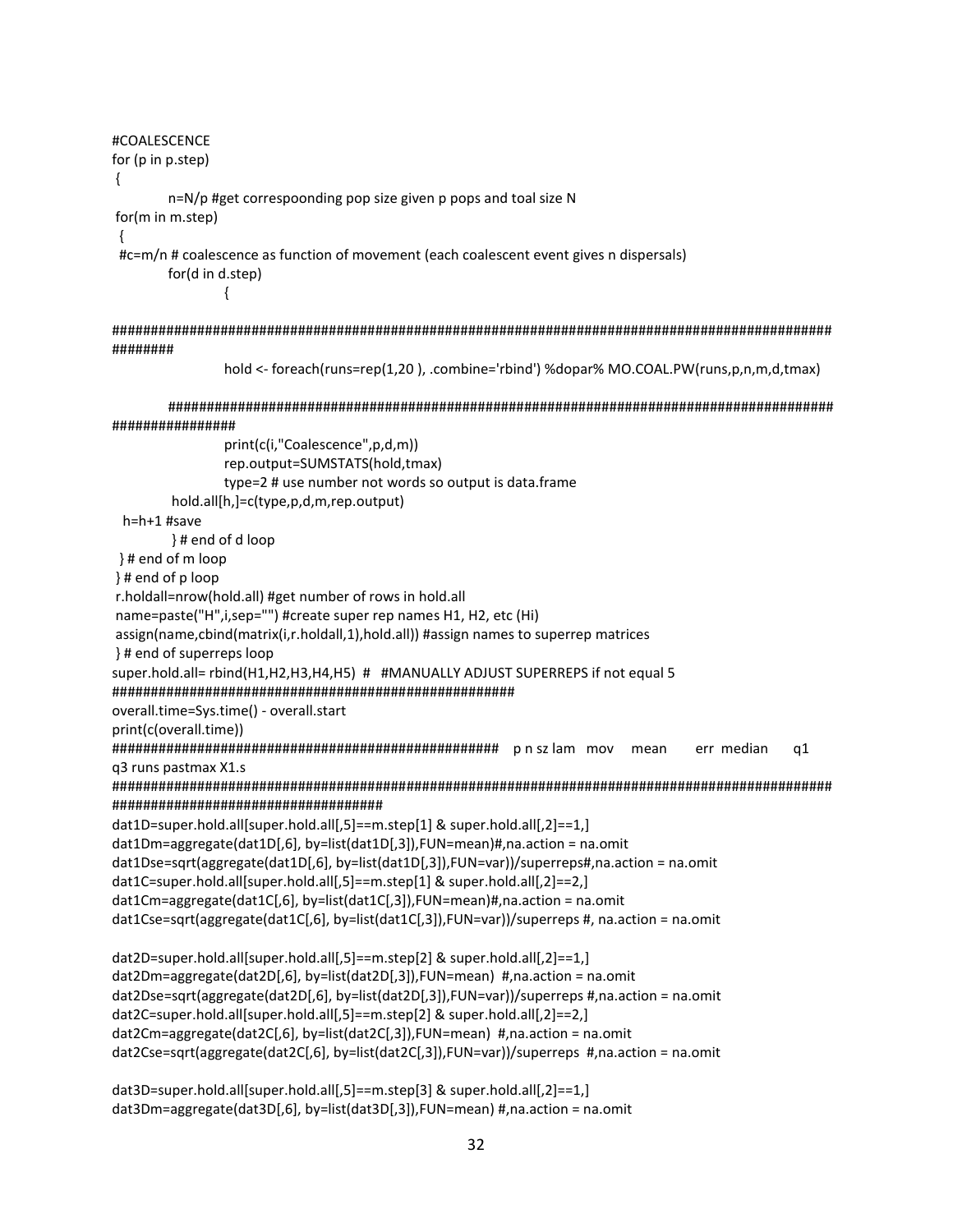```
dat3Dse=sqrt(aggregate(dat3D[,6], by=list(dat3D[,3]),FUN=var))/superreps # ,na.action = na.omit
dat3C=super.hold.all[super.hold.all[,5]==m.step[3] & super.hold.all[,2]==2,]
dat3Cm=aggregate(dat3C[,6], by=list(dat3C[,3]),FUN=mean) #,na.action = na.omit
dat3Cse=sqrt(aggregate(dat3C[,6], by=list(dat3C[,3]),FUN=var))/superreps #,na.action = na.omit
```

```
win.graph()
min=min(super.hold.all[,6],na.rm=T)
max=max(super.hold.all[,6],na.rm=T)
plot(c(0,64),c(min,max),type='n',xlab="number of patches",ylab="mean time to fixation (log10)",cex.lab=1.5,
        main="Moran")
```

```
lines(c(dat1Dm[,1]),c(dat1Dm[,2]),lty="dashed",col="red") 
#lines(log10(c(dat1Dm[,1])),c(dat1Dm[,2]),lty="dashed",col="red") 
points(dat1D[,3]-0.5,dat1D[,6],col="red",cex=1)
lines(dat1Cm[,1],dat1Cm[,2],col="red") 
#lines(log10(dat1Cm[,1]),dat1Cm[,2],col="red") 
points(dat1C[,3]+0.5,dat1C[,6],col="red",cex=1, pch=20)
```

```
lines(dat2Dm[,1],dat2Dm[,2],lty="dashed",col="blue") 
points(dat2D[,3]-0.5,dat2D[,6],col="blue",cex=0.75)
lines(dat2Cm[,1],dat2Cm[,2],col="blue") 
points(dat2C[,3]+0.5,dat2C[,6],col="blue",cex=1,pch=20)
```

```
lines(dat3Dm[,1],dat3Dm[,2],lty="dashed",col="black") 
points(dat3D[,3]-0.5,dat3D[,6],col="black",cex=0.75)
lines(dat3Cm[,1],dat3Cm[,2],col="black") 
points(dat3C[,3]+0.5,dat3C[,6],col="black",cex=1,pch=20)
```
points(1,3.949,col="black",cex=1, pch=8) #asterisk=8, plus=3, x=4

#setwd("C:/Users/Janis/Desktop/Coalescence 2019/") #write.csv(super.hold.all, file="Data Fig 1a.csv")

## **Fisher-Wright model: Compare dispersal with pairwise coalescence**

```
#############################################################################################
#####
#import packages
library(foreach)
library(doParallel)
cl=makeCluster(7)
registerDoParallel(cl)
#######################starting conditions
FW.DISP.DET=function(reps,p,n,m,tmax)
{
meta.d=matrix(rbinom(p*n,1,0.5),n,p,byrow=F) #generate metapopulation; rows are individuals, columns are 
pops
hold=rep(NA,2)
for (t \in (1:tmax)){
        #FISHER_WRIGHT BIRTHS-DEATHS
        for (j \in (1:p)) #for each population
```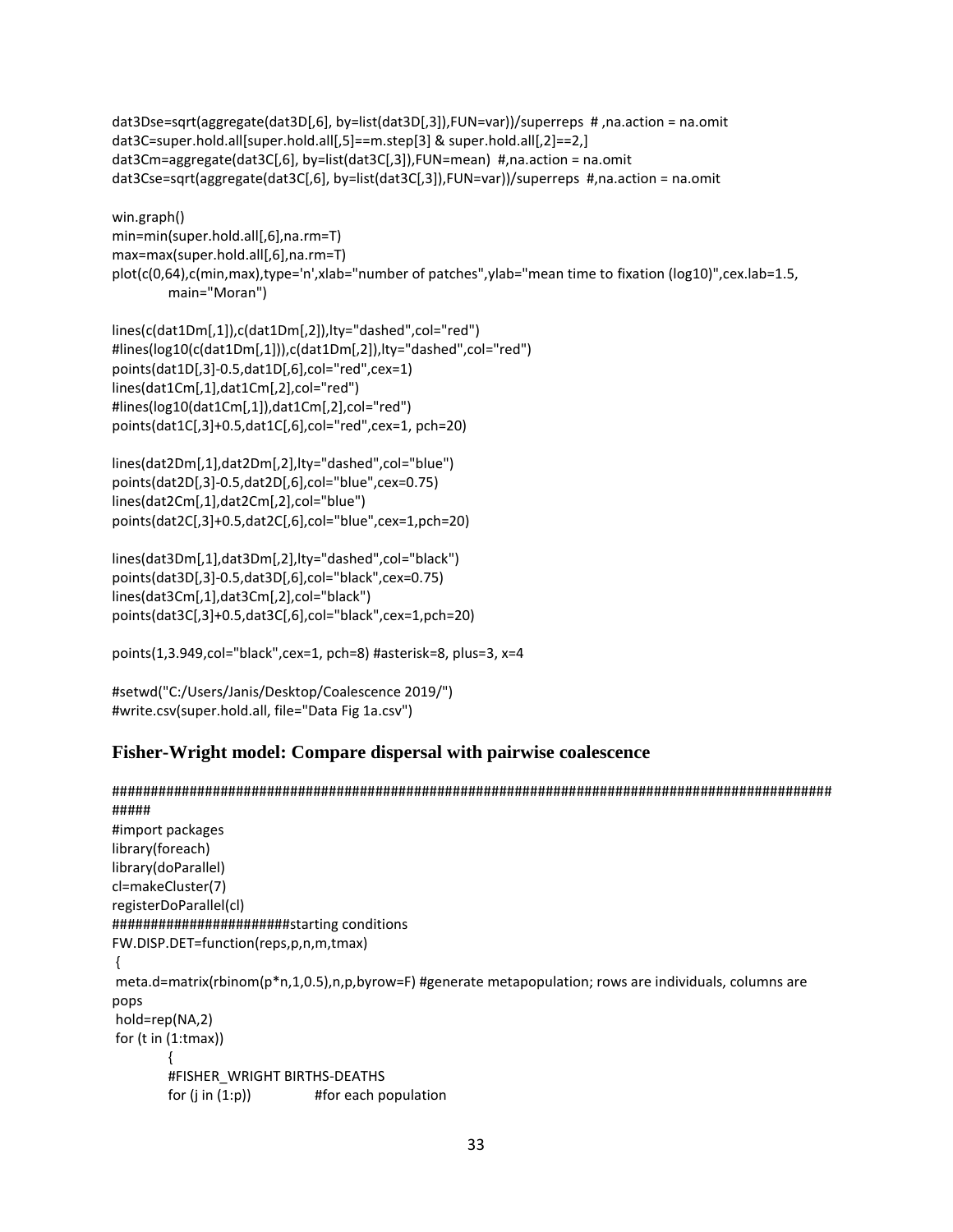```
{
         freq = sum(meta.d[j])/n # calculate frequency in population
         meta.d[,j]=rbinom(n,1,freq) # replace that population with random number of two types based on 
previous frequency 
         }
        #DETERMINISTIC DISPERSAL
  rand.pids=sample(1:p) #randomize populations prior to dispersal 
         meta.d=meta.d[,rand.pids]
         d.pops=N*m # different pops involved in dispersal
        if (d.pops>p) #cannot do if to few pops
         {
          sum.d=NA; t=NA # store as NA values
          break 
         }
 if (d.pops<=p)
         {
         for (i in (1:(d.pops/2))) #disperse between pairs with no replacement
                 {
                 n1=sample(c(1:n),1) #identify individuals in 2 different pops 
                 n2=sample(c(1:n),1)temp=meta.d[n1,c((2^*)-1]] # sample an individual from one populations - pops randomized
previously
                 meta.d[n1,c((2*i)-1)]=meta.d[n2,c(2*i)] # switch with an individual from a different populations
                 meta.d[n2,c(2*i)]=temp
          } # e.g. if d.pop=8, this has effected switches between 4 pairs of pops, i.e. N*m=8
         }
  sum.d=sum(meta.d) # find total number of 1's in population
          if (sum.d==0|sum.d==p*n) #if number of 1's are zero or fixed, break
          {
                 hold=c(t, sum.d/N)
          break
          }
        } #end t loop
return(hold)
} # end function MO.DISP.DET
#######################starting conditions
FW.COAL.PAIR=function(reps,p,n,m,tmax)
{
meta.c=matrix(rbinom(p*n,1,0.5),n,p,byrow=F) #starting metapopulation same in dispersal and coalescence
hold=rep(NA,2)
for (t \in (1:tmax)){
        #FISHER-WRIGHT BIRTH-DEATH
        for (j \in (1:p)) #for each population
         {
         freq = sum(meta.c[j])/n # calculate frequency in population
         meta.c[,j]=rbinom(n,1,freq) # replace that population with random number of two types based on
frequency in previous
         }
        #COALESCENCE PAIRWISE
  rand.pids=sample(1:p)#randomize populations prior to coalescence to simplify selection of pops without
```

```
replacement
```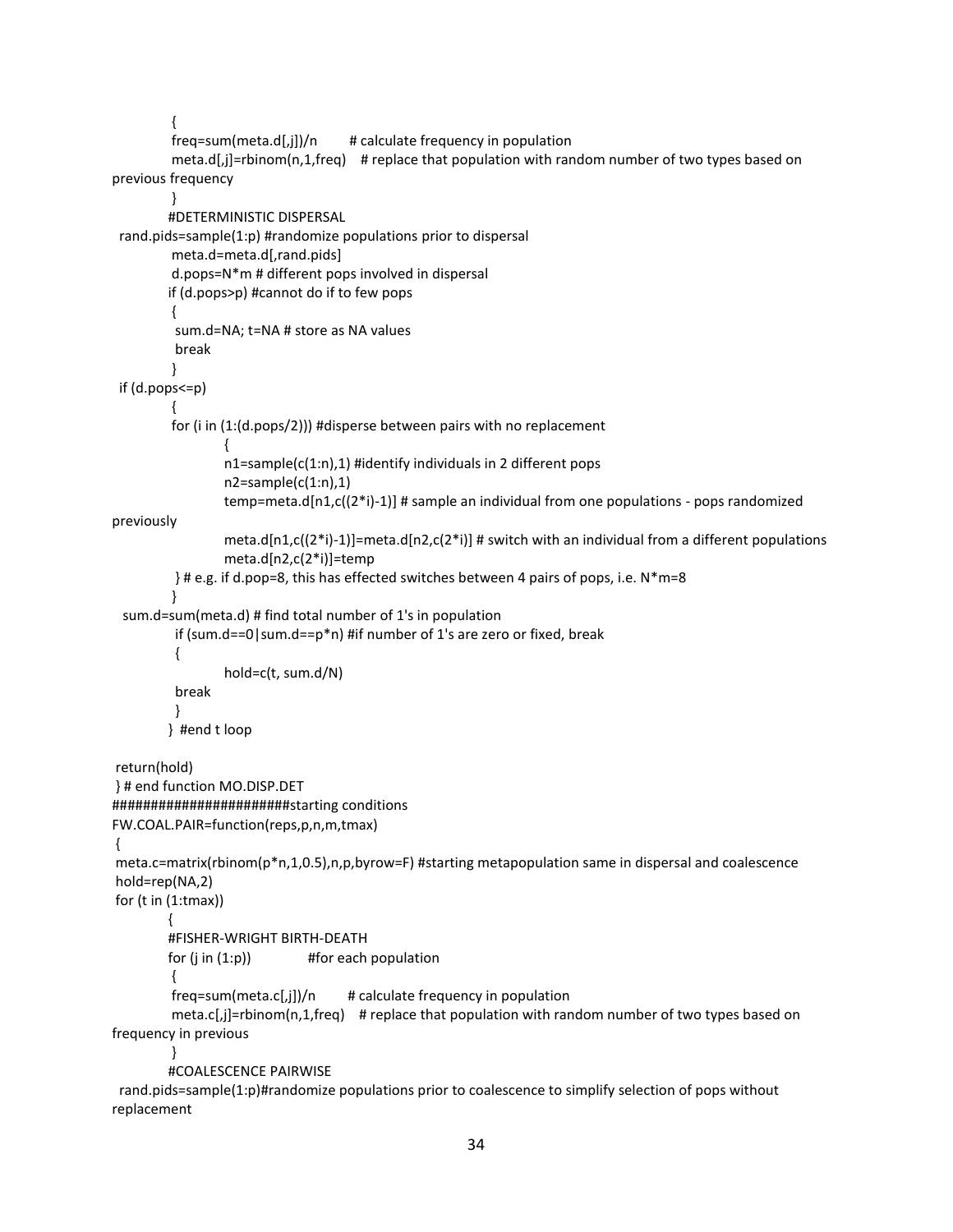```
meta.c=meta.c[,rand.pids]
        cevents=N*m/n # number of coalescence events 
        #e.g. with 1 cevent diffuse coalescencw fuses 2 pops, with 2 fuses 4 pops
        #glob.freq=sum(meta.c)/N
        if (cevents<1)
        {
         sum.c=NA;t=NA
         break 
        }
        if (cevents>=1)
        {
        for (i in (1:cevents))
         {
                 pop1.half=meta.c[(1:(n/2)),c((2*i)-1)] # sample half from one different populations in the 
metapop without replacement
                 pop2.half=meta.c[(1:(n/2)),c(2*i)] #sample half from another population
                 temp=pop1.half
                 meta.c[(1:(n/2)),c((2*i)-1)]=meta.c[1:(n/2),c(2*i)] 
                 meta.c[(1:(n/2)),c(2^*i)]=temp
                 meta.c[,c((2*i)-1)]=sample(meta.c[,c((2*i)-1)]) # rerandomize so order is not maintained
                 meta.c[,c(2*i)]=sample(meta.c[,c(2*i)])
                 } #end cevents
        }#end if cevents 
        sum.c=sum(meta.c) 
 if (sum.c==0|sum.c==N) #test for fixation
  {
         hold=c(t,sum.c/N) 
  break
  } 
 } #end t loop
return(hold)
} #end of function MO.COAL.DIF
#######################################################################################
SUMSTATS=function(hold,tmax) # summarize over reps
pastmax=subset(hold,hold[,1]>=tmax) #array of data that did not go to monodominance
repspastmax=length(pastmax[,1])
fraction1s=sum(hold[,2])/length(hold[,2])
mediant=(median(hold[,1], na.rm=T)) #calculate median
q1=(quantile(hold[,1],c(0.25),na.rm=T)) #calculate quantiles
q3=(quantile(hold[,1],c(0.75),na.rm=T))
meanlt=sum(log10(hold[,1]))/length(hold[,1]) #calculate mean of log times to fixation
stdevlt=sqrt(var(log10(hold[,1]))) #calculate stdev of log times to fixation
sterrlt=stdevlt/sqrt(length(hold[,1])) #calculate stderr of log times to fixation
out=c(meanlt,sterrlt,mediant,q1[[1]],q3[[1]],length(hold[,1]),repspastmax,fraction1s)
return(out)
} #end function SUMSTATS
#############################################################################################
####
```

```
#end subroutines
```
{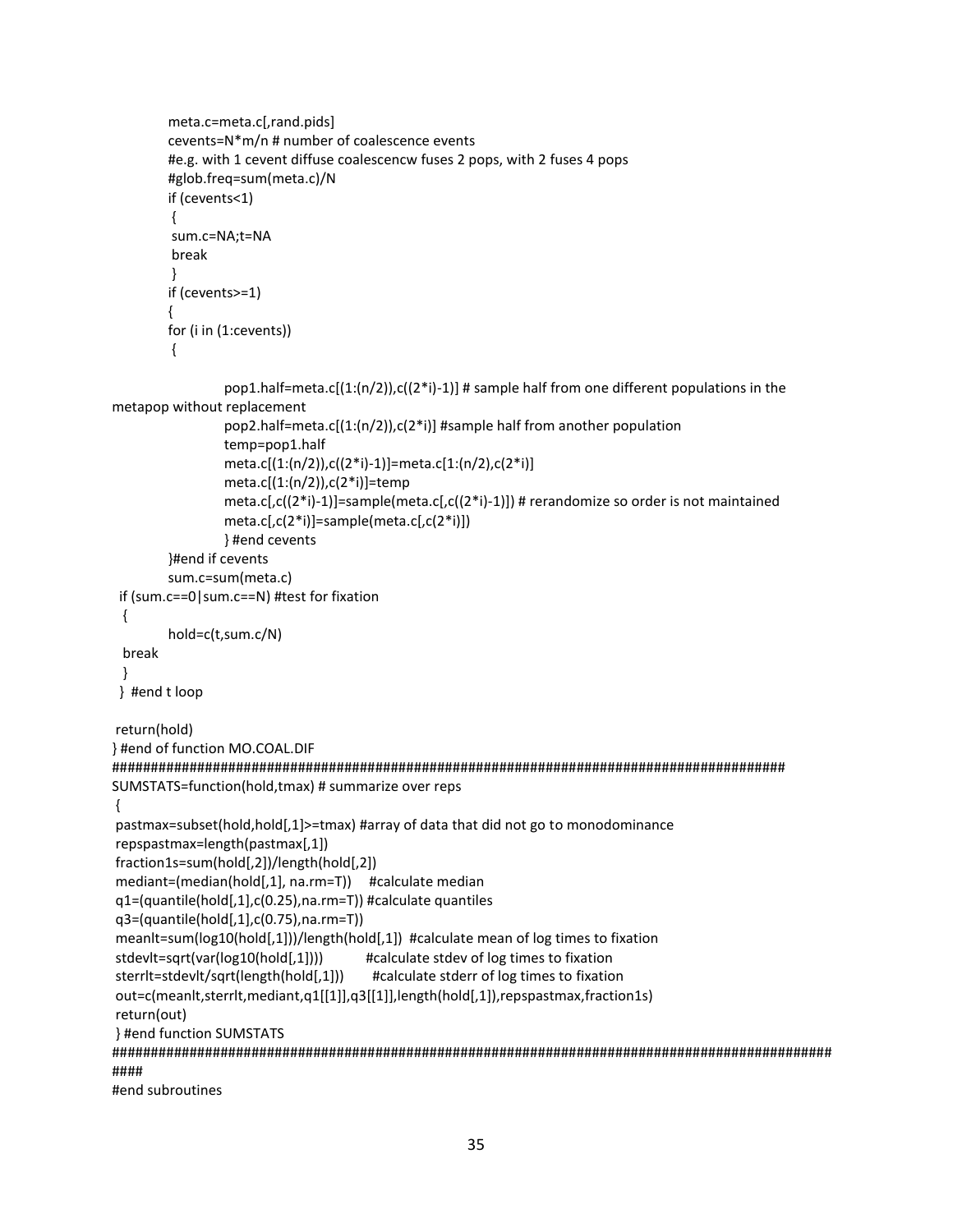```
####
overall.start=Sys.time()
N = 128p.step=c(2,4,8,16,32,64)
m.step=c(4/128,8/128,16/128)#
#reps=1 #dummy variable, assign reps in foreach functions for disp and coal
tmax=10000000
superreps=5 # NB: to change, need also to adjust number of H's below
###
for (i in 1:superreps)
\{hold.all=matrix(NA,2*length(p.step)*length(m.step),11,byrow=T) #holds final summary data for disp and coal
h=1 #line increment for hold.all
#DISPERSAL (coalescence with 1 individual)
for (p in p.step)
\{n=N/pfor(m in m.step)
\{hold <- foreach(reps=rep(1,200), .combine='rbind') %dopar% FW.DISP.DET(reps,p,n,m,tmax)
     #rep.output=SUMSTATS(hold,tmax)# subroutine to do summary stats
           print(c(i,"Dispersal",p,m)) # keep track of how long simulation has run
 type=1# use number 1 for dispersal
           hold.all[h,]=c(type,p,m,rep.output)
 h=h+1 #save
      }# end of m loop
}# end of p loop
#COALESCENCE
for (p in p.step)
\{n=N/pfor(m in m.step)
      ₹
 hold <- foreach(reps=rep(1,200), .combine='rbind') %dopar% FW.COAL.PAIR(reps,p,n,m,tmax)
rep.output=SUMSTATS(hold,tmax) # subroutine to do summary stats
      print(c(i,"Coalescence",p,m))
      type=2 # use number not words so output is data.frame
      hold.all[h,]=c(type,p,m,rep.output)
 h=h+1#save
      }# end of m loop
}# end of p loop
r.holdall=nrow(hold.all) #get number of rows in hold.all
```

```
36
```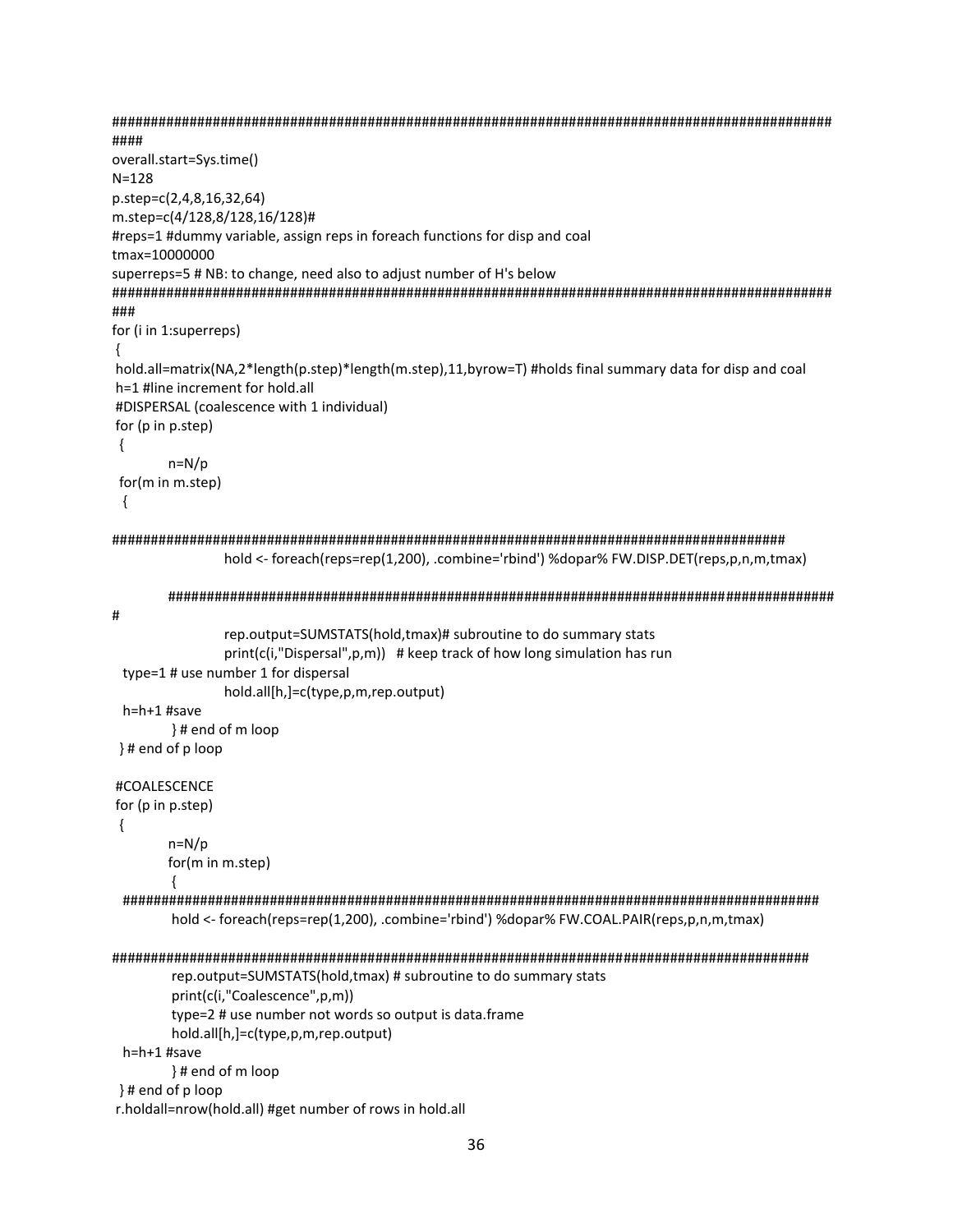name=paste("H",i,sep="") #create super rep names H1, H2, etc (Hi) assign(name,cbind(matrix(i,r.holdall,1),hold.all)) #assign names to superrep matrices }# end of superreps loop super.hold.all= rbind(H1,H2,H3,H4,H5) # #MANUALLY ADJUST SUPERREPS if not equal 5 overall.time=Sys.time() - overall.start print(c(overall.time)) err median  $q1$ q3 runs pastmax X1.s dat1D=super.hold.all[super.hold.all[,4]==m.step[1] & super.hold.all[,2]==1,] dat1Dm=aggregate(dat1D[,5], by=list(dat1D[,3]),FUN=mean)#,na.action = na.omit dat1Dse=sqrt(aggregate(dat1D[,5], by=list(dat1D[,3]),FUN=var))/superreps#,na.action = na.omit dat1C=super.hold.all[super.hold.all[,4]==m.step[1] & super.hold.all[,2]==2,] dat1Cm=aggregate(dat1C[,5], by=list(dat1C[,3]),FUN=mean)#,na.action = na.omit dat1Cse=sqrt(aggregate(dat1C[,5], by=list(dat1C[,3]),FUN=var))/superreps #, na.action = na.omit dat2D=super.hold.all[super.hold.all[,4]==m.step[2] & super.hold.all[,2]==1,] dat2Dm=aggregate(dat2D[,5], by=list(dat2D[,3]),FUN=mean) #,na.action = na.omit dat2Dse=sqrt(aggregate(dat2D[,5], by=list(dat2D[,3]),FUN=var))/superreps #,na.action = na.omit dat2C=super.hold.all[super.hold.all[,4]==m.step[2] & super.hold.all[,2]==2,] dat2Cm=aggregate(dat2C[,5], by=list(dat2C[,3]),FUN=mean) #,na.action = na.omit dat2Cse=sqrt(aggregate(dat2C[,5], by=list(dat2C[,3]),FUN=var))/superreps #,na.action = na.omit dat3D=super.hold.all[super.hold.all[,4]==m.step[3] & super.hold.all[,2]==1,] dat3Dm=aggregate(dat3D[,5], by=list(dat3D[,3]),FUN=mean) #,na.action = na.omit dat3Dse=sqrt(aggregate(dat3D[,5], by=list(dat3D[,3]),FUN=var))/superreps #,na.action = na.omit dat3C=super.hold.all[super.hold.all[,4]==m.step[3] & super.hold.all[,2]==2,] dat3Cm=aggregate(dat3C[,5], by=list(dat3C[,3]),FUN=mean) #,na.action = na.omit dat3Cse=sqrt(aggregate(dat3C[,5], by=list(dat3C[,3]),FUN=var))/superreps #,na.action = na.omit win.graph()  $min=2.1$ #min(super.hold.all[,5],na.rm=T) max=max(super.hold.all[,5],na.rm=T) plot(c(0,64),c(min,max),type='n',xlab="number of patches",ylab="mean time to fixation (log10)",cex.lab=1.5) #,main="F-W Pairwise deterministic" lines(c(1,dat1Dm[,1]),c(2.14,dat1Dm[,2]),lty="dashed",col="blue")

points(dat1D[,3]-0.5,dat1D[,5],col="blue",cex=1) lines(dat1Cm[,1],dat1Cm[,2],col="blue") points(dat1C[,3]+0.5,dat1C[,5],col="blue",cex=1, pch=20)

lines(dat2Dm[,1],dat2Dm[,2],lty="dashed",col="brown") points(dat2D[,3]-0.5,dat2D[,5],col="brown",cex=0.75) lines(dat2Cm[,1],dat2Cm[,2],col="brown") points(dat2C[,3]+0.5,dat2C[,5],col="brown",cex=1,pch=20)

lines(dat3Dm[,1],dat3Dm[,2],lty="dashed",col="black") points(dat3D[,3]-0.5,dat3D[,5],col="black",cex=0.75) lines(dat3Cm[,1],dat3Cm[,2],col="black") points(dat3C[,3]+0.5,dat3C[,5],col="black",cex=1,pch=20)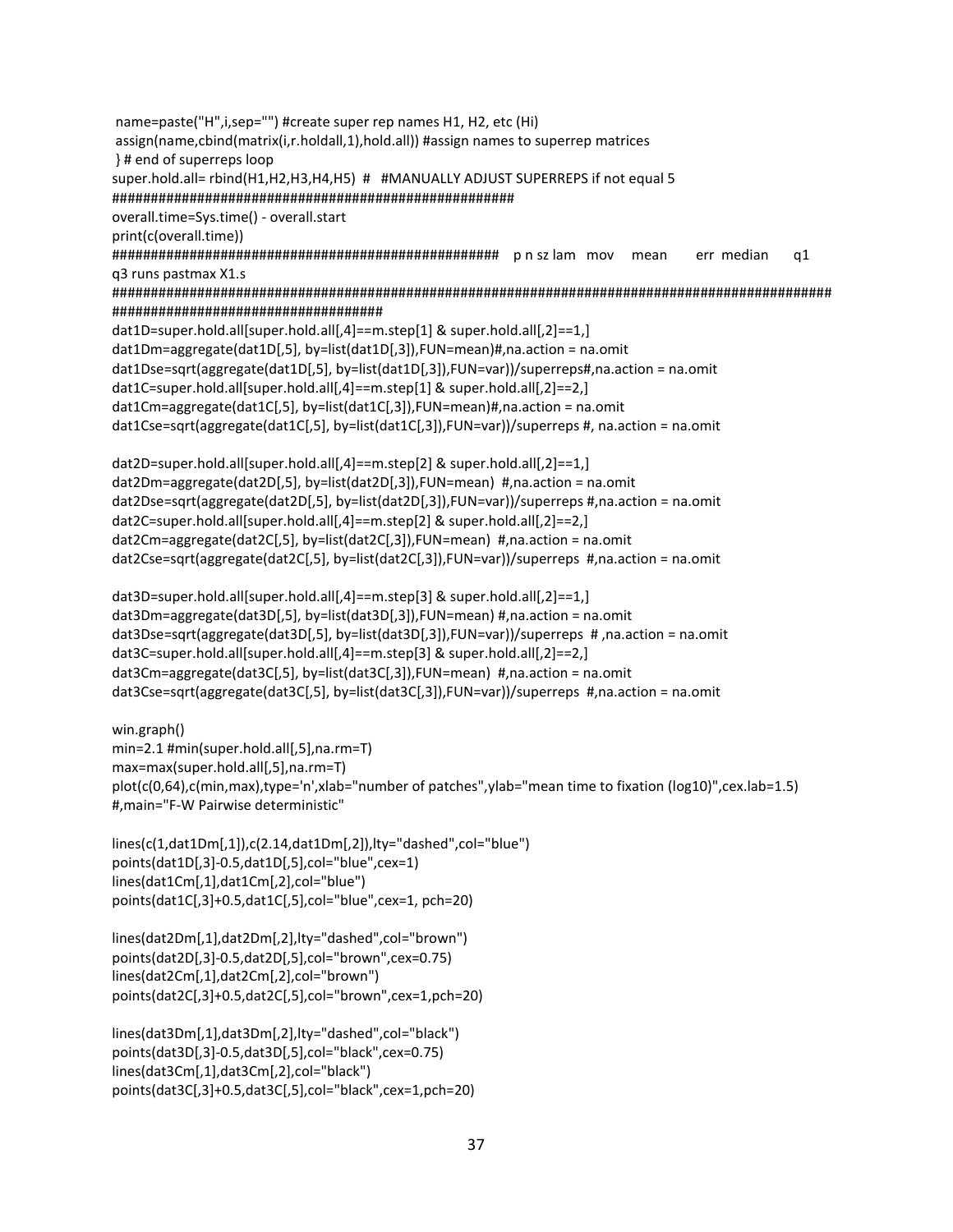##################

points(1,2.139,col="black",cex=1, pch=8)

#setwd("C:/Users/Janis/Desktop/Coalescence 2019/") #write.csv(super.hold.all, file="Data Fig 1b.csv")

### **Moran model: Compare pairwise with diffuse coalescence**

```
#############################################################################################
#####
#import packages
library(foreach)
library(doParallel)
cl=makeCluster(7)
registerDoParallel(cl)
#######################starting conditions
MO.COAL.DIFF=function(runs,p,n,m,d,tmax)
        {
meta.d=matrix(rbinom(p*n,1,0.5),n,p,byrow=F) #generate metapopulation; rows are individuals within pops,
columns are pop
c.d=m/(n*7) #rate of diffuse coalescence
p.c=8 # number of pops invoivled in coalescence
for (t \in (1:tmax)){
        #moran birth death
                 #if (runif(1)<d)
                # {
                 pid = sample(c(1:p), 1, replace = F) # sample 1 individuals from pop
                 nid=sample(c(1:n),1,replace=F) # sample 1 individual from within pop
                         freq=sum(meta.d[,pid])/n # calculate frequency in chosen population
                 meta.d[nid,pid]=rbinom(1,1,freq) # replace that individual with one chosen from same pop at 
random
                 #}
                 if (runif(1)<c.d)
                  {
         rand.pids=sample(1:p)#randomize populations prior to coalescence to simplify selection of pops without
replacement
         meta.d=meta.d[,rand.pids]
                         # pops involved pairwise = 2*cevents; pops involved diffusely for same movemnt= 
cevents+1
                 select=meta.d[,1:p.c] # choose pops to coalesce - order previously randomized 
         vect=as.vector(select) # turn into a 1-D array
         randa=sample(vect) #randomize individuals in array
         rematrix=matrix(randa,n,p.c,byrow=T)#return to same number of pops
         for (i in 1:p.c)
                 {
                 meta.d[,i]=rematrix[,i] #return to same number of pops
          }
                 #print(meta.d)
         }#end if c.p events 
        sum.d=sum(meta.d) # find total number of 1's in population
```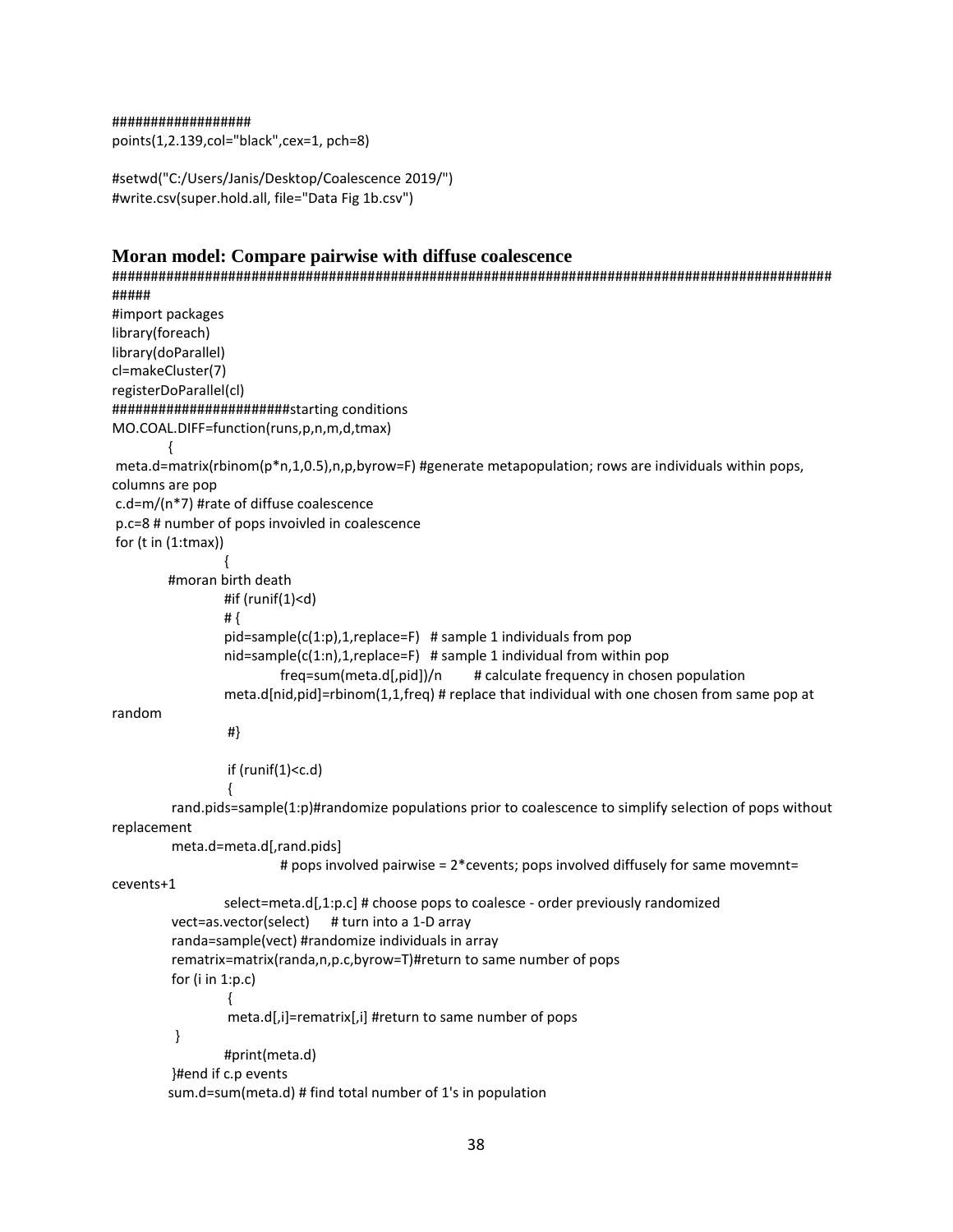```
if (sum.d==0|sum.d==p*n) #if number of 1's are zero or fixed, break
  {break}
        } #end t loop
        hold=c(t,sum.d/N) 
 return(hold)
}#end of function MO.DISP.PW
#######################starting conditions
MO.COAL.PW=function(runs,p,n,m,d,tmax)
        {
meta.c=matrix(rbinom(p*n,1,0.5),n,p,byrow=F) #starting metapopulation same in dispersal and coalescence
        c=m/n #rate of pairwise coalescence
for (t in (1:tmax))
        {
                #moran birth death
                        #if (runif(1)<d)
                #{
        pid=sample(c(1:p),1,replace=F) # sample 1 individuals from metapop, sample pop
        nid=sample(c(1:n),1,replace=T) # sample individual
                freq=sum(meta.c[,pid])/n
        meta.c[nid,pid]=rbinom(1,1,freq) #replace that individual with random from pop
                        #}
                #coalescence pairwise
                if (runif(1)<c)
                {
                        rand.pids=sample(1:p)#randomize populations prior to coalescence to simplify selection 
of pops without replacement
        meta.c=meta.c[,rand.pids]
          pops=sample(c(1:p),2,replace=F)
                p1=pops[1];p2=pops[2]
                coalpop=c(meta.c[,p1],meta.c[,p2]) # fuse pops 
                coal=sample(coalpop) # 
randomise individuals in fused pops
                meta.c[,p1]=coal[1:n] #separate them again - first pop
                meta.c[,p2]=coal[(n+1):(n+n)] #second pop
        }#end condition to do anything
 sum.c=sum(meta.c) 
  if (sum.c==0|sum.c==N) #test for fixation
  { 
  break
  } 
        } #end t loop
 hold=c(t,sum.c/N)
 return(hold)
} #end of function MO.COAL.PW
#######################################################################################
SUMSTATS=function(hold,tmax) # summarize over reps
{
pastmax=subset(hold,hold[,1]>=tmax) #array of data that did not go to monodominance
repspastmax=length(pastmax[,1])
fraction1s=sum(hold[,2])/length(hold[,2])
```

```
39
```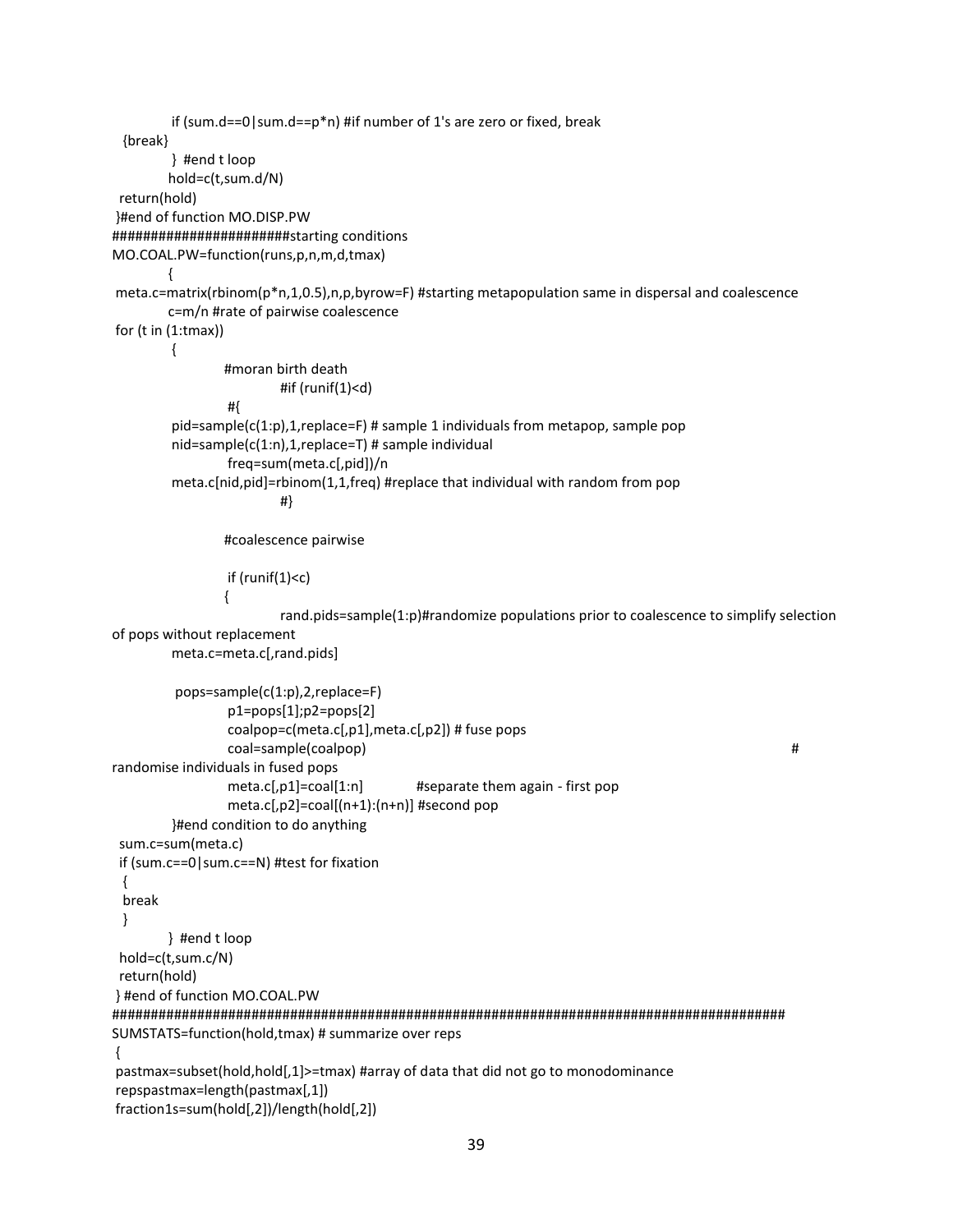```
mediant=(median(hold[,1], na.rm=T)) #calculate median
q1=(quantile(hold[,1],c(0.25),na.rm=T)) #calculate quantiles
q3=(quantile(hold[,1],c(0.75),na.rm=T))meanIt=sum(log10(hold[,1]))/length(hold[,1])
                                #calculate mean of log times to fixation
stdevlt=sqrt(var(log10(hold[,1]))) #calculate stdev of log times to fixation
                            #calculate stderr of log times to fixation
sterrit=stdevit/sqrt(length(hold[,1]))
out=c(meanlt,sterrlt,mediant,q1[[1]],q3[[1]],length(hold[,1]),repspastmax,fraction1s)
return(out)
} #end SUMSTATS
####
#end subroutines
####
overall.start=Sys.time()
####
N = 128p.step=c(8,16,32,64) #2,4,
m.step=c(4/128,8/128,16/128)
d.step=c(1)#reps=250
tmax=100000000
superreps=5
for (i in 1:superreps)
\{hold.all=matrix(NA,2*length(p.step)*length(m.step)*length(d.step),12,byrow=T) #holds final summary data
```
#### # 2 times to accommodate dispesal and coalescence

# Type N p d m meanlt sterrlt meanmedt lower-quartile upper-quartile reps repspastmax fraction-1's h=1 #counter for rows in the matrix hold

```
#DISPERSAL (coalescence with 1 individual)
for (p in p.step)
\{n=N/p #get correspoonding pop size given p pops and toal size N
for(m in m.step)
\{for(d in d.step)
         \{
```
###############

hold <- foreach(runs=rep(1,200), .combine='rbind')%dopar% MO.COAL.DIFF(runs,p,n,m,d,tmax)

################

rep.output=SUMSTATS(hold,tmax) print(c(i,"Dispersal",p,d,m)) #keep track of how long simulation has run type=1 # use number 1 for dispersal hold.all[h,]=c(type,p,d,m,rep.output)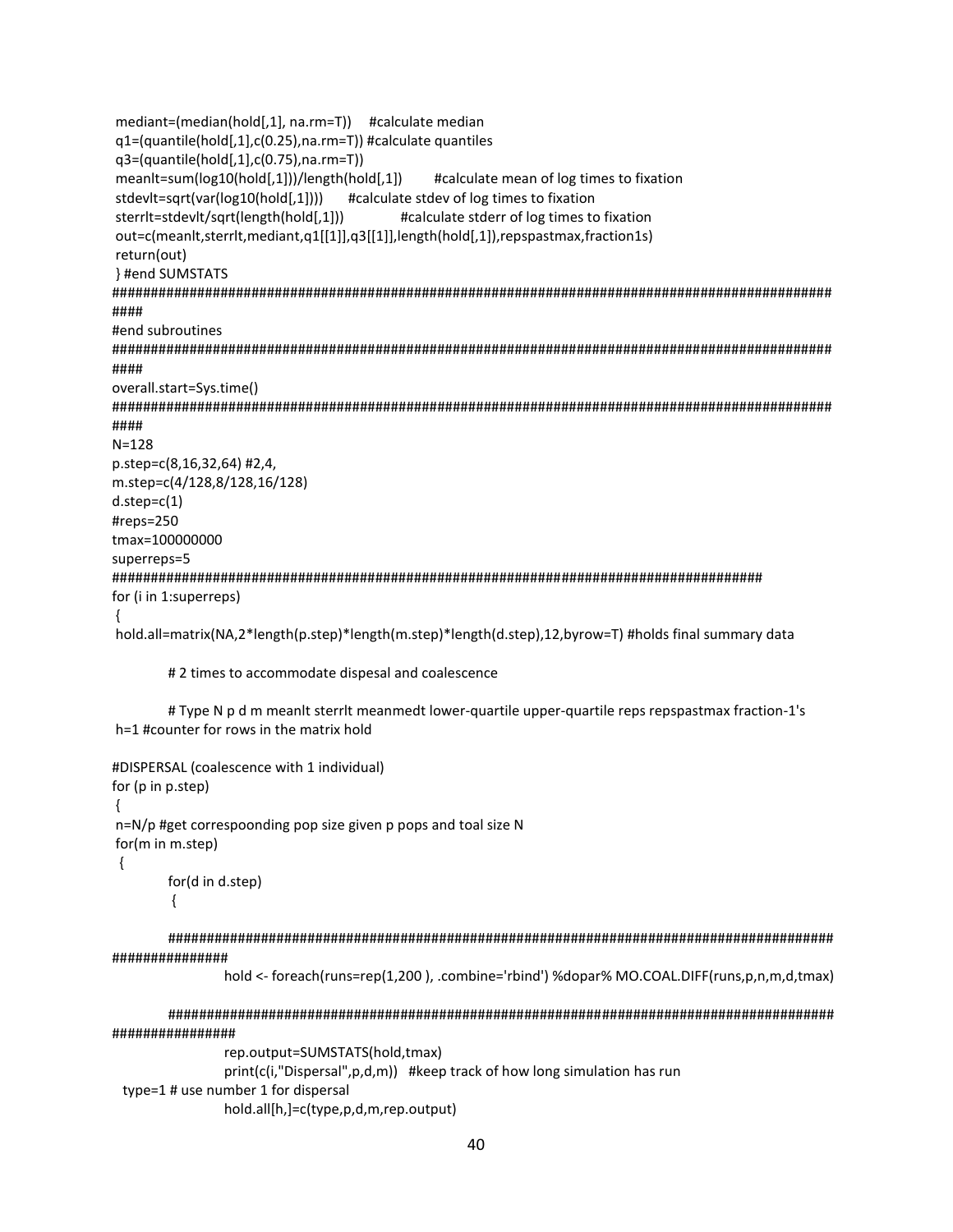```
h=h+1 #save
             }# end of d loop
      }# end of m loop
}# end of p loop
#COALESCENCE
for (p in p.step)
\{n=N/p #get correspoonding pop size given p pops and toal size N
for(m in m.step)
#c=m/n # coalescence as function of movement (each coalescent event gives n dispersals)
       for(d in d.step)
             \{########
             hold <- foreach(runs=rep(1,200), .combine='rbind')%dopar% MO.COAL.PW(runs,p,n,m,d,tmax)
      ################
             print(c(i,"Coalescence",p,d,m))
             rep.output=SUMSTATS(hold,tmax)
              type=2 # use number not words so output is data.frame
       hold.all[h,]=c(type,p,d,m,rep.output)
 h=h+1 #save
       }# end of d loop
}# end of m loop
\}# end of p loop
r.holdall=nrow(hold.all) #get number of rows in hold.all
name=paste("H",i,sep="") #create super rep names H1, H2, etc (Hi)
assign(name,cbind(matrix(i,r.holdall,1),hold.all)) #assign names to superrep matrices
}# end of superreps loop
super.hold.all= rbind(H1,H2,H3,H4,H5) # #MANUALLY ADJUST SUPERREPS if not equal 5
```

```
overall.time=Sys.time() - overall.start
print(c(overall.time))
mean
                                                            err median
                                                                      q1q3 runs pastmax X1.s
dat1D=super.hold.all[super.hold.all[,5]==m.step[1] & super.hold.all[,2]==1,]
dat1Dm=aggregate(dat1D[,6], by=list(dat1D[,3]),FUN=mean)#,na.action = na.omit
dat1Dse=sqrt(aggregate(dat1D[,6], by=list(dat1D[,3]),FUN=var))/superreps#,na.action = na.omit
dat1C=super.hold.all[super.hold.all[,5]==m.step[1] & super.hold.all[,2]==2,]
dat1Cm=aggregate(dat1C[,6], by=list(dat1C[,3]),FUN=mean)#,na.action = na.omit
dat1Cse=sqrt(aggregate(dat1C[,6], by=list(dat1C[,3]),FUN=var))/superreps #, na.action = na.omit
```
dat2D=super.hold.all[super.hold.all[,5]==m.step[2] & super.hold.all[,2]==1,] dat2Dm=aggregate(dat2D[,6], by=list(dat2D[,3]),FUN=mean) #,na.action = na.omit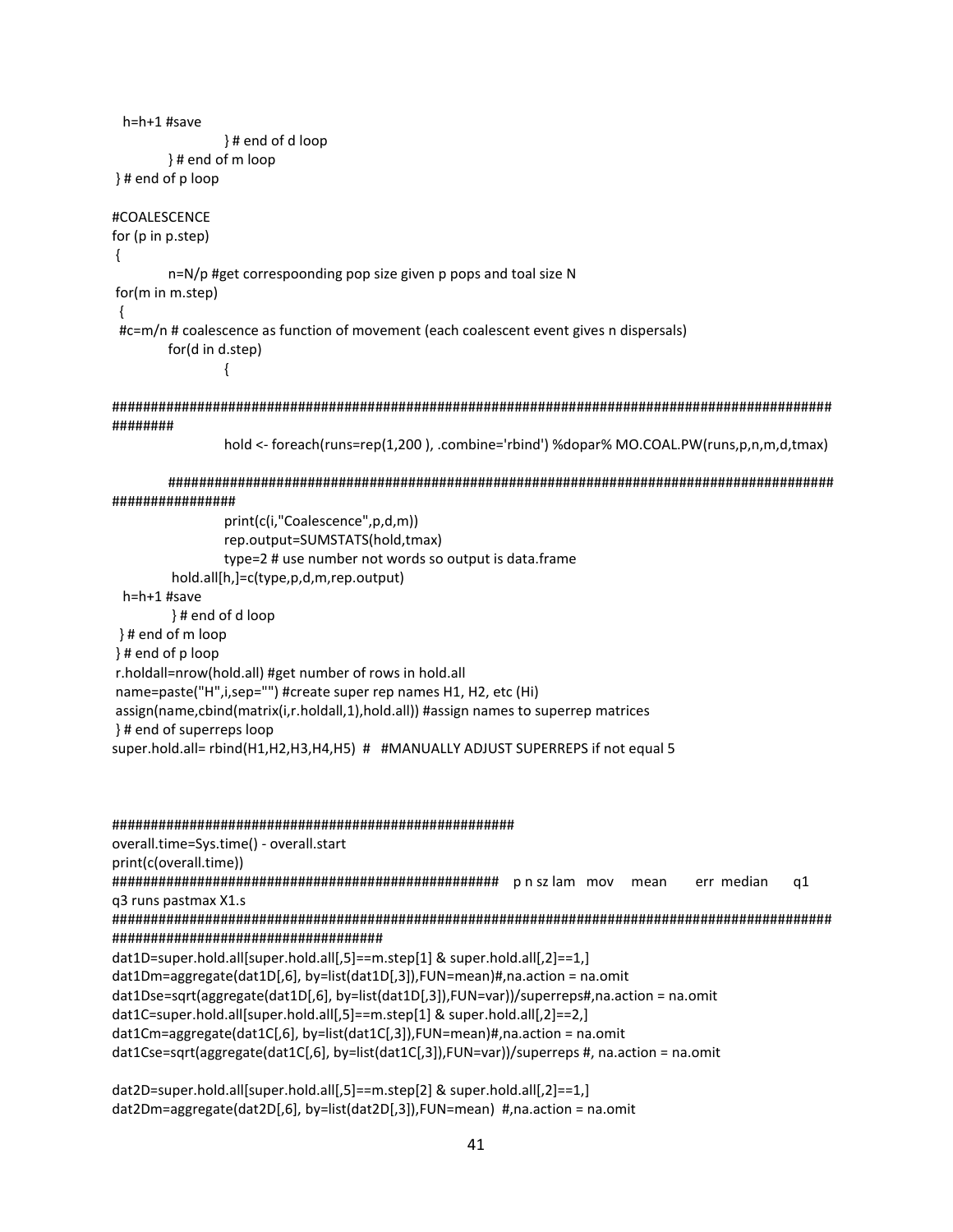```
dat2Dse=sqrt(aggregate(dat2D[,6], by=list(dat2D[,3]),FUN=var))/superreps #,na.action = na.omit
dat2C=super.hold.all[super.hold.all[,5]==m.step[2] & super.hold.all[,2]==2,]
dat2Cm=aggregate(dat2C[,6], by=list(dat2C[,3]),FUN=mean) #,na.action = na.omit 
dat2Cse=sqrt(aggregate(dat2C[,6], by=list(dat2C[,3]),FUN=var))/superreps #,na.action = na.omit
```

```
dat3D=super.hold.all[super.hold.all[,5]==m.step[3] & super.hold.all[,2]==1,]
dat3Dm=aggregate(dat3D[,6], by=list(dat3D[,3]),FUN=mean) #,na.action = na.omit
dat3Dse=sqrt(aggregate(dat3D[,6], by=list(dat3D[,3]),FUN=var))/superreps # ,na.action = na.omit
dat3C=super.hold.all[super.hold.all[,5]==m.step[3] & super.hold.all[,2]==2,]
dat3Cm=aggregate(dat3C[,6], by=list(dat3C[,3]),FUN=mean) #,na.action = na.omit
dat3Cse=sqrt(aggregate(dat3C[,6], by=list(dat3C[,3]),FUN=var))/superreps #,na.action = na.omit
```
win.graph() min=min(super.hold.all[,6],na.rm=T) max=max(super.hold.all[,6],na.rm=T) plot(c(0,64),c(min,max),type='n',xlab="number of patches",ylab="mean time to fixation (log10)",cex.lab=1.5)# main="Moran"

```
lines(c(dat1Dm[,1]),c(dat1Dm[,2]),lty="dotted",col="blue") 
points(dat1D[,3]-0.5,dat1D[,6],col="blue",cex=1)
lines(dat1Cm[,1],dat1Cm[,2],col="blue",lty="longdash") 
points(dat1C[,3]+0.5,dat1C[,6],col="blue",cex=1, pch=20)
```

```
lines(dat2Dm[,1],dat2Dm[,2],lty="dotted",col="brown") 
points(dat2D[,3]-0.5,dat2D[,6],col="brown",cex=1)
lines(dat2Cm[,1],dat2Cm[,2],col="brown",lty="longdash") 
points(dat2C[,3]+0.5,dat2C[,6],col="brown",cex=1,pch=20)
```

```
lines(dat3Dm[,1],dat3Dm[,2],lty="dotted",col="black") 
points(dat3D[,3]-0.5,dat3D[,6],col="black",cex=1)
lines(dat3Cm[,1],dat3Cm[,2],col="black",lty="longdash") 
points(dat3C[,3]+0.5,dat3C[,6],col="black",cex=1,pch=20)
```
#points(1,3.949,col="black",cex=1, pch=8) #asterisk=8, plus=3, x=4

#setwd("C:/Users/Janis/Desktop/") #write.csv(super.hold.all, file="Data Fig 2a.csv")

for  $(t \in (1:tmax))$ 

## **Fisher-Wright model: Compare pairwise with diffuse coalescence**

############################################################################################# ##### #import packages library(foreach) library(doParallel) cl=makeCluster(7) registerDoParallel(cl) #######################starting conditions FW.COAL.PAIR=function(reps,p,n,m,tmax) { meta.c=matrix(rbinom(p\*n,1,0.5),n,p,byrow=F) #starting metapopulation same in dispersal and coalescence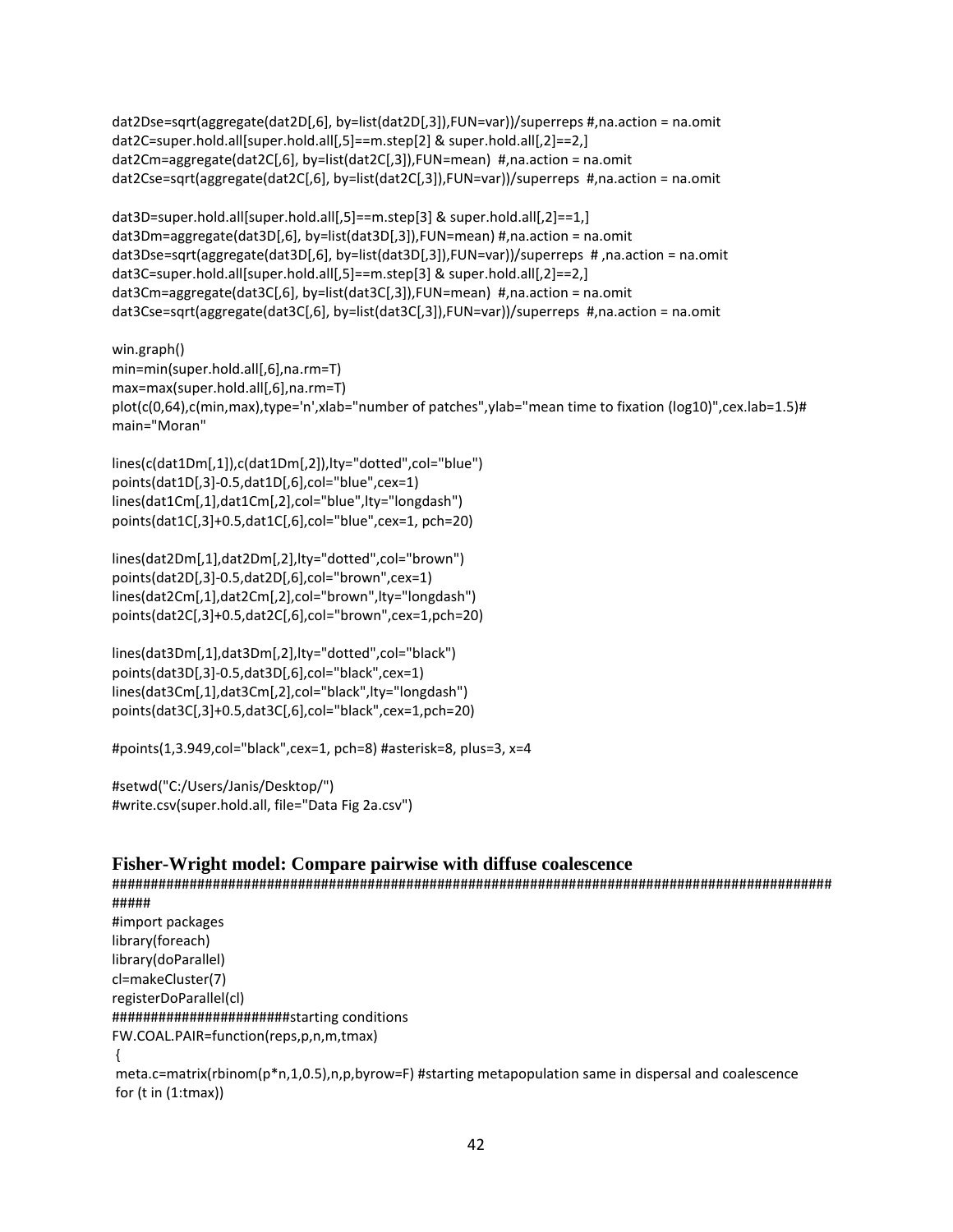```
{
        #FISHER-WRIGHT BIRTH-DEATH
        for (i \text{ in } (1:p)) #for each population
         {
         freq=sum(meta.c[,j])/n # calculate frequency in population
         meta.c[,j]=rbinom(n,1,freq) # replace that population with random number of two types based on
frequency in previous
         }
        #COALESCENCE PAIRWISE
rand.pids=sample(1:p)#randomize populations prior to coalescence to simplify selection of pops without
replacement
        meta.c=meta.c[,rand.pids]
        cevents=N*m/n # number of coalescence events 
        #e.g. with 1 cevent diffuse coalescencw fuses 2 pops, with 2 fuses 4 pops
        #glob.freq=sum(meta.c)/N
        if (cevents<1)
         {
         sum.c=NA;t=NA
         break 
         }
        if (cevents>=1)
        {
        for (i in (1:cevents))
         {
         pop1.half=meta.c[(1:(n/2)),i] # sample half from one different populations in the metapop without 
replacement
                 pop2.half=meta.c[(1:(n/2)),(cevents+i)] #sample half from another population
                 temp=pop1.half
                 meta.c[(1:(n/2)),i]=meta.c[1:(n/2),(cevents+i)] 
                 meta.c[(1:(n/2)),(cevents+i)]=temp
                 meta.c[,i]=sample(meta.c[,i]) # rerandomize so order is not maintained
                 meta.c[,(cevents+i)]=sample(meta.c[,(cevents+i)])
         } #end cevents
        }#end if cevents 
        sum.c=sum(meta.c) 
 if (sum.c==0|sum.c==N) #test for fixation
  { 
  break
  } 
 } #end t loop
hold=c(t,sum.c/N)
return(hold)
} #
#################################
FW.COAL.DIF=function(reps,p,n,m,tmax)
{
meta.c=matrix(rbinom(p*n,1,0.5),n,p,byrow=F) #starting metapopulation same in dispersal and coalescence
for (t \in (1:tmax)){
        #FISHER-WRIGHT BIRTH-DEATH
        for (i \text{ in } (1:p)) #for each population
         {
```

```
freq = sum(meta.c[j])/n # calculate frequency in population
```

```
43
```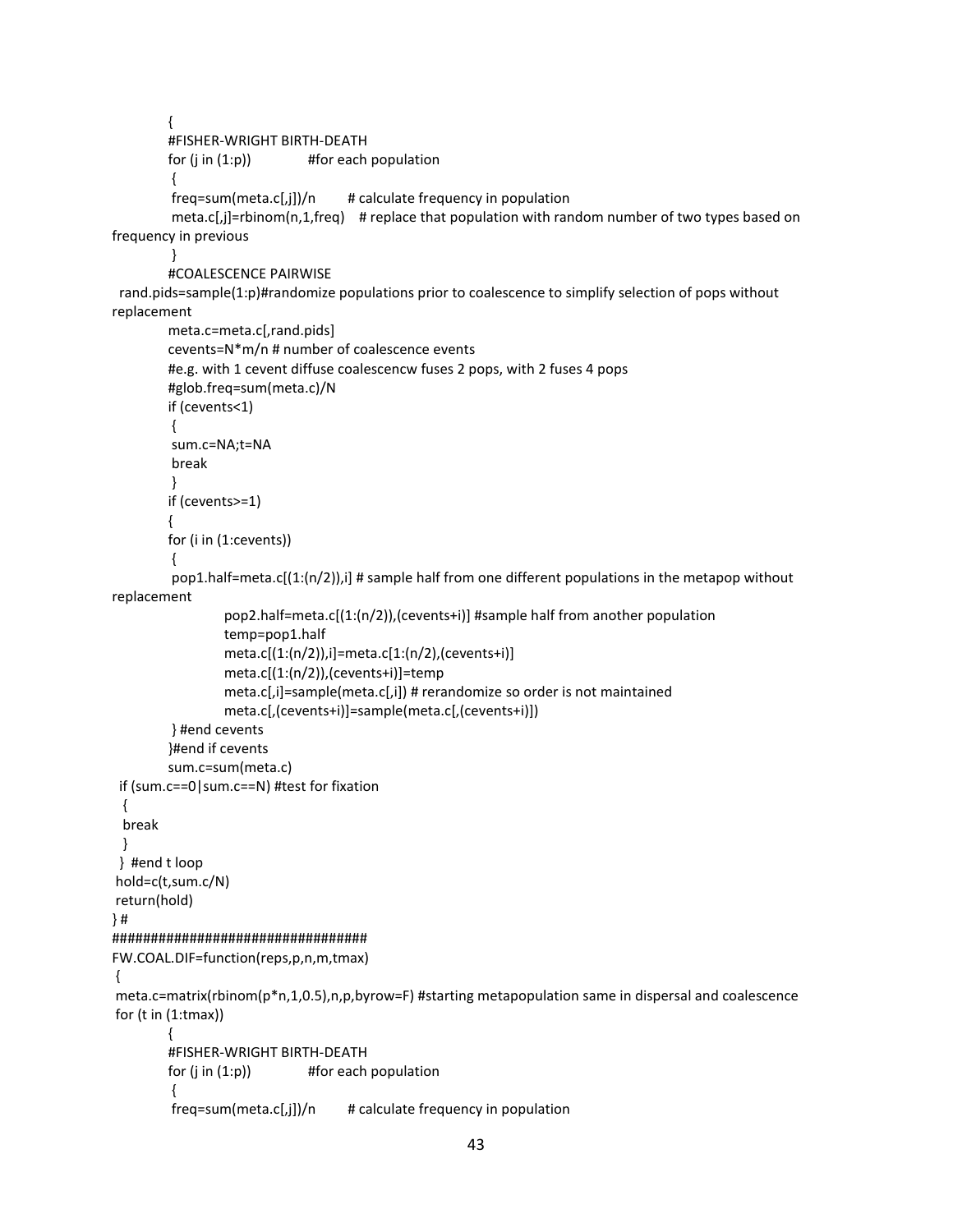meta.c[,j]=rbinom(n,1,freq) # replace that population with random number of two types based on frequency in previous

}

```
#COALESCENCE DIFFUSE
```
 rand.pids=sample(1:p)#randomize populations prior to coalescence to simplify selection of pops without replacement

```
 meta.c=meta.c[,rand.pids]
        cevents=N*m/n # number of coalescence events 
        pops=N*m/n*(p-1) #e.g. with 1 cevent diffuse coalescencw fuses 2 pops, with 2 fuses 4 pops
        #glob.freq=sum(meta.c)/N
        if (cevents<1)
         {
         sum.c=NA;t=NA
         break 
        }
        if (cevents>=1) # pops involved in pairwise pp = 2<sup>*</sup>c; which is (pp+2)/2
        {
        select=meta.c[,1:c(cevents+1)] # choose pops to coalesce - order previously randomized 
        vect=as.vector(select) # turn into a 1-D array
        randa=sample(vect) #randomize individuals in array
        rematrix=matrix(randa,n,c(cevents+1),byrow=T)#return to same number of pops
        for (i in 1:c(cevents+1))
                 {
                 meta.c[,i]=rematrix[,i] #return to same number of pops
          }
        sum.c=sum(meta.c)
        }#end if cevents
  if (sum.c==0|sum.c==N) #test for fixation
  { 
  break
  } 
 } #end t loop
hold=c(t,sum.c/N)
return(hold)
} #end of function MO.COAL.DIF
#######################################################################################
SUMSTATS=function(hold,tmax) # summarize over reps
{
pastmax=subset(hold,hold[,1]>=tmax) #array of data that did not go to monodominance
repspastmax=length(pastmax[,1])
fraction1s=sum(hold[,2])/length(hold[,2])
mediant=(median(hold[,1], na.rm=T)) #calculate median
q1=(quantile(hold[,1],c(0.25),na.rm=T)) #calculate quantiles
q3=(quantile(hold[,1],c(0.75),na.rm=T))
meanlt=sum(log10(hold[,1]))/length(hold[,1]) #calculate mean of log times to fixation
stdevlt=sqrt(var(log10(hold[,1]))) #calculate stdev of log times to fixation
sterrlt=stdevlt/sqrt(length(hold[,1])) #calculate stderr of log times to fixation
out=c(meanlt,sterrlt,mediant,q1[[1]],q3[[1]],length(hold[,1]),repspastmax,fraction1s)
return(out)
} #end function SUMSTATS
#############################################################################################
####
```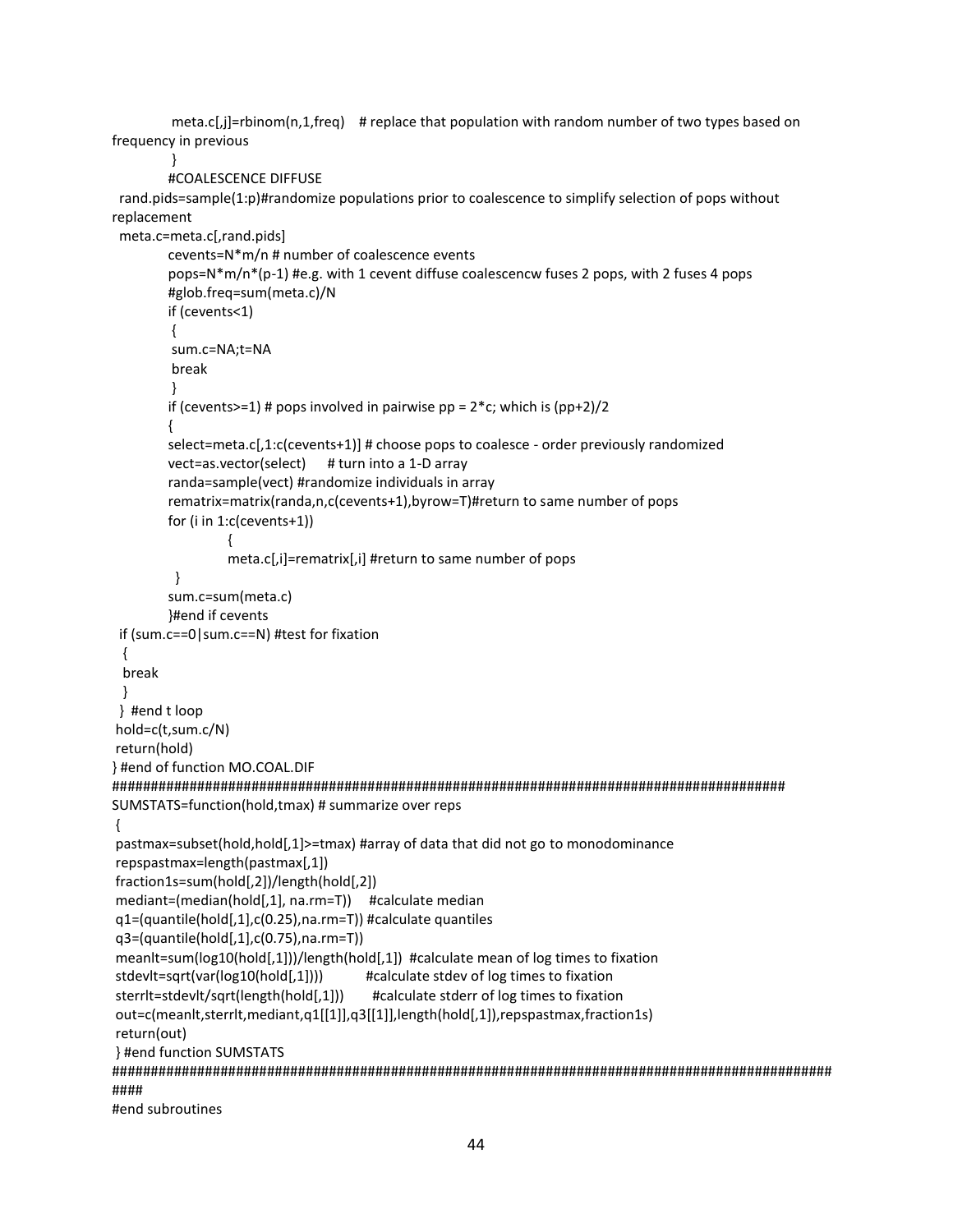```
####
overall.start=Sys.time()
N = 128p.step=c(2,4,8,16,32,64)
m.step=c(4/128,8/128,16/128) #2/128,
#reps=1 #dummy variable, assign reps in foreach functions for disp and coal
tmax=10000000
superreps=5 # NB: to change, need also to adjust number of H's below
###
for (i in 1:superreps)
\{hold.all=matrix(NA,2*length(p.step)*length(m.step),11,byrow=T)#holds final summary data for disp and coal
h=1 #line increment for hold.all
#PAIRWISE
for (p in p.step)
\{n=N/pfor(m in m.step)
\{hold <- foreach(reps=rep(1,200), .combine='rbind') %dopar% FW.COAL.PAIR(reps,p,n,m,tmax)
     #rep.output=SUMSTATS(hold,tmax)# subroutine to do summary stats
           print(c(i,"Pairwise",p,m)) # keep track of how long simulation has run
 type=1# use number 1 for pairwise coalescence
           hold.all[h,]=c(type,p,m,rep.output)
h=h+1 #save
      }# end of m loop
}# end of p loop
#DIFFUSE
for (p in p.step)
\{n=N/pfor(m in m.step)
      ₹
 hold <- foreach(reps=rep(1,200), .combine='rbind') %dopar% FW.COAL.DIF(reps,p,n,m,tmax)
rep.output=SUMSTATS(hold,tmax) # subroutine to do summary stats
      print(c(i,"Diffuse",p,m))
      type=2 # use number 2 for diffuse coalescence
      hold.all[h,]=c(type,p,m,rep.output)
 h=h+1#save
      }# end of m loop
}# end of p loop
r.holdall=nrow(hold.all) #get number of rows in hold.all
```

```
45
```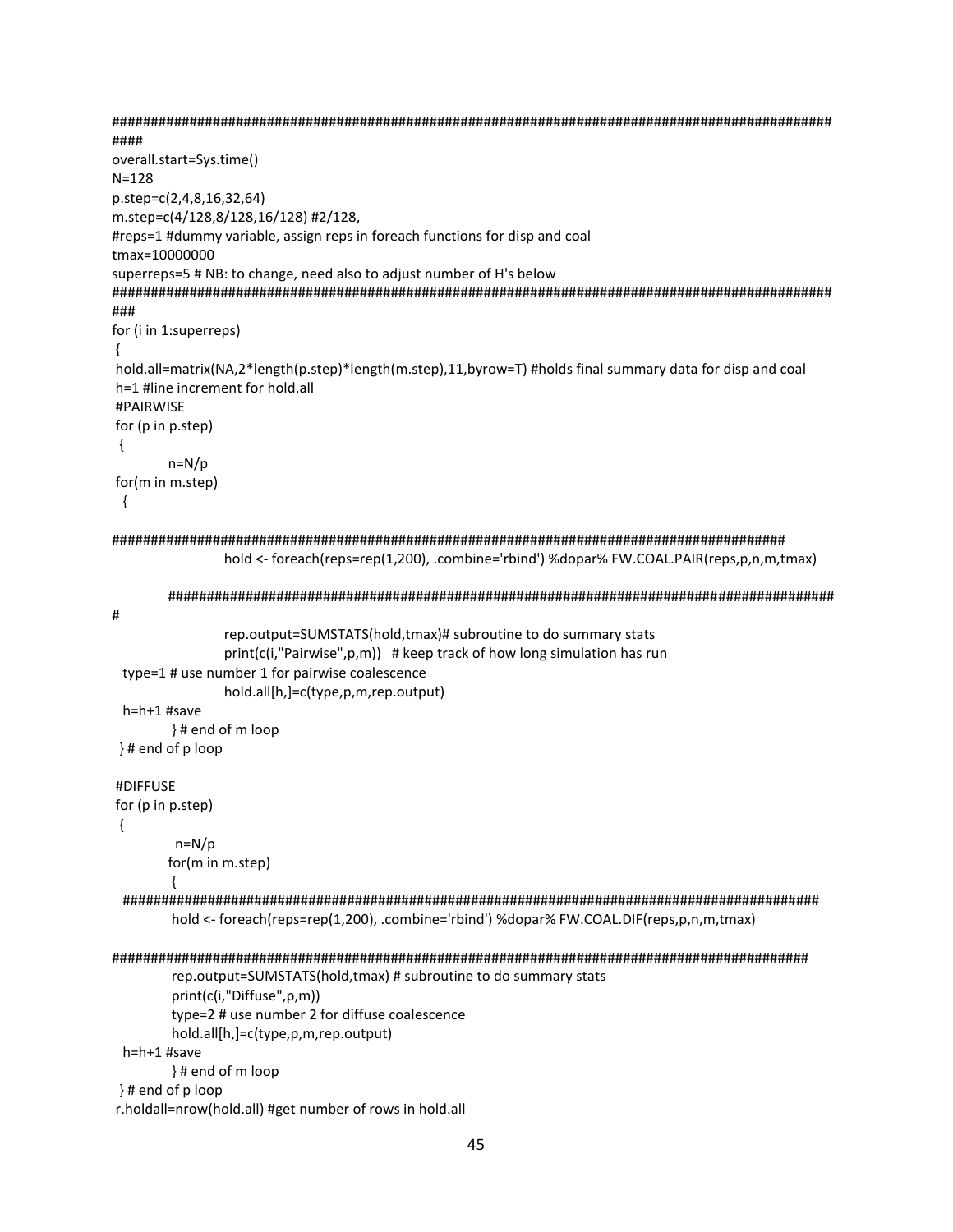name=paste("H",i,sep="") #create super rep names H1, H2, etc (Hi) assign(name,cbind(matrix(i,r.holdall,1),hold.all)) #assign names to superrep matrices }# end of superreps loop super.hold.all= rbind(H1,H2,H3,H4,H5) #,H5 #MANUALLY ADJUST SUPERREPS if not equal 5 overall.time=Sys.time() - overall.start print(c(overall.time)) err median q1 q3 runs pastmax X1.s dat1D=super.hold.all[super.hold.all[,4]==m.step[1] & super.hold.all[,2]==1,] dat1Dm=aggregate(dat1D[,5], by=list(dat1D[,3]),FUN=mean)#,na.action = na.omit dat1Dse=sqrt(aggregate(dat1D[,5], by=list(dat1D[,3]),FUN=var))/superreps#,na.action = na.omit dat1C=super.hold.all[super.hold.all[,4]==m.step[1] & super.hold.all[,2]==2,] dat1Cm=aggregate(dat1C[,5], by=list(dat1C[,3]),FUN=mean)#,na.action = na.omit dat1Cse=sqrt(aggregate(dat1C[,5], by=list(dat1C[,3]),FUN=var))/superreps #, na.action = na.omit dat2D=super.hold.all[super.hold.all[,4]==m.step[2] & super.hold.all[,2]==1,] dat2Dm=aggregate(dat2D[,5], by=list(dat2D[,3]),FUN=mean) #,na.action = na.omit dat2Dse=sqrt(aggregate(dat2D[,5], by=list(dat2D[,3]),FUN=var))/superreps #,na.action = na.omit dat2C=super.hold.all[super.hold.all[,4]==m.step[2] & super.hold.all[,2]==2,] dat2Cm=aggregate(dat2C[,5], by=list(dat2C[,3]),FUN=mean) #,na.action = na.omit dat2Cse=sqrt(aggregate(dat2C[,5], by=list(dat2C[,3]),FUN=var))/superreps #,na.action = na.omit dat3D=super.hold.all[super.hold.all[,4]==m.step[3] & super.hold.all[,2]==1,] dat3Dm=aggregate(dat3D[,5], by=list(dat3D[,3]),FUN=mean) #,na.action = na.omit dat3Dse=sqrt(aggregate(dat3D[,5], by=list(dat3D[,3]),FUN=var))/superreps #,na.action = na.omit dat3C=super.hold.all[super.hold.all[,4]==m.step[3] & super.hold.all[,2]==2,] dat3Cm=aggregate(dat3C[,5], by=list(dat3C[,3]),FUN=mean) #,na.action = na.omit dat3Cse=sqrt(aggregate(dat3C[,5], by=list(dat3C[,3]),FUN=var))/superreps #,na.action = na.omit #dat4D=super.hold.all[super.hold.all[,4]==m.step[4] & super.hold.all[,2]==1,] #dat4Dm=aggregate(dat4D[,5], by=list(dat4D[,3]),FUN=mean) #,na.action = na.omit #dat4Dse=sqrt(aggregate(dat4D[,5], by=list(dat4D[,3]),FUN=var))/superreps #,na.action = na.omit #dat4C=super.hold.all[super.hold.all[,4]==m.step[4] & super.hold.all[,2]==2,] #dat4Cm=aggregate(dat4C[,5], by=list(dat4C[,3]),FUN=mean) #,na.action = na.omit #dat4Cse=sqrt(aggregate(dat4C[,5], by=list(dat4C[,3]),FUN=var))/superreps #,na.action = na.omit win.graph() min=min(super.hold.all[,5],na.rm=T) max=max(super.hold.all[,5],na.rm=T) plot(c(0,64),c(min,max),type='n',xlab="number of patches",ylab="mean time to fixation (log10)",cex.lab=1.5)

# , main= "Pairwise vs. diffuse coalescence", sub="standardized for equal movement")

lines(dat1Dm[,1],dat1Dm[,2],lty="longdash",col="blue") points(dat1D[,3]-0.5,dat1D[,5],col="blue",cex=1, pch=20) lines(dat1Cm[,1],dat1Cm[,2],col="blue",lty="dotted") points(dat1C[,3]+0.5,dat1C[,5],col="blue",cex=1)

lines(dat2Dm[,1],dat2Dm[,2],lty="longdash",col="brown") points(dat2D[,3]-0.5,dat2D[,5],col="brown",cex=1, pch=20)